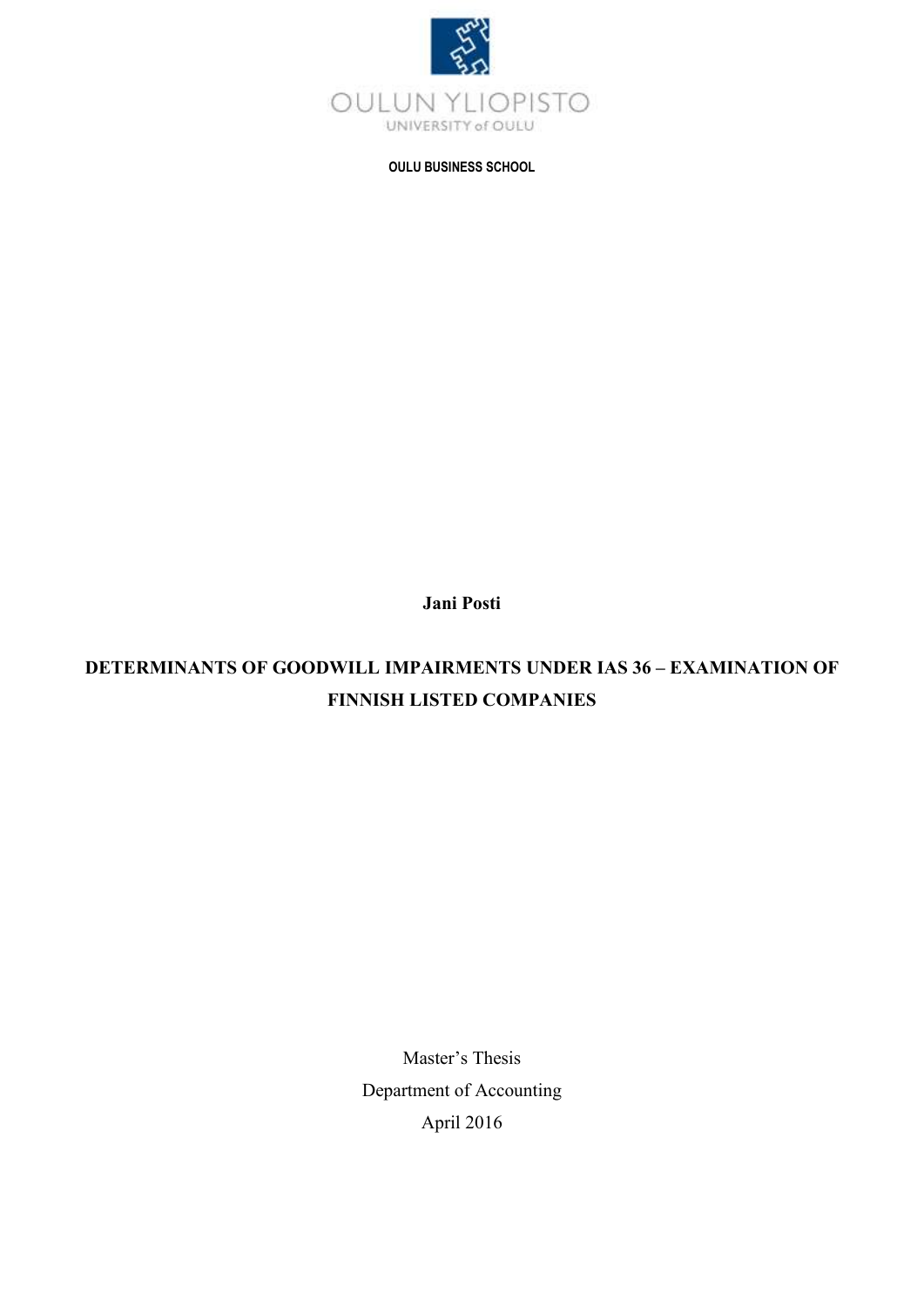Oulu Business School

| Unit                     |                                                                                             |                                |                 |  |  |  |  |  |  |
|--------------------------|---------------------------------------------------------------------------------------------|--------------------------------|-----------------|--|--|--|--|--|--|
| Department of Accounting |                                                                                             |                                |                 |  |  |  |  |  |  |
| Author                   | Supervisor                                                                                  |                                |                 |  |  |  |  |  |  |
| Jani Posti               |                                                                                             | Assistant Professor Elsilä, A. |                 |  |  |  |  |  |  |
| Title                    |                                                                                             |                                |                 |  |  |  |  |  |  |
|                          | Determinants of Goodwill Impairments Under IAS 36 – Examination of Finnish Listed Companies |                                |                 |  |  |  |  |  |  |
| Subject                  | Type of the degree                                                                          | Time of publication            | Number of pages |  |  |  |  |  |  |
| Accounting               | Master's Thesis                                                                             | April 2016                     | 63              |  |  |  |  |  |  |
| Abstract                 |                                                                                             |                                |                 |  |  |  |  |  |  |

One of the most significant development in the International Financial Reporting Standards (IFRS) has been the increased use of fair values as the most commonly used asset valuation approach. According to standard setters, the use of fair value estimates in valuing assets provides users of financial information more timely, accurate and transparent information of the underlying economic condition of companies that apply IFRS standards in their financial statements. This in turn improves the decision usefulness of financial information reported in these financial statements. Nevertheless, valuing assets at their fair values can be a complex task which requires a number of managers' assumptions and estimations for the valuation of assets that are not actively traded in markets. Further, assets that are valued at their fair values can be opportunistically overstated or understated when such managements' unverifiable estimates are used in valuing assets.

The issue with unverifiable estimates is especially problematic with goodwill, which is recognized in a business combination as the excess of the purchase price and the fair value of net assets received in the acquisition. The current IFRS standards require companies to carry out an annual impairment test for goodwill instead of straight-line amortization. According to the International Accounting Standard (IAS) 36 *Impairment of Assets*, companies that apply IFRS standards in their financial reporting must apply fair value estimates to determine goodwill impairments. That is, a company must record a goodwill impairment loss if the fair value of a cash-generating unit to which goodwill has been allocated is less than its carrying amount. The IAS 36 standard itself does not give specific guidelines on how the goodwill impairment test should be executed. Thus, the standard may provide managers incentives to opportunistically manipulate the outcomes of goodwill impairment tests in order to overstate or understate earnings.

The purpose of the thesis is to examine the determinants of goodwill impairment losses in Finnish listed companies. The determinants examined in the thesis are divided into three categories: the economic or actual indications of goodwill impairments, managerial discretion and corporate governance mechanisms. Firstly, the thesis examines the actual economic occurrences that impact on goodwill impairment losses in Finnish listed companies. Secondly, the thesis studies the extent to which managers of Finnish listed companies utilize discretion in goodwill impairment decisions. Finally, the effect of corporate governance mechanisms on goodwill impairment losses is investigated to determine whether the managers of Finnish listed companies are opportunistically manipulating goodwill impairment tests or if indications of opportunistic behavior are in fact due to managers' attempts to convey their private information on the underlying economic condition of the company.

The findings of the thesis indicate that the leading economic factors affecting goodwill impairment losses are a company's book-to-market ratio and the amount of goodwill to total assets. The results show that the higher a company's book-tomarket ratio the more likely the company is to report a goodwill impairment loss. Likewise, the higher the amount of goodwill is to total assets the more likely a company is to impair goodwill. These results are consistent with a number of prior research on the subject. Furthermore, as predicted, the results disclose that Finnish listed companies that have experienced a recent change in CEO are more likely to impair goodwill. Newly appointed CEOs may be more inclined to impair goodwill in order to blame the impairments on the previous CEO. On the other hand, new CEOs may impair goodwill as they try to help a troubled company by restructuring a company's assets. Finally, the results show a significant relationship between big bath behavior and goodwill impairment losses: companies that have abnormally low earnings are more likely to report goodwill impairment losses during in order to report higher future earnings. However, the results show no significant relationship between goodwill impairment losses and corporate governance mechanisms. This could mean that the managers of Finnish listed companies may be to some extent manipulating the outcomes goodwill impairment tests.

The results of the thesis should be of standard setter's interest. In order to assess if IAS 36 serves its purpose to provide users of financial information more timely and decision usefulness information on the fair values of a company's assets and value, the standard setters should evaluate the findings of studies on goodwill impairment losses and the determinants that explain them. Additionally, the results of the thesis can be used in order to identify the circumstances in which managers may have incentives to opportunistically manipulate outcomes of goodwill impairment tests.

Keywords IFRS, IAS 36, Goodwill accounting, Managerial discretion Additional information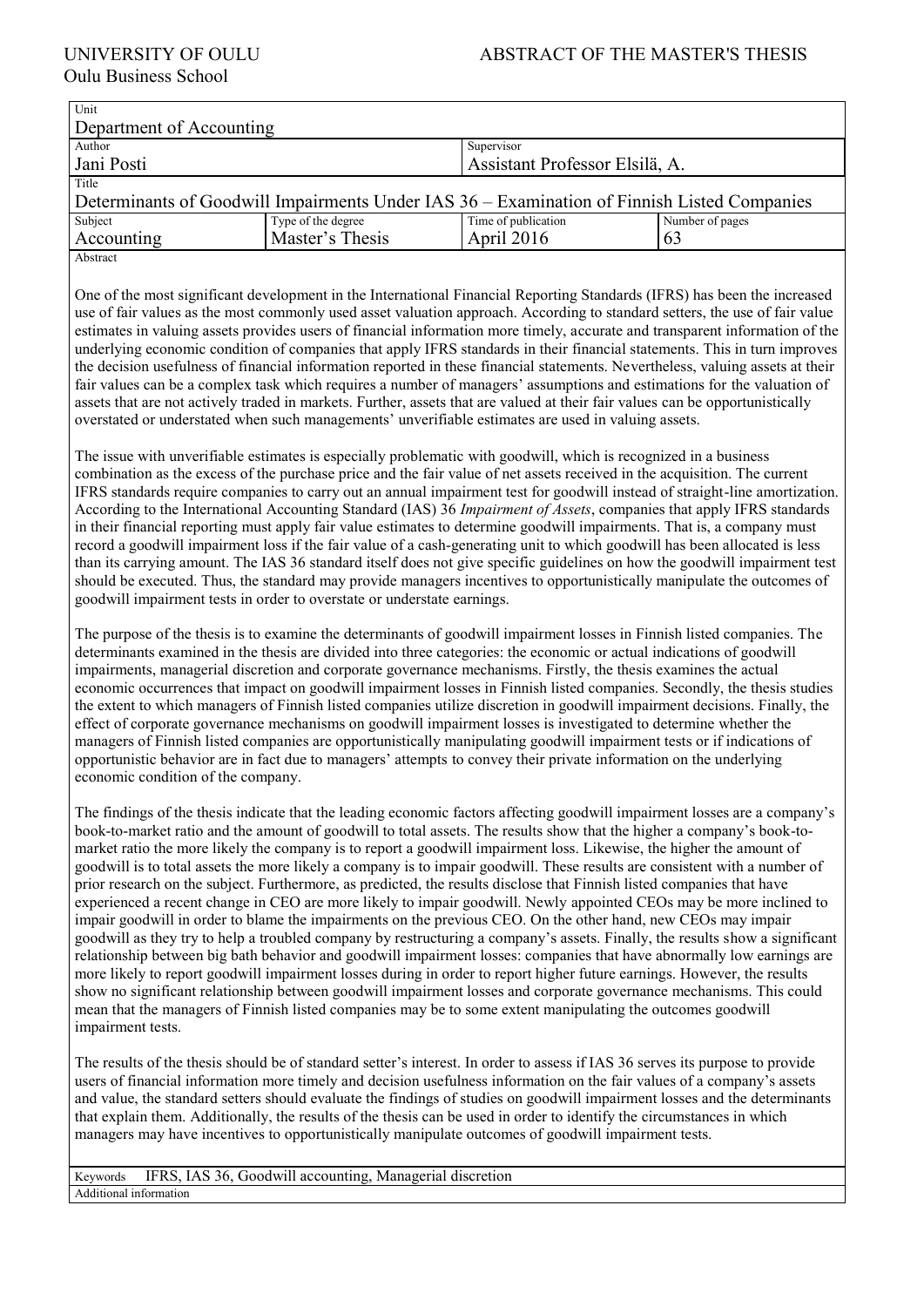## **CONTENTS**

| $\mathbf{1}$   |     |       |                                                               |  |
|----------------|-----|-------|---------------------------------------------------------------|--|
|                | 1.1 |       |                                                               |  |
|                | 1.2 |       |                                                               |  |
|                | 1.3 |       |                                                               |  |
|                | 1.4 |       |                                                               |  |
| $\overline{2}$ |     |       |                                                               |  |
|                | 2.1 |       |                                                               |  |
|                |     |       |                                                               |  |
|                |     |       |                                                               |  |
|                |     |       | 2.1.3 Development of International Accounting for Goodwill 16 |  |
|                |     |       |                                                               |  |
|                | 2.2 |       |                                                               |  |
|                |     |       |                                                               |  |
|                |     | 2.2.2 |                                                               |  |
|                |     |       |                                                               |  |
|                | 2.3 |       |                                                               |  |
|                |     | 2.3.1 |                                                               |  |
|                |     |       |                                                               |  |
|                |     | 2.3.3 |                                                               |  |
|                |     | 2.3.4 | Measuring Recoverable Amount of a Cash-generating Unit 23     |  |
|                |     |       |                                                               |  |
| 3              |     |       | DETERMINANTS OF GOODWILL IMPAIRMENT LOSSES 28                 |  |
|                | 3.1 |       |                                                               |  |
|                | 3.2 |       | <b>Managerial Discretion in Goodwill Impairment Tests31</b>   |  |
|                |     | 3.2.1 |                                                               |  |
|                |     |       |                                                               |  |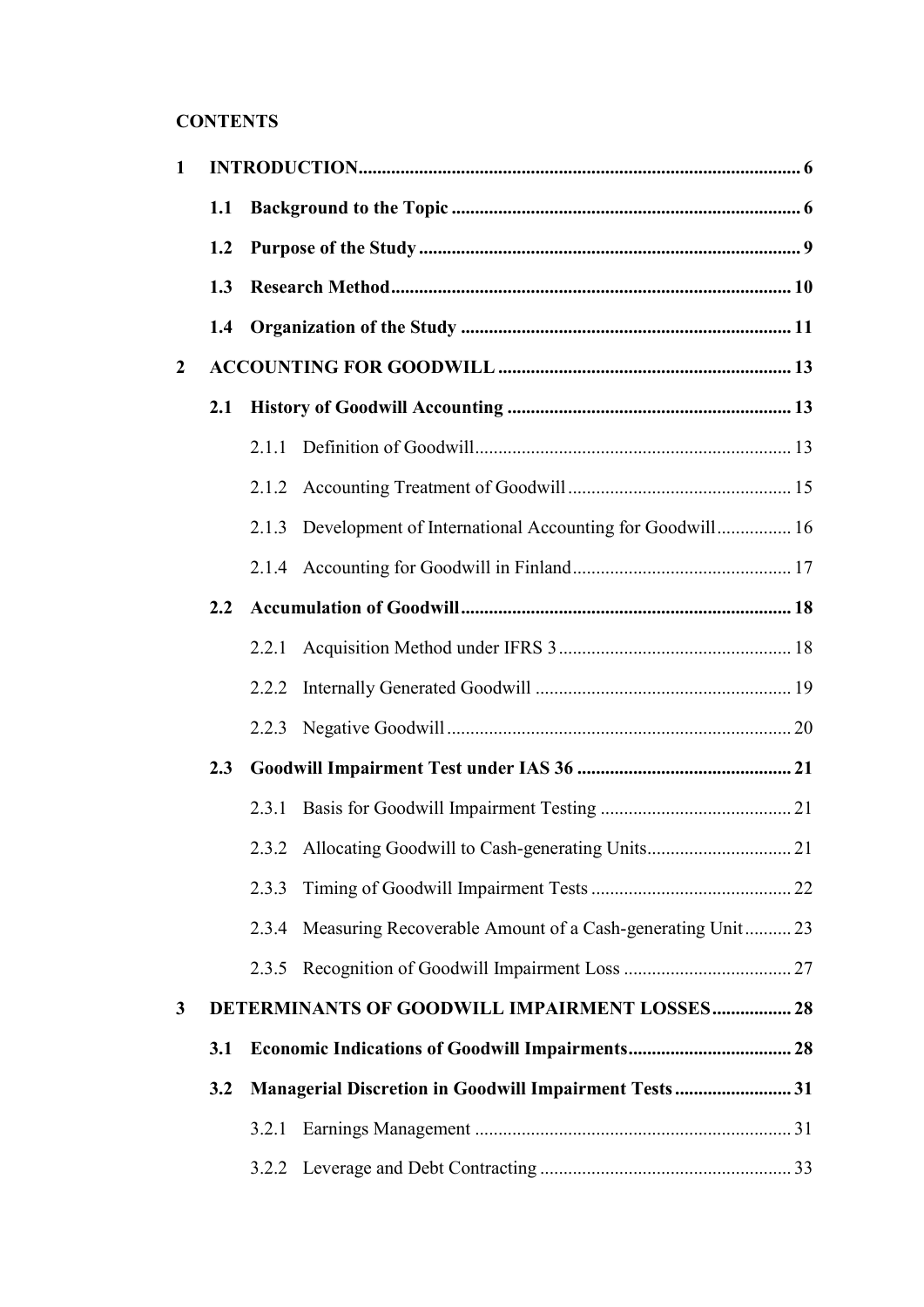|                         |  | 3.3 Corporate Governance and Goodwill Impairment Tests36  |  |
|-------------------------|--|-----------------------------------------------------------|--|
| $\overline{\mathbf{4}}$ |  | <b>EMPIRICAL RESEARCH ON GOODWILL IMPAIRMENT LOSSES39</b> |  |
|                         |  |                                                           |  |
|                         |  |                                                           |  |
|                         |  |                                                           |  |
|                         |  |                                                           |  |
|                         |  |                                                           |  |
|                         |  |                                                           |  |
|                         |  |                                                           |  |
| 5                       |  |                                                           |  |
|                         |  |                                                           |  |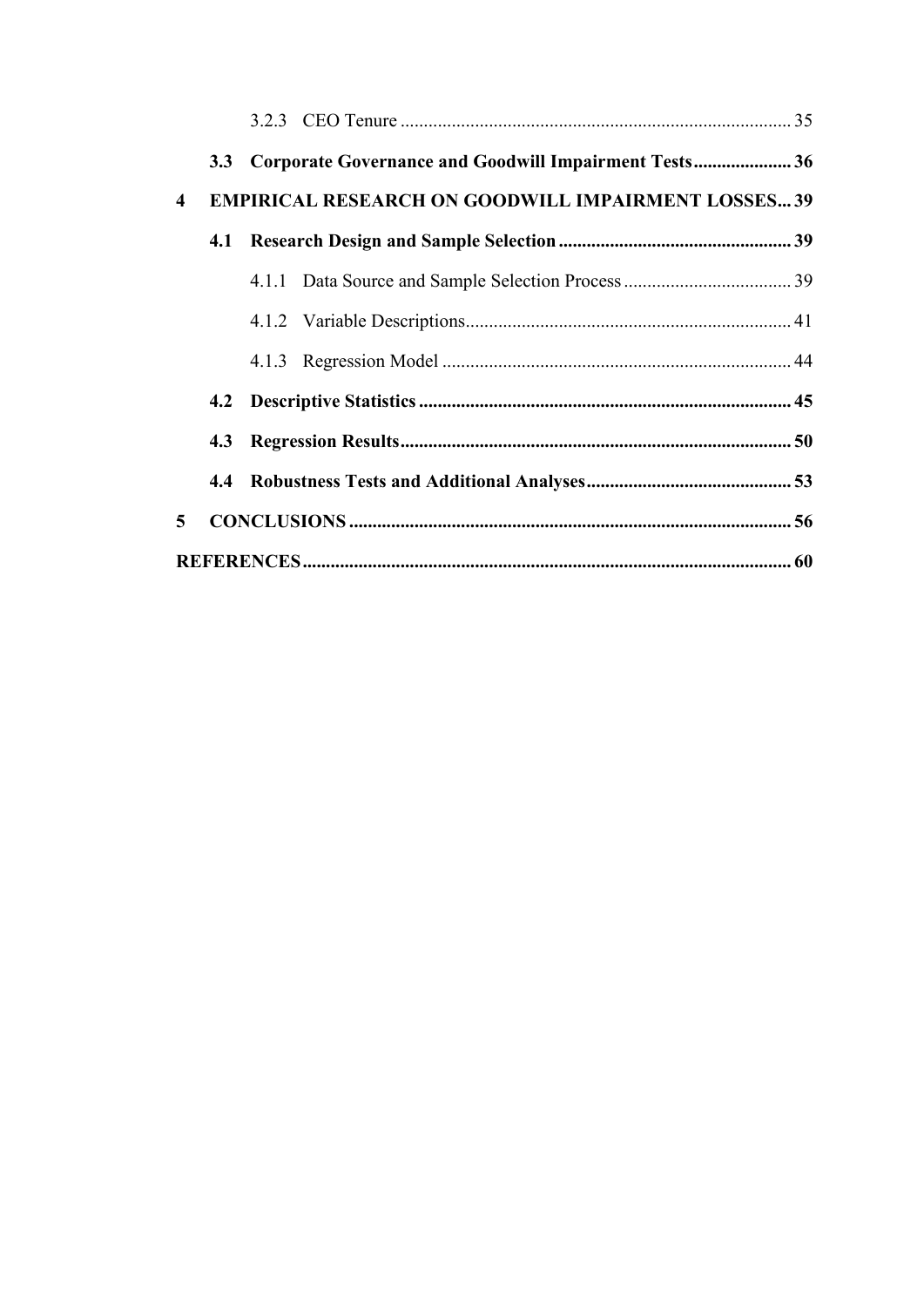## **TABLES**

| Table 2. Summary of Predicted Signs for Variables in the Regression 44   |  |
|--------------------------------------------------------------------------|--|
|                                                                          |  |
|                                                                          |  |
|                                                                          |  |
| Table 6. Pooled Regression: Determinants of Goodwill Impairment Losses50 |  |
|                                                                          |  |
|                                                                          |  |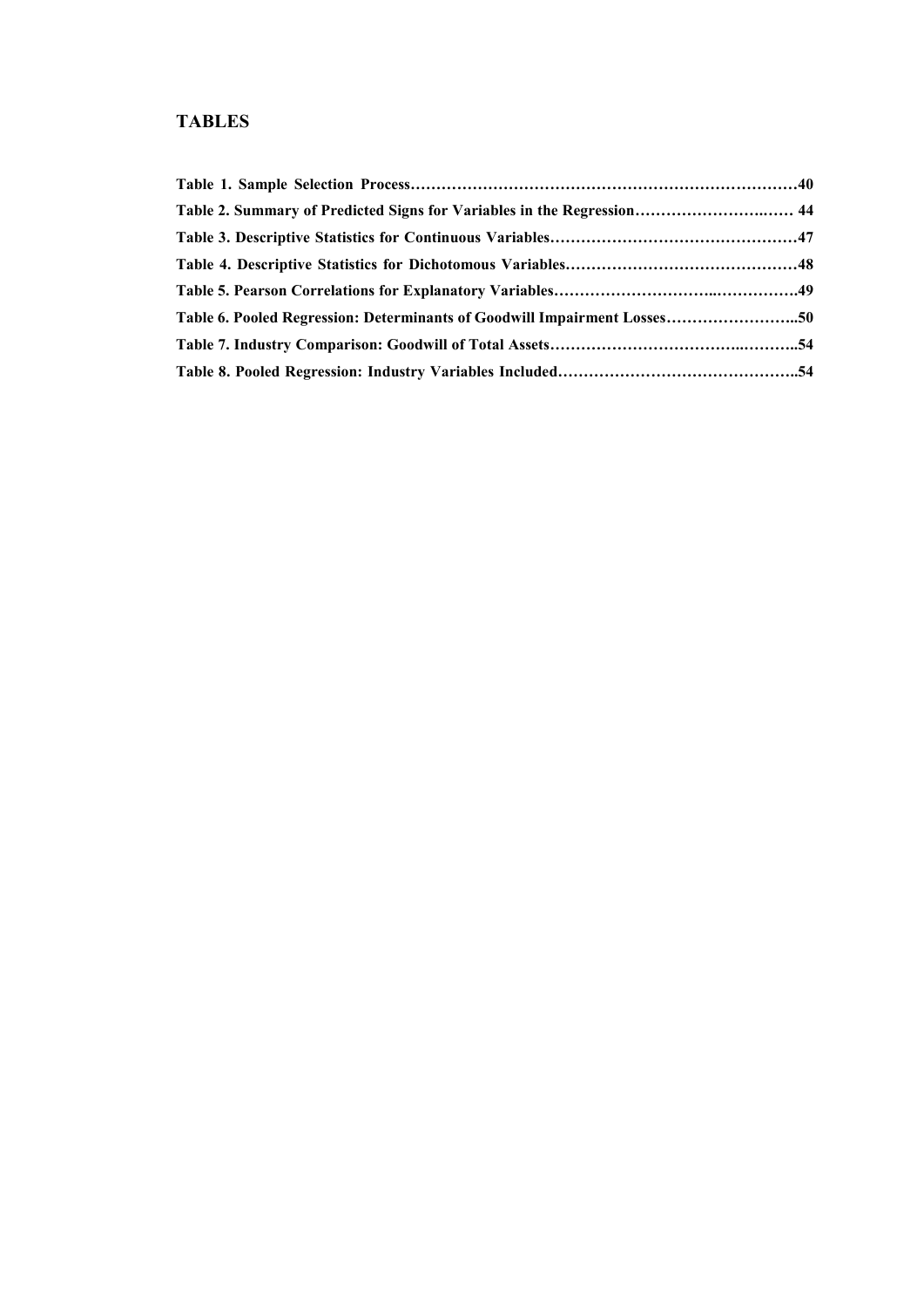#### <span id="page-5-0"></span>**1 INTRODUCTION**

#### <span id="page-5-1"></span>**1.1 Background to the Topic**

The International Financial Reporting Standards (IFRS) have been developing rapidly during the last couple of decades. One of the most significant changes in international accounting has been the increased use of reporting assets at their fair values instead of using the traditional historic cost approach. According to the International Accounting Standards Board (IASB) and other advocates of fair value approach to valuing assets, the use of fair values provides users of financial statements more accurate, timely, and transparent information on the current fair value of a company and its underlying economics. Nevertheless, valuing assets that are not actively traded in markets is a complex task that requires a number of managements' assumptions when market prices are not readily available. This is especially the case with goodwill, which is recognized in a business combination as the excess of the purchase price and the fair value of net assets received in the acquisition. (Lhaopadchan, 2010.)

Currently, the IFRS standards require an annual impairment test for goodwill instead of straight-line amortization. Under the International Accounting Standard (IAS) 36 *Impairment of Assets* issued in 2004, firms that apply IFRS standards in their financial reporting must use fair value estimates to determine goodwill impairments. Thus, a firm must record a goodwill impairment loss when the fair value of a cashgenerating unit to which goodwill has been allocated is less than its carrying amount. In order to determine if there has been a decline in the value of goodwill, managers must observe economic indications that may signal an impairment in goodwill. (IASB, 2004.)

The shift from the amortization of goodwill to the contemporary impairment approach reflects the IASB's intention to enhance the decision usefulness of financial information (Hitz, 2007). Nevertheless, the IAS 36 standard itself does not give precise guidelines on how the goodwill impairment test should be carried out. Therefore, companies have been found to have issues in executing the impairment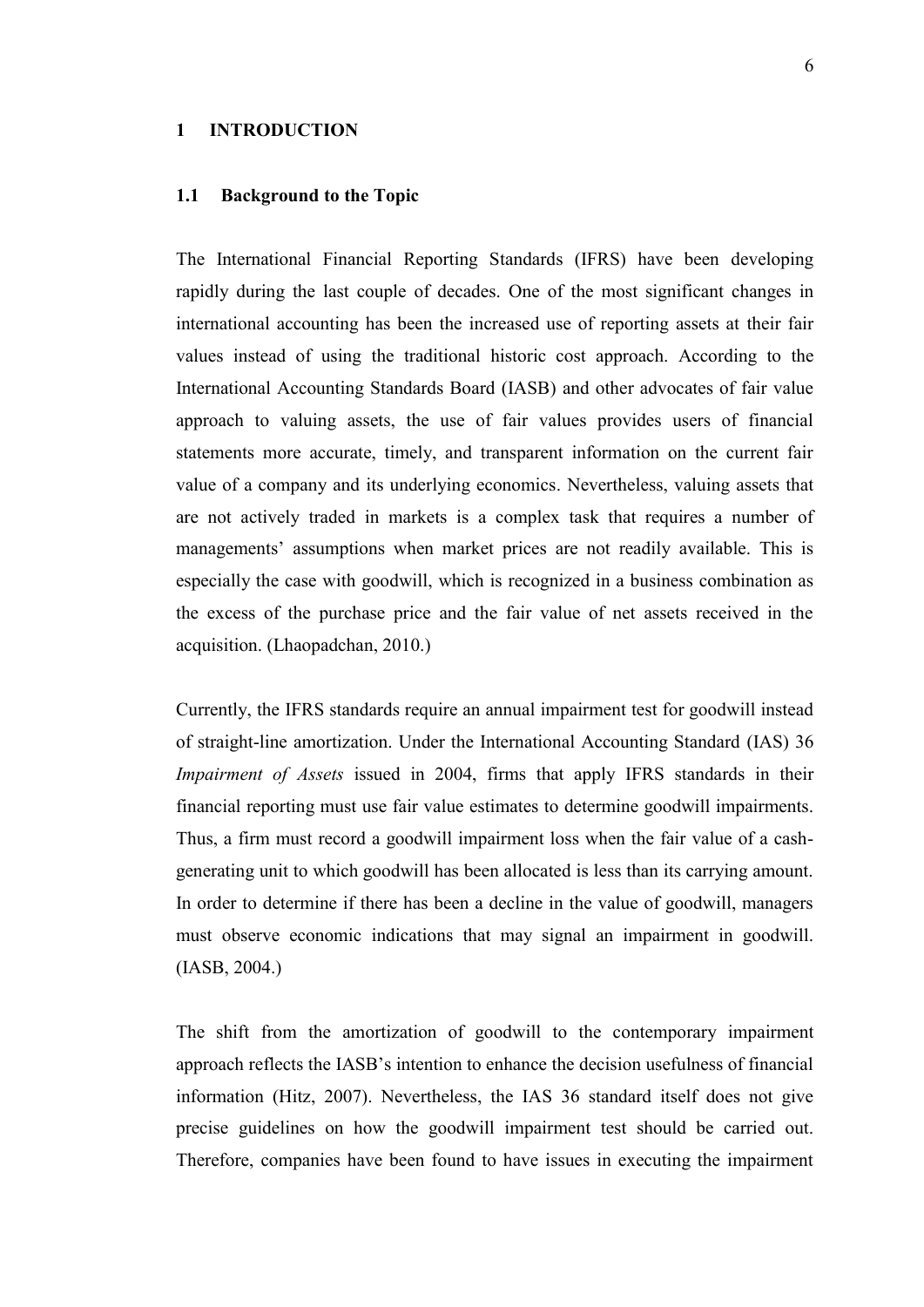tests in compliance with the core principles of IAS 36 (Petersen & Plenborg, 2009; Carlin & Finch, 2011). Furthermore, goodwill impairment tests under IAS 36 are subject to managers' discretion in the valuation of goodwill due to the numerous assumptions required in order to evaluate the recoverable amount of the unit to which goodwill has been allocated. These assumptions may be difficult to verify and, therefore, these unverifiable managements' estimates in goodwill impairment tests can corrode the information content of goodwill and financial statements (Watts, 2003). Moreover, IAS 36 provides managers with possibilities to opportunistically exploit goodwill impairment tests for agency-based motives: because the standard allows multiple possibilities to define the fair value of goodwill, there is a broad set of techniques to bias the impairment test (Wines, Dagwell and Windsor, 2007). Consequently, if managers use their discretion to manipulate outcomes of goodwill impairment tests for their own favor, the IAS 36 standard fails to fulfill its purpose to improve the value relevance of financial statements. Indeed, instead of arbitrary impairments based on opportunistic motives, goodwill impairment losses under IAS 36 should be followed by real economic or actual declines in the value of goodwill (Lhaopadchan, 2010).

There is a growing body of evidence on circumstances where managers' may have incentives to manipulate the outcomes of goodwill impairment tests. Firstly, managers may have incentives to understate goodwill impairment losses to attain earnings targets if their bonus schemes are linked to earnings. Secondly, managers may be willing to overstate earnings and total assets by delaying goodwill impairment losses, especially when they face a threat of violating debt covenants when such contract violation causes drastic financial costs. (Beatty & Weber, 2006.)

On the other hand, in some cases managers may have incentives to report abnormally high goodwill impairment losses. For instance, if a company's earnings are abnormally high or low, managers may be inclined to overstate goodwill impairment losses. The rationale behind reporting higher goodwill impairment losses in such cases is that managers may try to follow an equilibrium earnings reporting strategy by smoothing reported earnings with goodwill impairment losses in order to increase prospective earnings (AbuGhazaleh, Al-Hares & Roberts, 2011). On contradiction,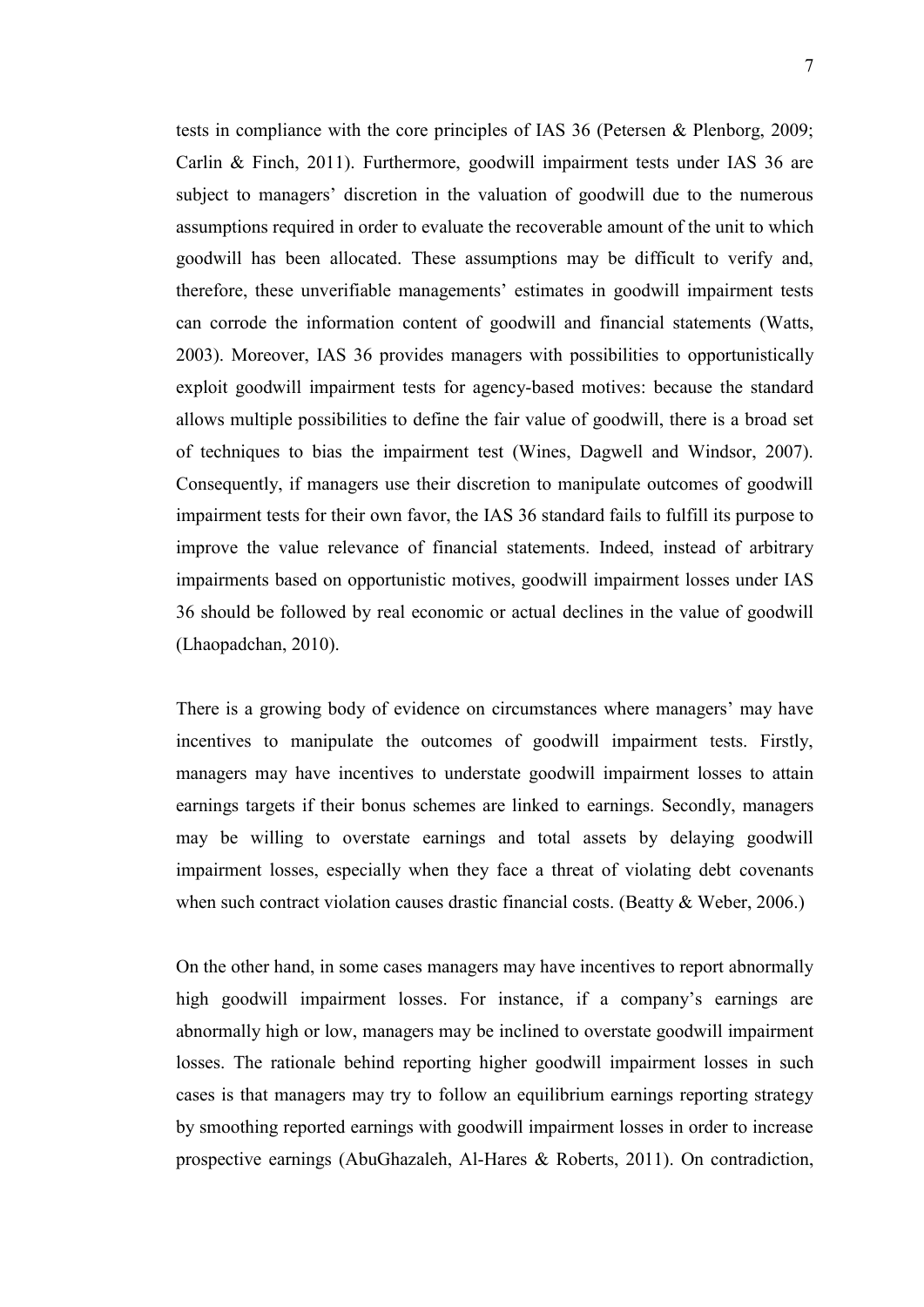abnormally low earnings may provide managers an incentive to engage in big bath behavior in which goodwill impairment losses are intentionally reported with low operational earnings to increase future earnings (Saastamoinen & Pajunen, 2012). Newly appointed CEOs may also be motivated to report opportunistic goodwill impairment losses shortly after appointment so that reported impairment losses could be blamed on the previous CEO or in order to increase future performance of the company (Masters-Stout, Costigan & Lovata, 2008).

Despite numerous findings of managers' opportunistic behavior inherent in the current goodwill impairment testing approach under IAS 36, some studies argue that instead of behaving opportunistically, managers are in fact more likely to convey their private information on the current economic condition of the company through goodwill impairment tests. For example, AbuGhazaleh et al. (2011) find significant relationships between efficient corporate governance mechanisms and goodwill impairment losses which, according to the authors, indicates that managers are more likely to follow the objectives of IAS 36 than opportunistically overstate or understate goodwill impairment losses. Further, Jarva (2009) finds that goodwill impairment losses have a significant predictive power on future cash flows in a sample of US listed companies. These mixed and contradicting results reflect the ongoing dispute on whether goodwill impairment tests under IAS 36 provides more timely information on the underlying economics of a company or are more likely to be opportunistically exploited by managers due to agency-based motives.

The Finnish listed companies have been applying IFRS reporting standards in their financial statements since 2004 and applied goodwill impairment tests in their financial statements for the first time in the preparation of financial statements in 2005. The shift from the traditional Finnish accounting standards to the IFRS reporting framework caused a major change in the accounting treatment for goodwill and is therefore of high interest as a research subject. Further, there is no clear consensus in Finland on whether the IAS 36 standard serves its purpose to increase the information content of the underlying economic value of goodwill carried in a firm's balance sheet or if it allows managers to opportunistically report goodwill impairment losses as they wish. Given the conflicting opinions on IAS 36 among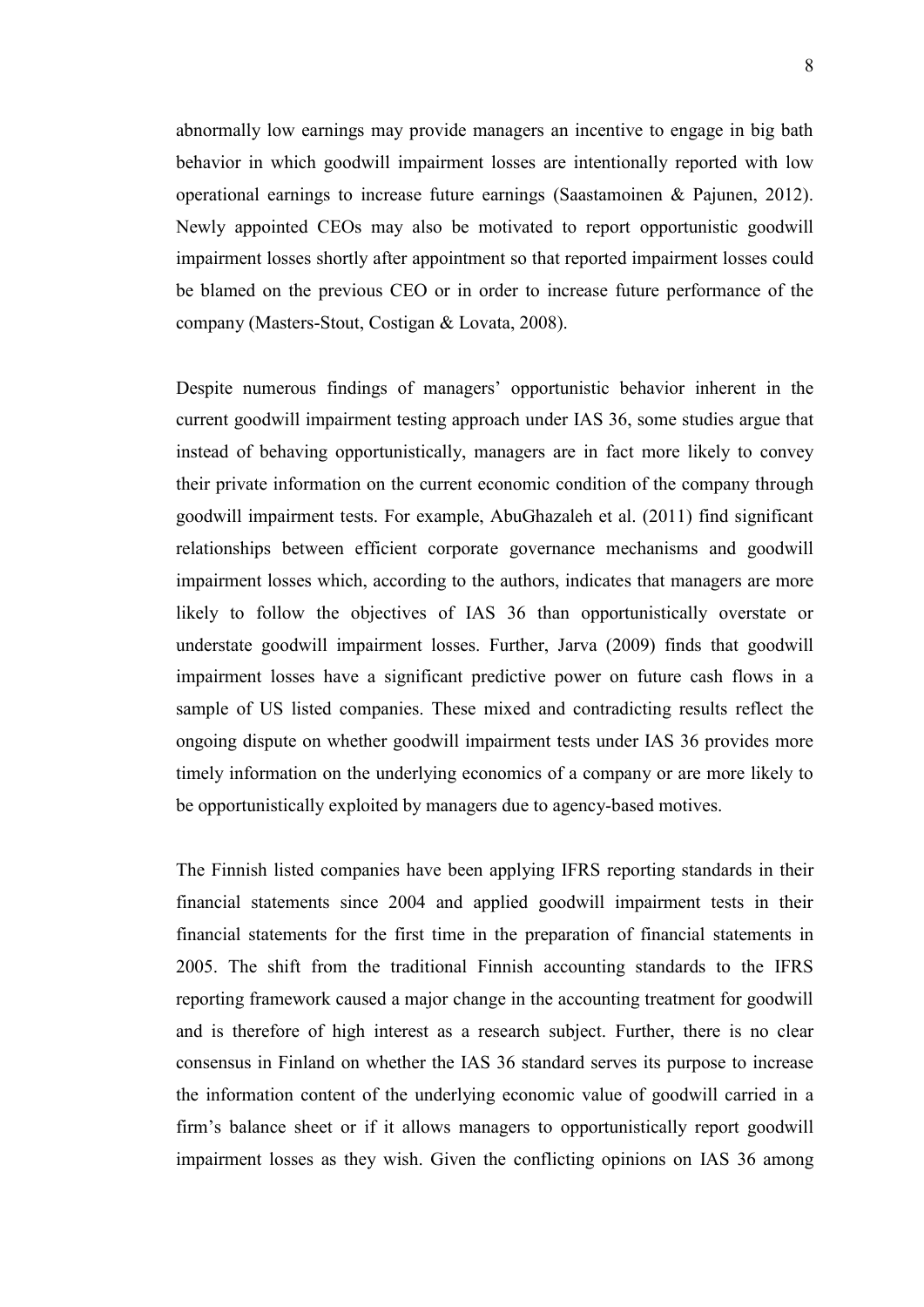Finnish academics and practitioners, Finnish listed companies provide an interesting ground for a study on the determinants of goodwill impairments. (Pajunen & Saastamoinen, 2013.)

#### <span id="page-8-0"></span>**1.2 Purpose of the Study**

Motivated by the discussion above, the purpose of the study is to examine determinants of goodwill impairment losses in Finnish listed companies. The study focuses on three categories of determinants of goodwill impairment losses outlined in prior research:

- The economic indications of goodwill impairments;
- Managerial discretion in goodwill impairment decisions
- The effect of corporate governance quality on goodwill impairment decisions.

The economic or actual indications of goodwill impairments are factors that signal a decline in the carrying value of goodwill and, hence, should lead to managers' decision to impair goodwill. The core purpose of IAS 36, as mentioned above, is to provide timely and reliable information on the actual value of goodwill that a firm possesses and, therefore, any indications that signal an impairment in goodwill should lead to goodwill impairments. Nevertheless, in some instances managers' may avoid goodwill impairments by utilizing their discretion in the goodwill impairment test. They may simply avoid impairing goodwill due to agency-based motives. Given that goodwill under the impairment approach requires managers' unverifiable estimates, the information content of goodwill declines when managers opportunistically manipulate the outcome of the impairment test. Managers' discretion inherent in the goodwill impairment process is the core issue of IAS 36 and other accounting standards that require impairment tests for goodwill, such as Statement of Accounting Standards (SFAS) 142, *Goodwill and Other Intangible Assets*. On the other hand, the problems of possible opportunistic agency-based activities in goodwill impairment tests may be alleviated with effective corporate governance mechanisms: when managers are properly monitored and incentivized,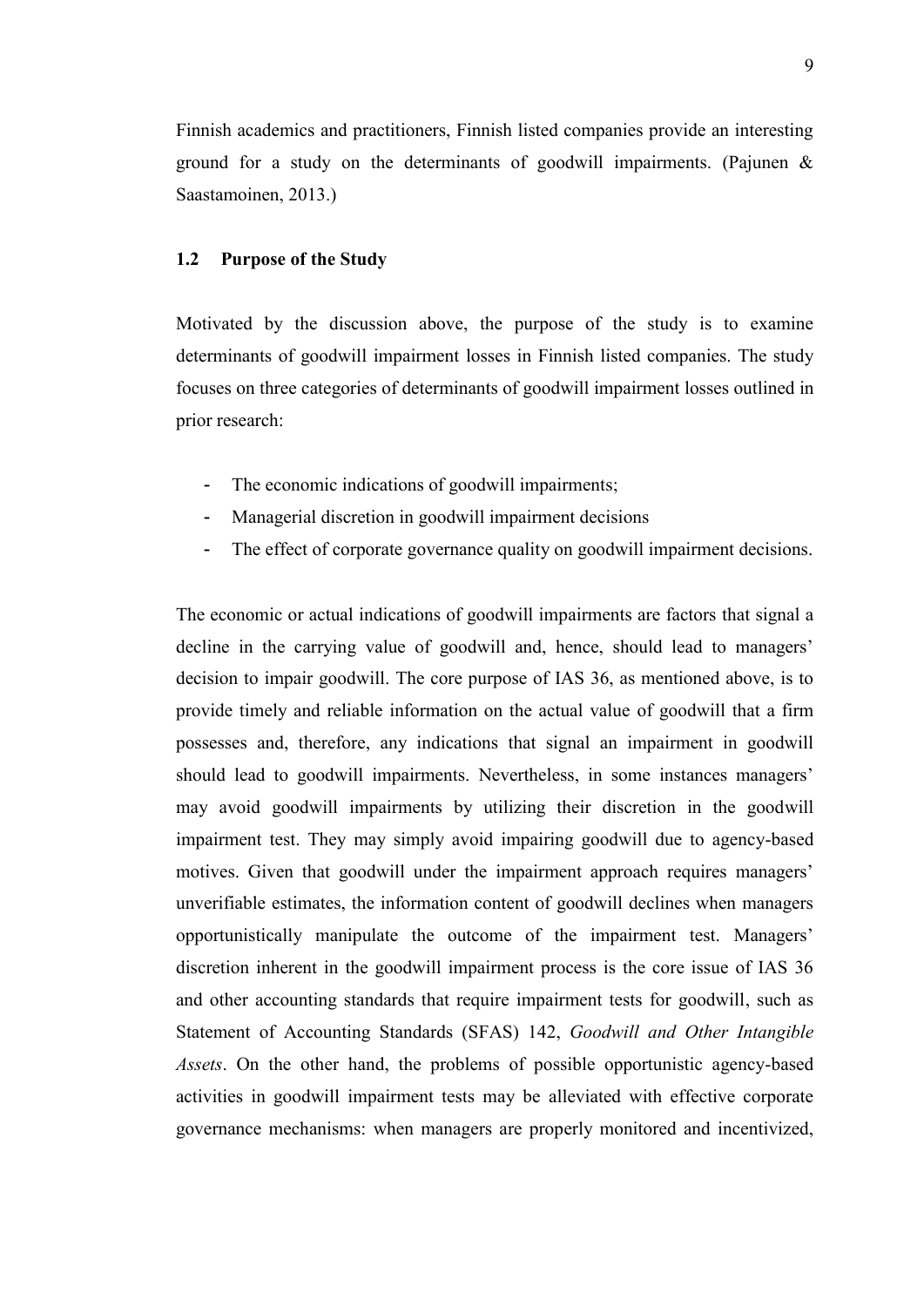they may be less inclined to opportunistically manipulate unverifiable estimates required in the goodwill impairment test.

Consequently, the study examines the key economic indications that lead to managers to report goodwill impairment losses. Secondly, the extent to which managers use discretion in goodwill impairment decisions to opportunistically overstate or understate goodwill impairment losses is studied in detail. Thirdly, the study aims to shed light on the relationship between corporate governance mechanisms and goodwill impairment losses to find out whether any indications of opportunistic behavior in goodwill impairment tests are due to managers discretion or managers' attempts to convey their private information on the underlying economics of the firm through goodwill impairment tests.

The study attempts to contribute to recent literature on goodwill impairment decisions and extend the study of Saastamoinen and Pajunen (2012) who studied managerial discretion in goodwill impairment decisions among Finnish listed companies between 2005 and 2009. The study includes non-financial proxies for corporate governance quality as suggested by Saastamoinen and Pajunen (2012) and Wines et al. (2007). Further, the study applies approaches similar to AbuGhazaleh et al. (2011) in their study on managers' discretion in goodwill impairment decisions among UK listed companies.

#### <span id="page-9-0"></span>**1.3 Research Method**

The empirical research on determinants of goodwill impairment losses in Finnish listed companies is carried out by applying a pooled regression model on a panel data. Research data used in the study is constructed of Finnish companies listed in Nasdaq OMX Helsinki between 2010 and 2014. The data is gathered from these companies' financial statements, annual reports and statements of corporate governance.

The study focuses on goodwill impairment tests under IAS 36. However, findings of prior research on goodwill impairment tests under SFAS 142 are being discussed and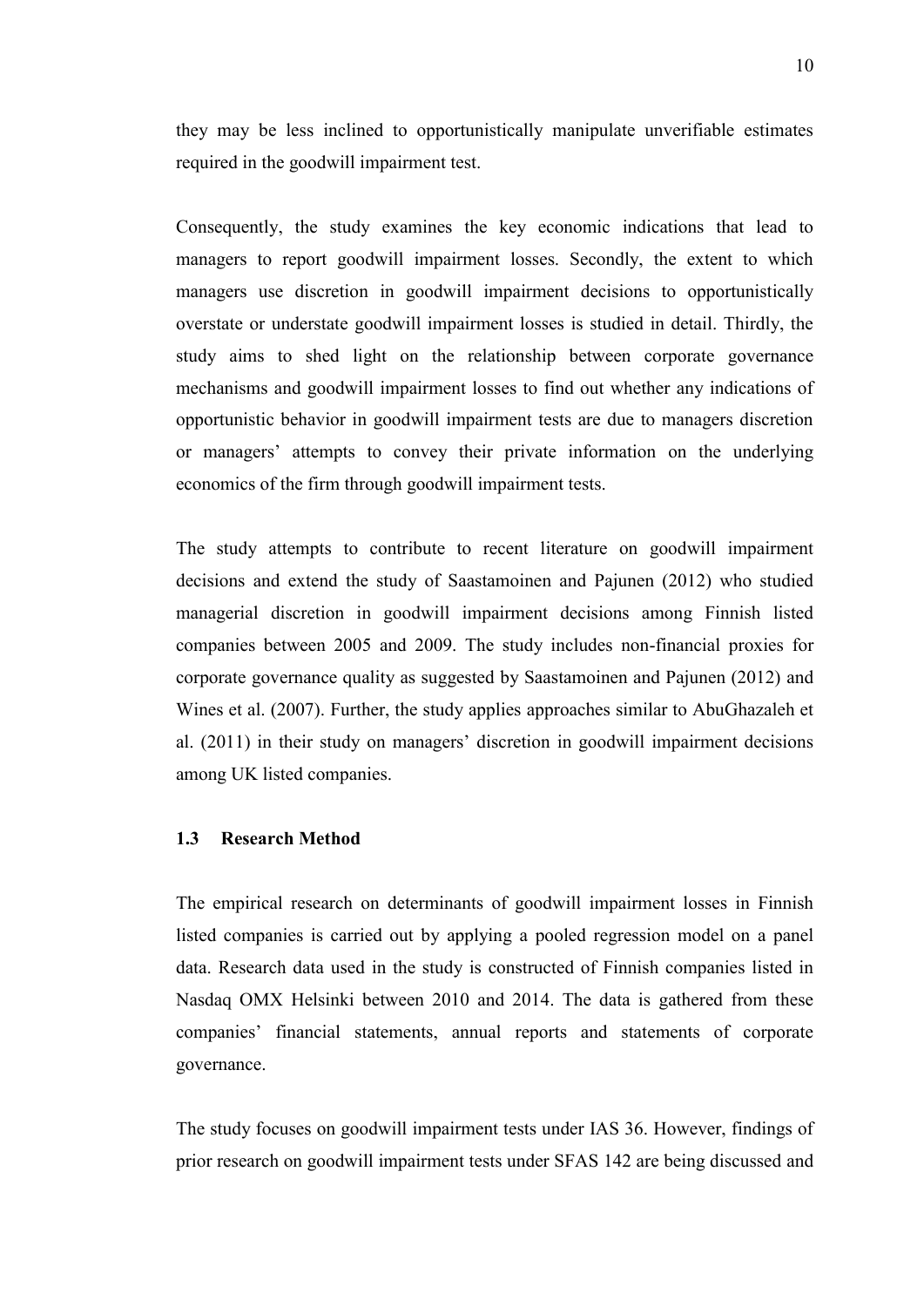reflected to studies on companies applying IAS 36 because of the similarities between the two standards. The study uses quantitative approaches to study the determinants of goodwill impairment losses. However, qualitative descriptions are used in defining goodwill and the historical and present trend of goodwill accounting.

#### <span id="page-10-0"></span>**1.4 Organization of the Study**

Chapter one provided a brief introduction into the research topic and described the ongoing debate on the accounting treatment for goodwill and the issue of unverifiable estimates applied in the valuation process of goodwill. The rest of the paper is organized as follows: the historical and present trend of international accounting for goodwill is introduced in chapter two. The ongoing debate on what goodwill actually is and how it should be treated in the books is introduced in section 2.1. Furthermore, the section describes the development of international accounting standards for goodwill. Section 2.2 outlines the process of recognizing goodwill in business combinations under IFRS 3. In addition, the issue of internally generated goodwill as well as the concept of negative goodwill are introduced. Finally, the current accounting treatment for goodwill under IAS 36 is explained in detail in section 2.3

Chapter three discusses prior research on the determinants of goodwill impairment losses by first looking on the economic indications of goodwill impairments suggested by IAS 36 and academic research in section 3.1. Literature on managerial discretion in goodwill impairment decisions is reviewed in section 3.2. The intertwined nature of the quality of a firm's corporate governance mechanisms and managers' goodwill impairment decisions is discussed in section 3.3. In addition to the literature review provided in chapter three, research hypotheses for the empirical study are introduced after each section.

The empirical part of the study is explained in chapter four. The basis for the empirical research is explained in section 4.1 in which the process of sample selection and data source is described. Additionally, the proxies for economic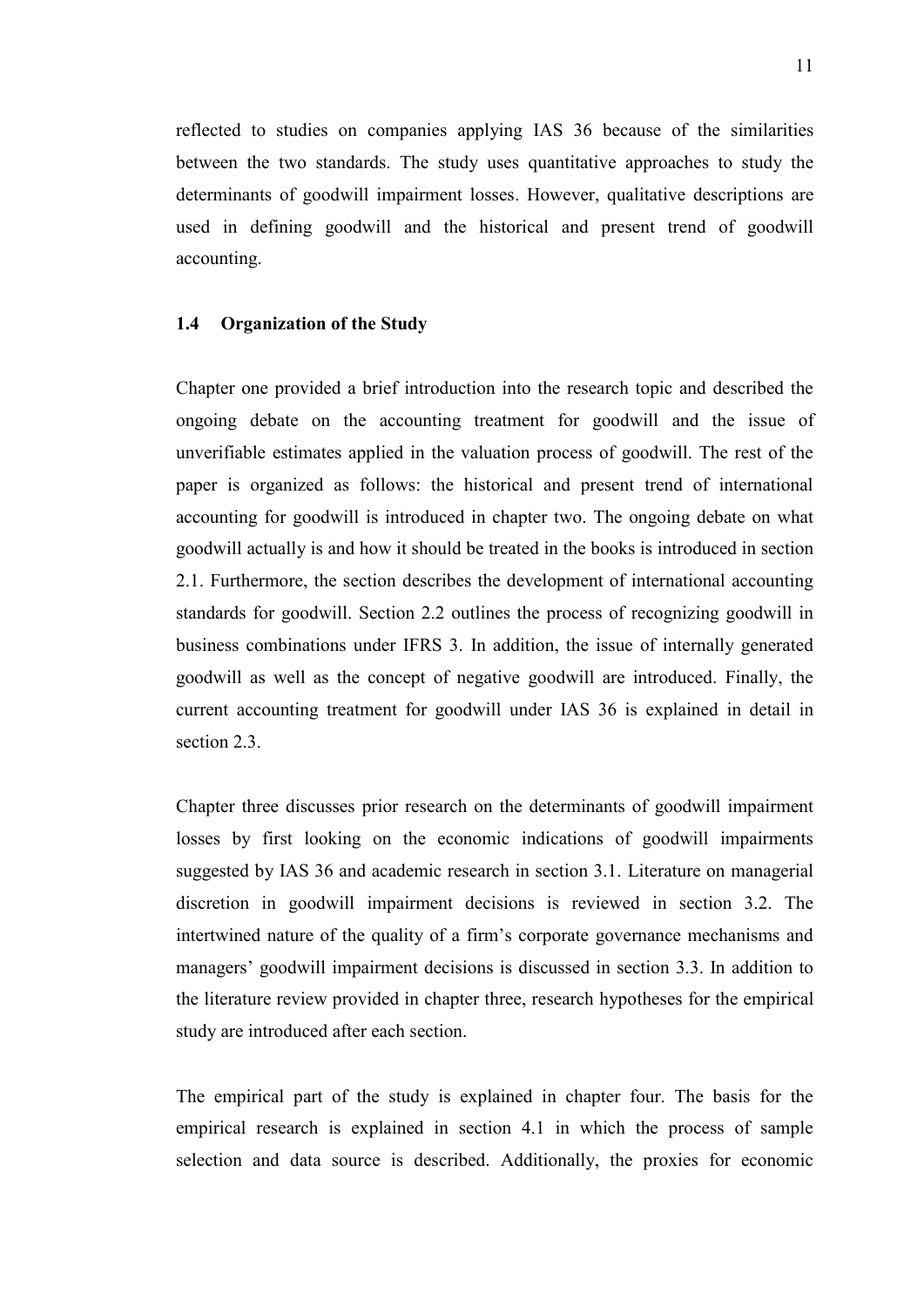indications, managerial discretion and corporate governance quality are defined in section 4.1. The regression model applied in the regression analysis of the determinants of goodwill impairment losses is introduced in sub section 4.1.3. The descriptive statistics for the determinants of goodwill impairment losses tested in the regression analysis are presented in section 4.2. To test the hypotheses presented in chapter three, the results of the regression model are presented in section 4.3. Interpretations of the results are also provided in section 4.3. Additional analyses on regression results and robustness tests are also carried out in section 4.4. Finally, the purpose of the study and its findings are summarized in chapter five. Avenues for future research and notions of the limitations and caveats of the current study are also provided in the final chapter.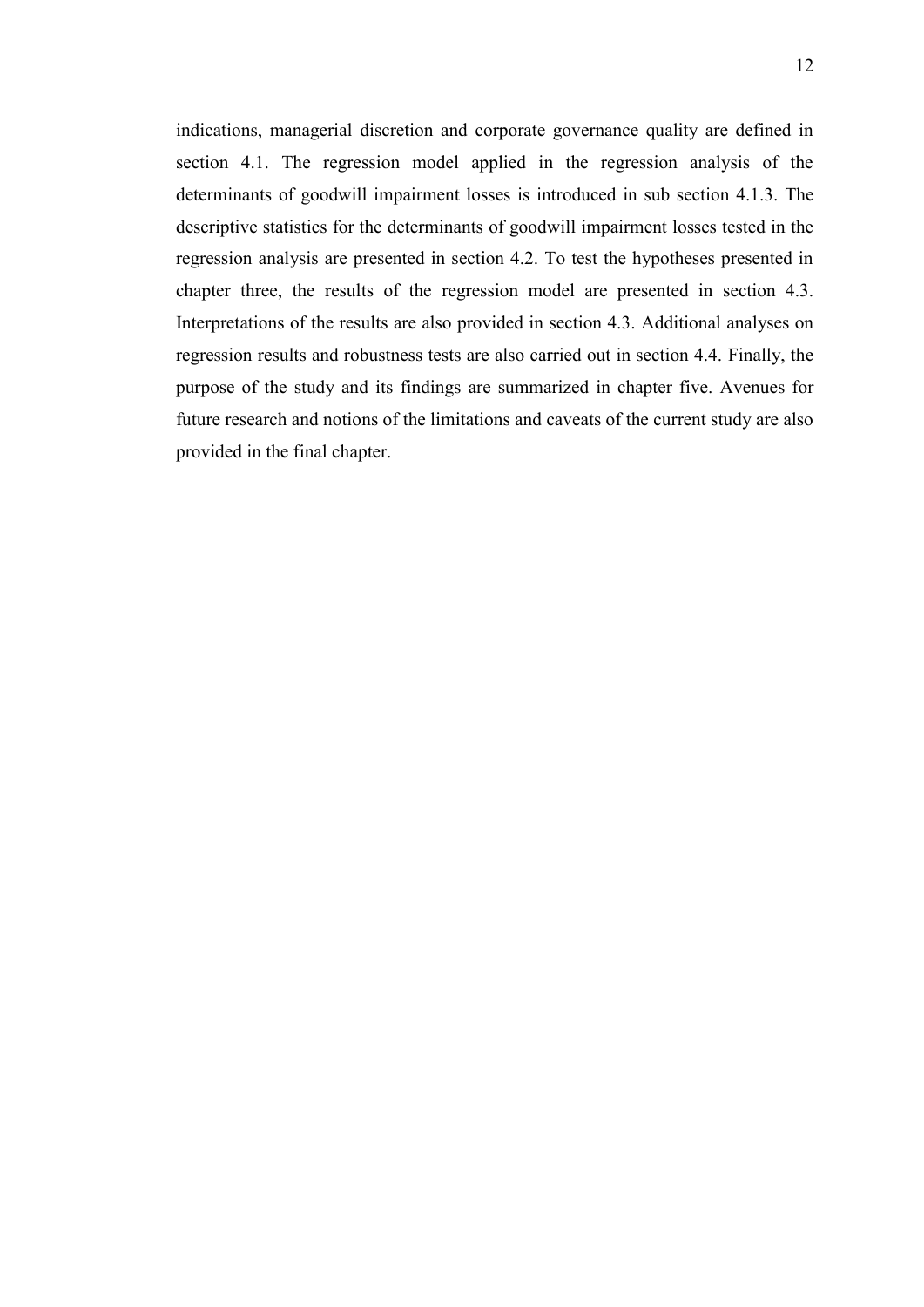#### <span id="page-12-0"></span>**2 ACCOUNTING FOR GOODWILL**

#### <span id="page-12-1"></span>**2.1 History of Goodwill Accounting**

#### <span id="page-12-2"></span>2.1.1 Definition of Goodwill

The earliest attempts to define goodwill can be traced back to late  $19<sup>th</sup>$  and early  $20<sup>th</sup>$ centuries. One of the first attempts to define goodwill can be found in Bitchell's *A Counting House Dictionary* of 1882, in which goodwill is characterized as "a willingness of an owner of a business to relinquish the expectation of the business by transferring it for a consideration to someone else, which is known as 'selling the goodwill of that business'" (Bitchell, 1882). Yang (1927), on the other hand, articulates that goodwill must be generated as a result of a business acquisition and must be accurately measurable. Furthermore, Yang (1927) notes that goodwill must be persistent and of definite duration.

In addition to the business acquisition approach to defining goodwill as presented by Yang (1927), goodwill has been defined in terms of the excess profit approach in the past literature. For example, Spacek (1964) defines goodwill as the present value of forecasted future earnings in excess of a reasonable return on assets. Similarly to Spacek (1964), Ma and Hopkins (1988) conceptualized goodwill as "the capitalized value of the future stream of superior earnings of the business acquired". Nevertheless, determining goodwill through the excess profit approach as described above is perceived uncongenial task since future earnings are difficult to predict reliably (Seetharaman, Balachandran & Saravanan, 2004).

Johnson and Petrone (1998) provide two alternative approaches to defining goodwill. According to the authors, goodwill can be viewed from a top-down or a bottom-up perspective. Under a top-down perspective, goodwill is perceived as an integrated component of a larger entity. In other words, goodwill can be viewed as a component of the acquirer's investment in the business being acquired, which is based on the acquirer's anticipations of future earnings from the acquired business. In this perspective, the acquirer's investment is decomposed into its constituent parts and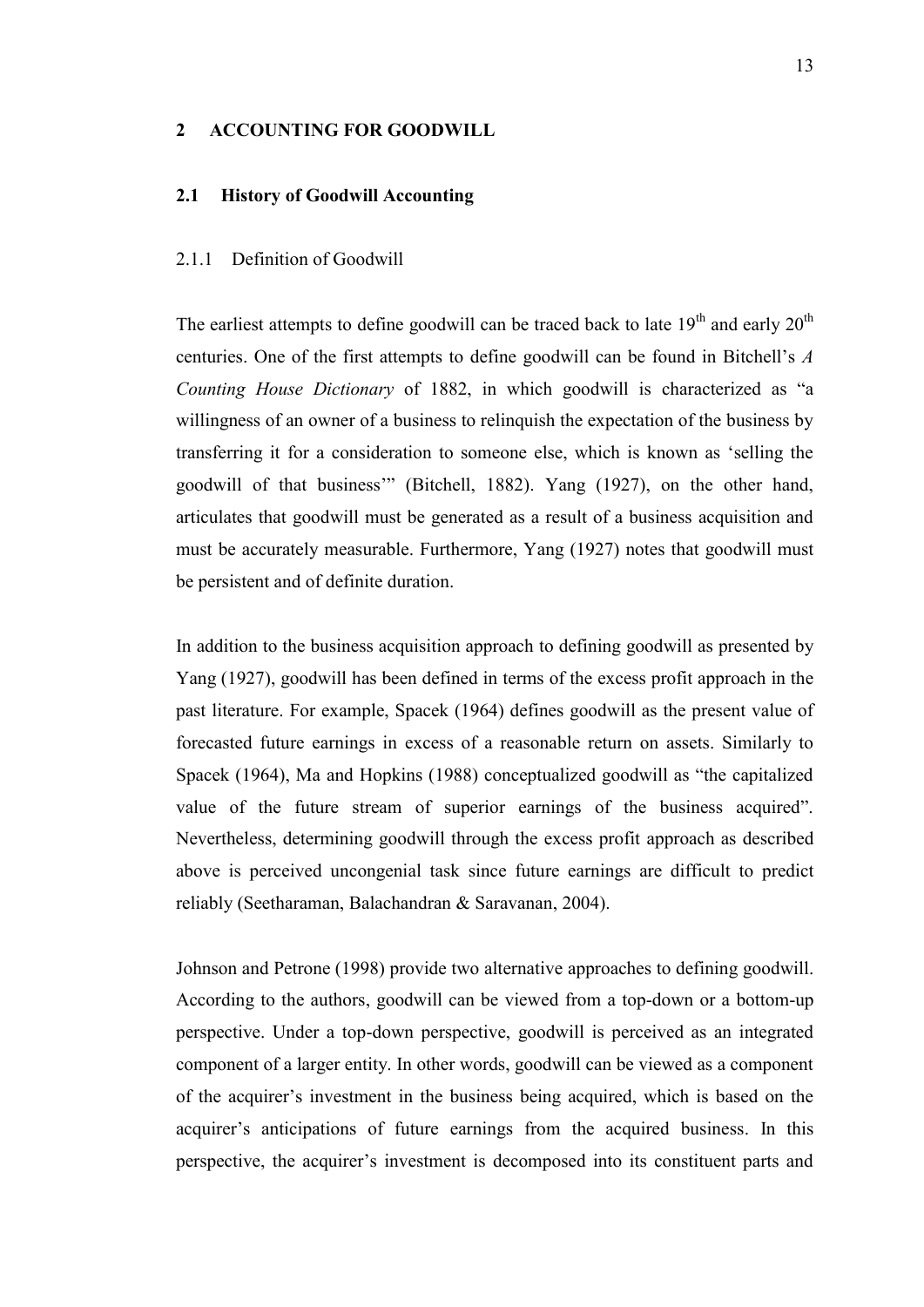after the identifiable assets comprising the investment are identified and recorded the remainder is assigned to goodwill. Thus, goodwill is what is "left over" after the investment is broken down into its constituent components. The top-down

perspective as described by Johnson and Petrone (1998) is the current basis for how goodwill is determined and recorded in a business combination under IFRS reporting framework (IFRS 3.32). (Johnson & Petrone, 1998.)

A bottom-up perspective is the opposite of a top-down approach. Under a bottom-up perspective, goodwill can be viewed in terms of the components that generate it. According to a bottom-up perspective, if the price by the acquirer is larger than the fair value of the net identifiable assets of the business being acquired, it can be expected that some other valuable resources were acquired in addition to the identifiable assets. Johnson and Petrone (1998) present six possible component parts that might represent goodwill under a bottom-up perspective. Firstly, goodwill can represent the excess of the fair values over the book values of the acquiree's identified net assets. Alternatively, goodwill can represent the fair values of other net assets not identified by the acquiree. Secondly, goodwill may arise from a possible overvaluation of the acquired business due to the errors in valuing the acquiree's assets or, on the other hand, it may be a result of an overpayment by the acquirer which may occur if the purchase price increases because of adverse bidding for the acquiree. Thirdly, goodwill can represent a "going concern" element of the acquiree's business or synergies that arise from combining the acquirer's and acquiree's businesses and assets. The "going concern" element represents the ability of the acquiree to earn a higher rate of return on an organized combination of assets than would be expected if those assets were acquired separately. (Johnson & Petrone, 1998.)

Johnson and Petrone (1998) note that, under a bottom-up perspective, only synergy and "going concern" components can be conceptually perceived as constituents of goodwill out of the six components presented above, and are therefore termed as "core goodwill". According to Johnson and Petrone (1998), "going concern" component can be interpreted as pre-existing, internally generated goodwill or goodwill that has been accumulated from previous business combinations by the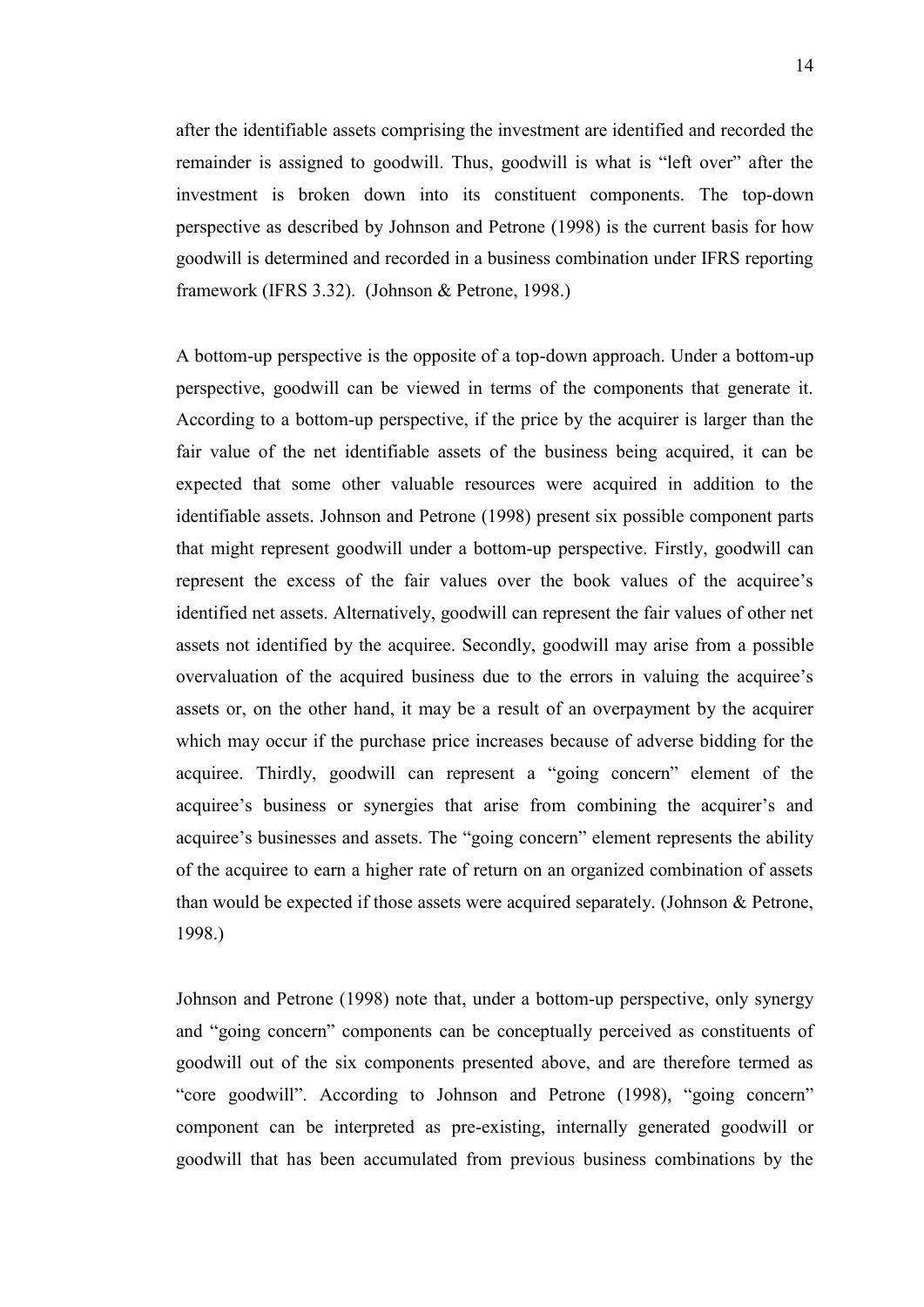acquiree. On the contrary, the synergy component of goodwill does not exist before that acquisition: it is a result from the combination and can be therefore labeled as "combination goodwill". (Johnson & Petrone, 1998.)

Given the discussion above, goodwill is intangible, immeasurable and cannot be separated from assets or an entity that makes it up without acquiring the whole company or a significant portion of it (Seetharaman, Sreenivasan, Sudha & Yee, 2006). It is usually defined as the value assigned to intangible assets such as reputation, competitive employees, good contacts within the industry, favorable business locations, and other particular features of the company for which another company is willing to pay excess of the value of acquiree's net assets (Seetharaman et al., 2006). The discussion illustrates the ongoing dispute on the definition of goodwill.

#### <span id="page-14-0"></span>2.1.2 Accounting Treatment of Goodwill

Due to the lack of agreement on how goodwill should be defined, there has not been a clear consensus in the past literature on how goodwill should be treated in the financial accounts after it has been recorded as an acquisition cost (Lee, 1971). Early proposals on the accounting treatment for goodwill suggested that the valuation of goodwill should be based on valuing a stream of forecasted future income, or, on capitalizing surplus profits after interest. Nevertheless, due to the arbitrary nature of such valuation processes, there has been a growing body of alternative proposals on goodwill accounting treatment. (Seetharaman et al., 2004.)

Seetharaman et al. (2004) divide the accounting treatment for goodwill into three schools of thought that represent different approaches to goodwill accounting. Firstly, goodwill should be written off wholly from the books immediately after it has been purchased. The proponents of this view argue that goodwill should be written off against retained earnings instead of capitalization and arbitrary amortization that understate future earnings (Spacek, 1964). Another reason given for the immediate write-off is that any goodwill related to the business at the time of an acquisition eventually fades as the products or services related to the business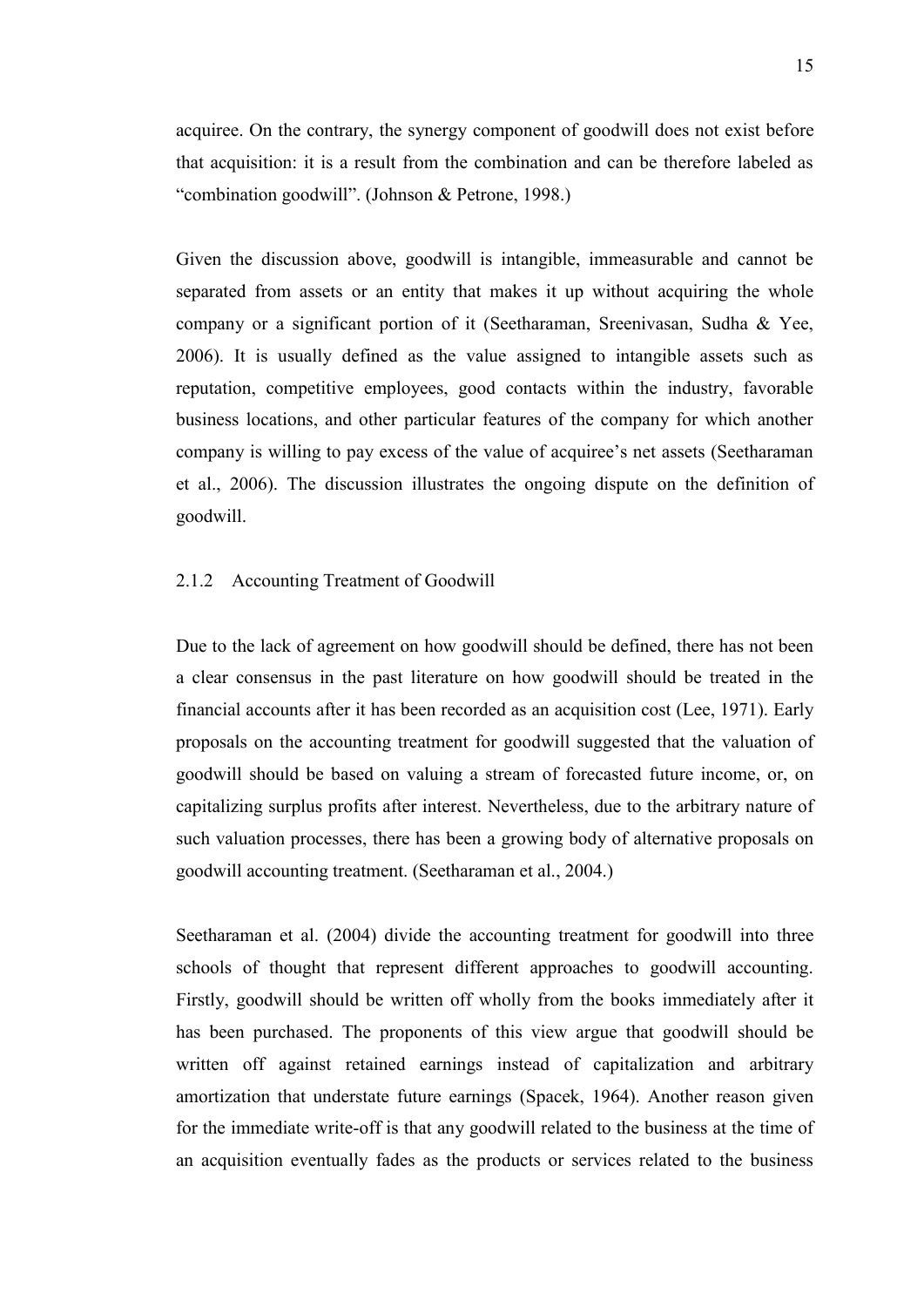decline in their importance and, hence, goodwill related to the business could be well written off. Finally, the proponents of this view argue that goodwill should not be carried in the accounts for it provides very little information for the users of the financial statements because it poses a number of measurement and valuation issues and cannot be sold separately. (Seetharaman et al., 2004.)

Contrary to the immediate write-off viewpoint, the second school of thought suggests that goodwill should not be written off unless there is convincing evidence supporting write-offs. According to the advocators of this view, it is overconservative to write off goodwill as suggested by the proponents of immediate write-off approach if there has been no indications that the value of goodwill has been depreciated. Furthermore, the proponents of this viewpoint emphasize that the magnitude to which the goodwill has depreciated is difficult to measure reliably and, therefore, goodwill should not be amortized or written off before there is enough evidence suggesting that goodwill has depreciated. (Seetharaman et al., 2004.)

Finally, the third school of thought states that goodwill should be amortized systematically over a reasonable period of time. This view is mainly supported by the primary function of accounting to match cost and income. The proponents of the third school of thought argue that systematic amortization of goodwill can be used as a means of matching the cost of securing the income generated by the previous acquisition. (Seetharaman et al., 2004.)

#### <span id="page-15-0"></span>2.1.3 Development of International Accounting for Goodwill

Founded in 1973, the IASB has been fostering the improvement and global harmonization of accounting regulation and standards. Its first recommendation for the accounting treatment of goodwill, Exposure Draft (ED) 22 *Accounting for Business Combinations* in 1981, stated that goodwill arising in acquisition, determined as the excess of the purchase price over the assigned values of the net identifiable assets acquired, should be subject to amortization to income on a systematic basis over its useful life. The IASB revised ED 22 by issuing IAS 22 *Accounting for Business Combinations* in 1983. The IAS 22 allowed any exceeding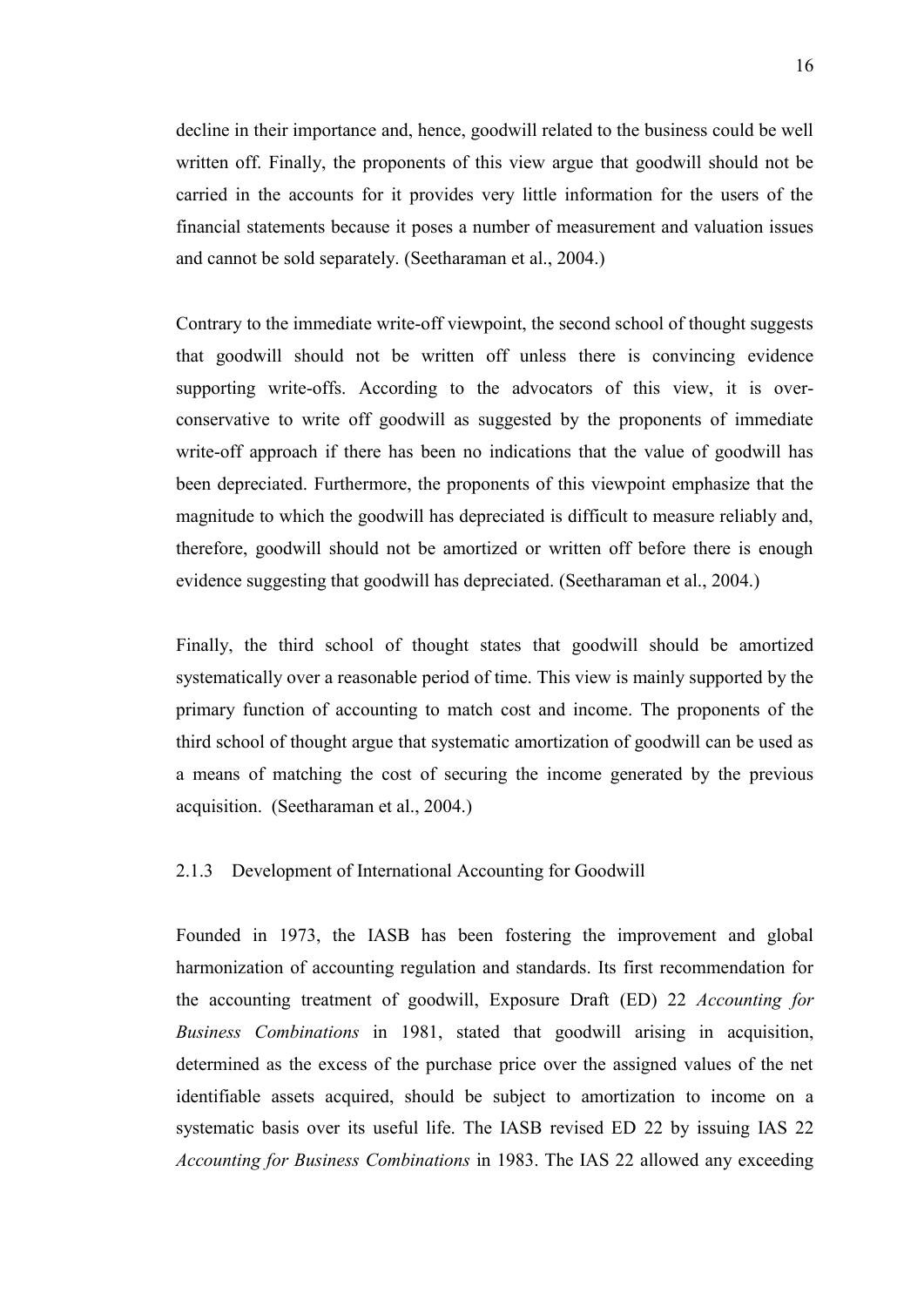amount between the acquisition cost and the fair value of net identifiable assets acquired to be either recognized as goodwill and amortized systematically over its useful life or, immediately written off against shareholders' reserves. (Seetharaman et al. 2004.)

Because of the inevitable disharmony caused by IAS 22, the IASB issued IFRS 3 *Business Combinations*, on March 2004. The new IFRS 3standard revised business combinations accounting by eliminating the use of pooling of interests method and forbade the amortization of goodwill. Instead of amortizing goodwill over a certain useful lifetime, the IASB stipulated companies applying IFRS reporting framework to test goodwill for impairment in accordance with IAS 36. Under the revised standards, goodwill acquired in a business combination is allocated to acquirer's cash-generating units, or groups of cash-generating units, that are expected to benefit from the synergies of the combination. These units are tested for an impairment annually and whenever there are indications that the value of goodwill has impaired and their recoverable amounts are compared to their book values. If the carrying amount of a unit exceeds its recoverable amount, an entity must recognize an impairment loss. (IASB, 2004.)

In its reasoning for fair value accounting for goodwill, the IASB concludes that the impairment approach results in higher information content of goodwill and more reflective goodwill impairments when managers use their private information on an entity's underlying economics. Furthermore, the IASB articulates that the traditional straight-line amortization of goodwill over arbitrary period of time does not provide useful information of the economic value of goodwill and, therefore, should be replaced with the impairment test approach. (IASB, 2004.)

#### <span id="page-16-0"></span>2.1.4 Accounting for Goodwill in Finland

Prior to the introduction of IFRS standards in Finland in 2005, Finnish listed companies were required to treat goodwill in accordance with the Finnish Accounting Act of 1997. Pursuant to Section 9 of Chapter 5 of the Finnish Accounting Act of 1997, goodwill arising from a business combination was subject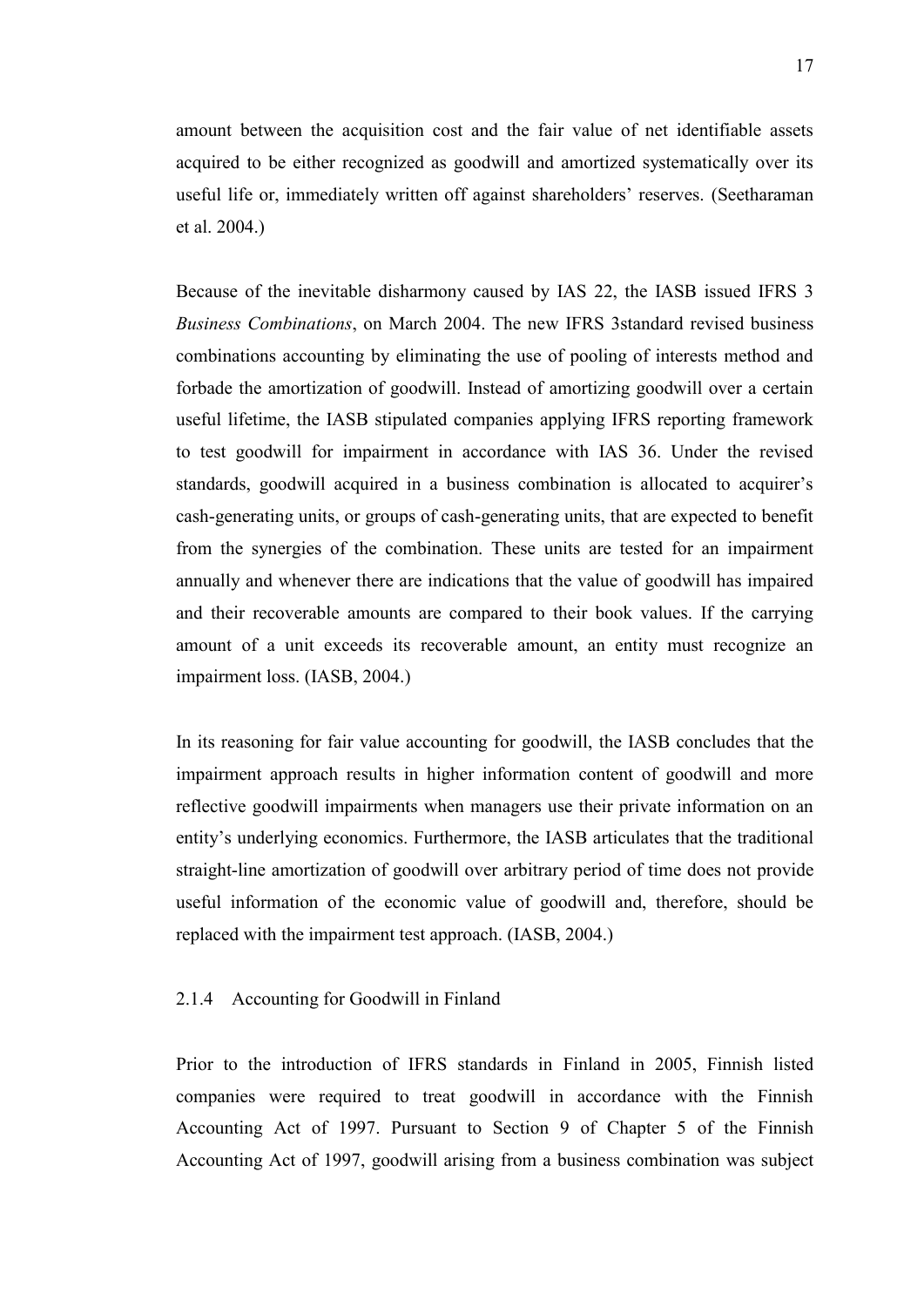to a systematic amortization to income over five years. However, the former accounting act also allowed a systematic amortization over a time span of up to twenty years if an entity could prove that the goodwill acquired in a business combination had a useful life of more than five years (Finnish Accounting Act 5:9 §).

#### <span id="page-17-0"></span>**2.2 Accumulation of Goodwill**

#### <span id="page-17-1"></span>2.2.1 Acquisition Method under IFRS 3

Under the contemporary international financial reporting standards, the only type of goodwill recognized as an asset is goodwill generated in a business combination. This treatment of generated goodwill is derived from residuum approach under which goodwill is determined as the difference between the purchase price and the fair market value of an acquired company's asset. Under the residuum approach, goodwill is a left over amount that cannot be reliably identified as any other intangible or tangible asset. (Seetharaman et al., 2004.)

The accounting treatment of business combinations is defined in the international financial reporting standard IFRS 3, *Business Combinations.* According to IFRS 3, an entity must account for each business combination by applying the acquisition method which requires:

- a) Identifying the acquirer;
- b) Determining the date of acquisition;
- c) Recognizing and measuring the identifiable assets acquired, the liabilities assumed and any non-controlling interest in the acquiree; and
- d) Recognizing and measuring goodwill or a gain from a bargain purchase. (IFRS 3.4, 3.5.)

Under the acquisition method, the acquirer recognizes, separately from goodwill, the identifiable assets acquired, the liabilities assumed and any non-controlling interest in the acquiree. The acquirer must measure the identifiable assets acquired and the liabilities assumed at their fair values at their acquisition date determined as the date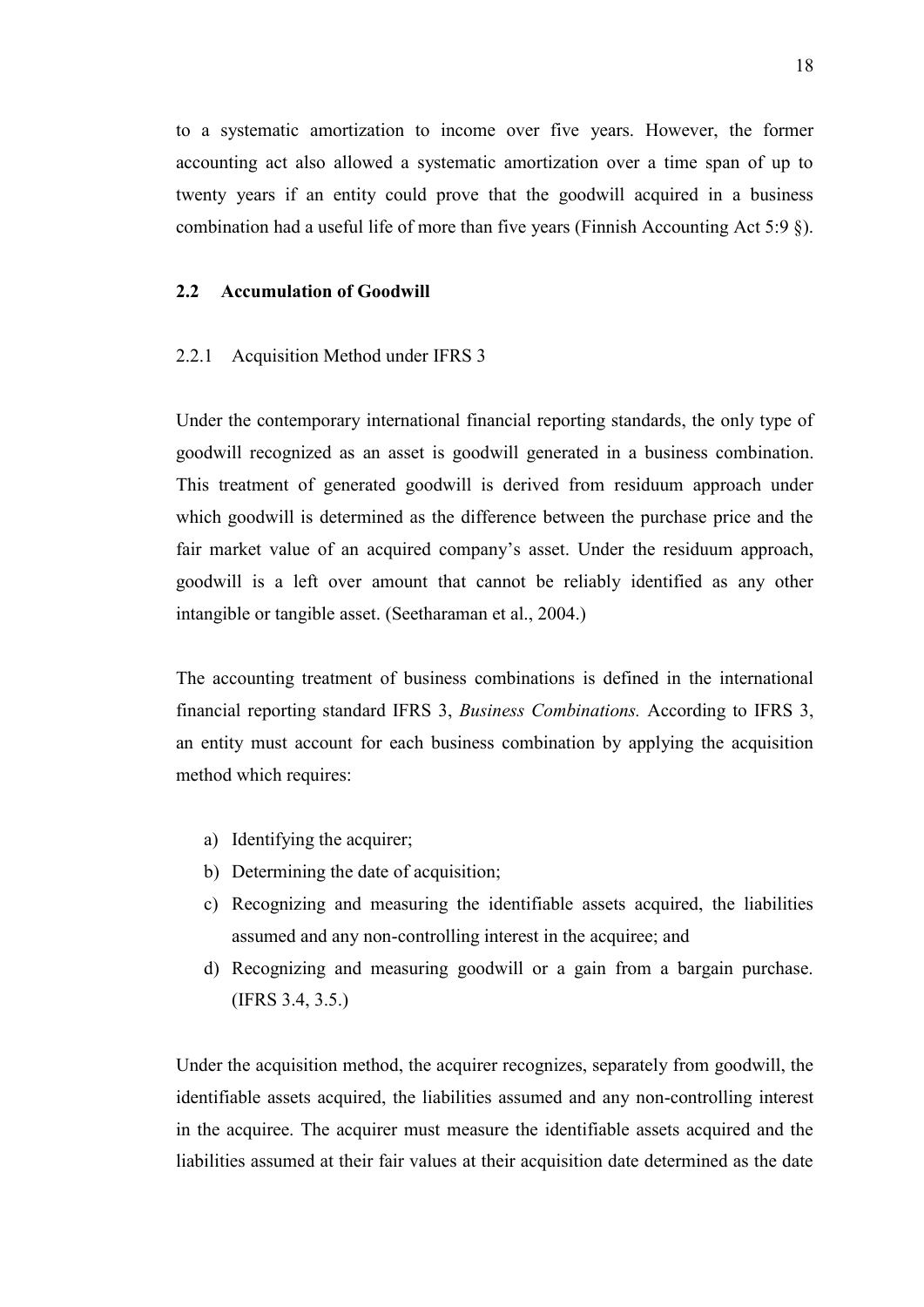on which the acquirer obtains control of the acquiree. In addition, the acquirer must measure the consideration transferred in a business combination at fair value (IFRS 3.8, 3.10, 3.18, 3.37.)

After the investigation of identifiable assets, liabilities and non-controlling interest in the acquiree, and the determination of the consideration transferred at the business combination, the acquirer shall recognize goodwill as of the excess of a) and b) below:

- a) the aggregate of
	- i. The consideration transferred measured, which generally requires acquisition-date fair value;
	- ii. The amount of any non-controlling interest in the acquiree; and
	- iii. In a business combination achieved in stages, the acquisition-date fair value of the acquirer's previously held equity interest in the acquiree.
- b) The net of the acquisition date amounts of the identifiable assets acquired and the liabilities assumed. (IFRS 3.32.)
- <span id="page-18-0"></span>2.2.2 Internally Generated Goodwill

Generally, as defined above, goodwill is acknowledged only when it is acquired as part of a business combination. However, virtually all businesses generate internal goodwill as they develop their business operations and products, and expand over time. Consequently, the acquired goodwill in the financial statements might not represent the full goodwill that a firm actually possesses. (Seetharaman et al., 2004.)

Nevertheless, accountants have been reluctant to account for anything else than acquired goodwill due to the difficulties and complexities involved in the valuation of internally generated goodwill. Firstly, a firm might well record a fictitious internally generated goodwill into its accounts in order to improve its financial position by overstating its assets. Secondly, internally generated goodwill cannot be measured as verifiably and objectively as purchased goodwill. Additionally, there is generally no historic cost available for valuing internally generated goodwill.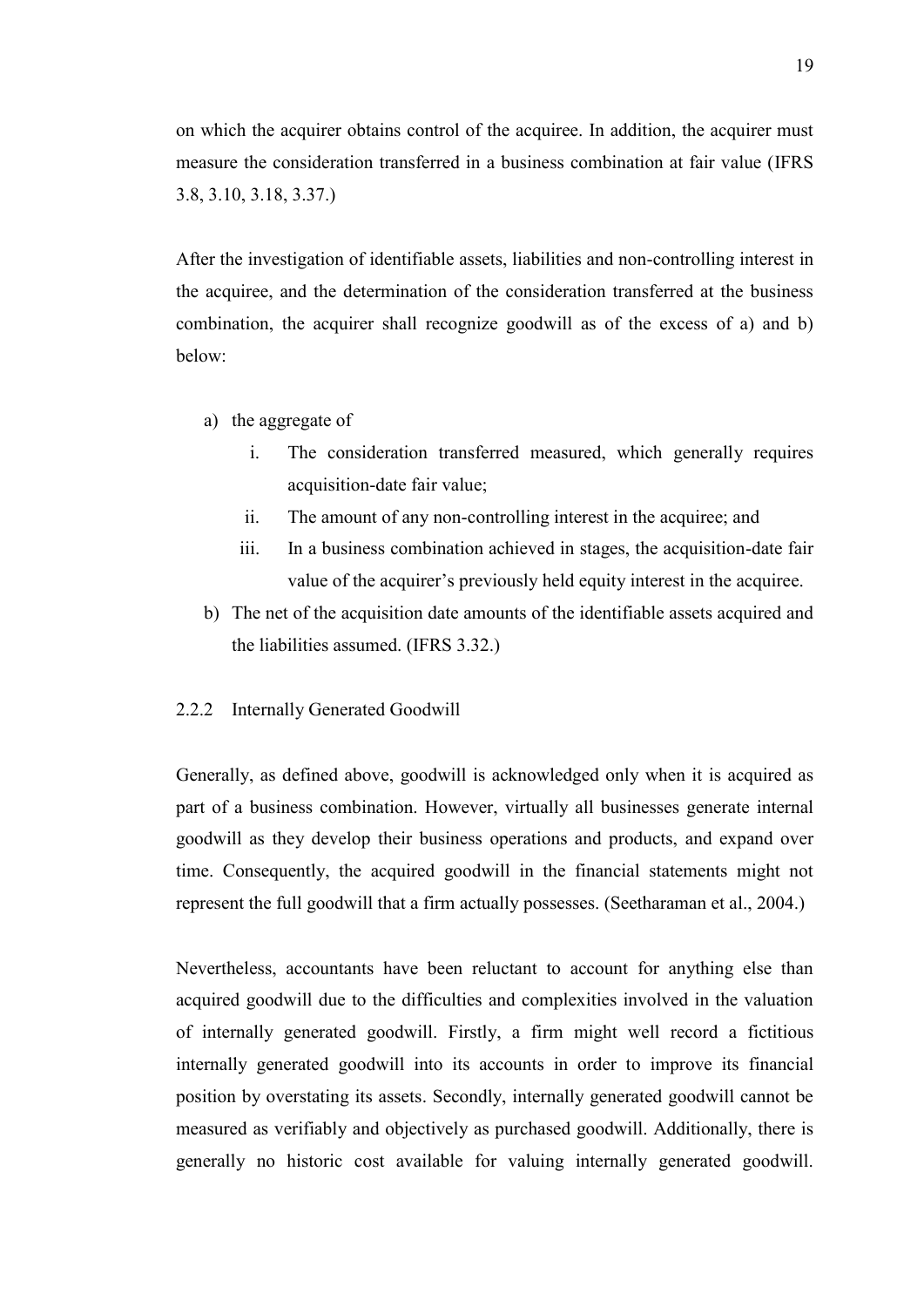Thirdly, valuing internally generated goodwill requires a number of assumptions including estimations of future profits and reasonable rates of returns. These assumptions are more or less difficult to verify and, thus, annual revaluing of goodwill could be remarkably difficult. Finally, it is difficult to determine the specific operational costs that contribute to the value of internally generated goodwill. (Lee, 1971.)

The IFRS standards prohibit recording internally generated goodwill into a firm's balance sheet. According to IAS 38 *Intangible Assets*, internally generated goodwill shall not be recognized as an intangible asset because it is not a separable resource controlled by an entity and it cannot be measured reliably at cost. In addition, IAS 38 forbids recognizing differences between the fair value of an entity and its identifiable net assets as goodwill. (IAS 38.48, 38.49, 38.50.)

#### <span id="page-19-0"></span>2.2.3 Negative Goodwill

In some instances, an acquirer of a business makes a bargain purchase in which the value of acquired net assets exceeds the purchase price. This acquisition-price bargain purchase has been generally labeled as negative goodwill. The concept of negative goodwill has been widely debated and the recognition of negative goodwill has been objected by many academics (Comiskey, Clarke & Mulford, 2010). For example, DeMoville and Petrie (1989) state that the term goodwill is itself confusing because a firm either has goodwill or does not have goodwill: it cannot have negative or "minus" goodwill. Further, negative goodwill does not make sense conceptually because bargain purchases are rare in efficient markets. Further, the values of acquired assets may be overstated in a bargain purchase: if the assets were worth more individually, the acquiree would have been better off to liquidate the company by selling its assets individually rather than selling the whole business. Another argument against recognizing negative goodwill is that a bargain purchase could stem from prospected future losses or possible inevitable expenditures that may arise from bringing an acquired business to perform profitably in the future (Comiskey & et al., 2010).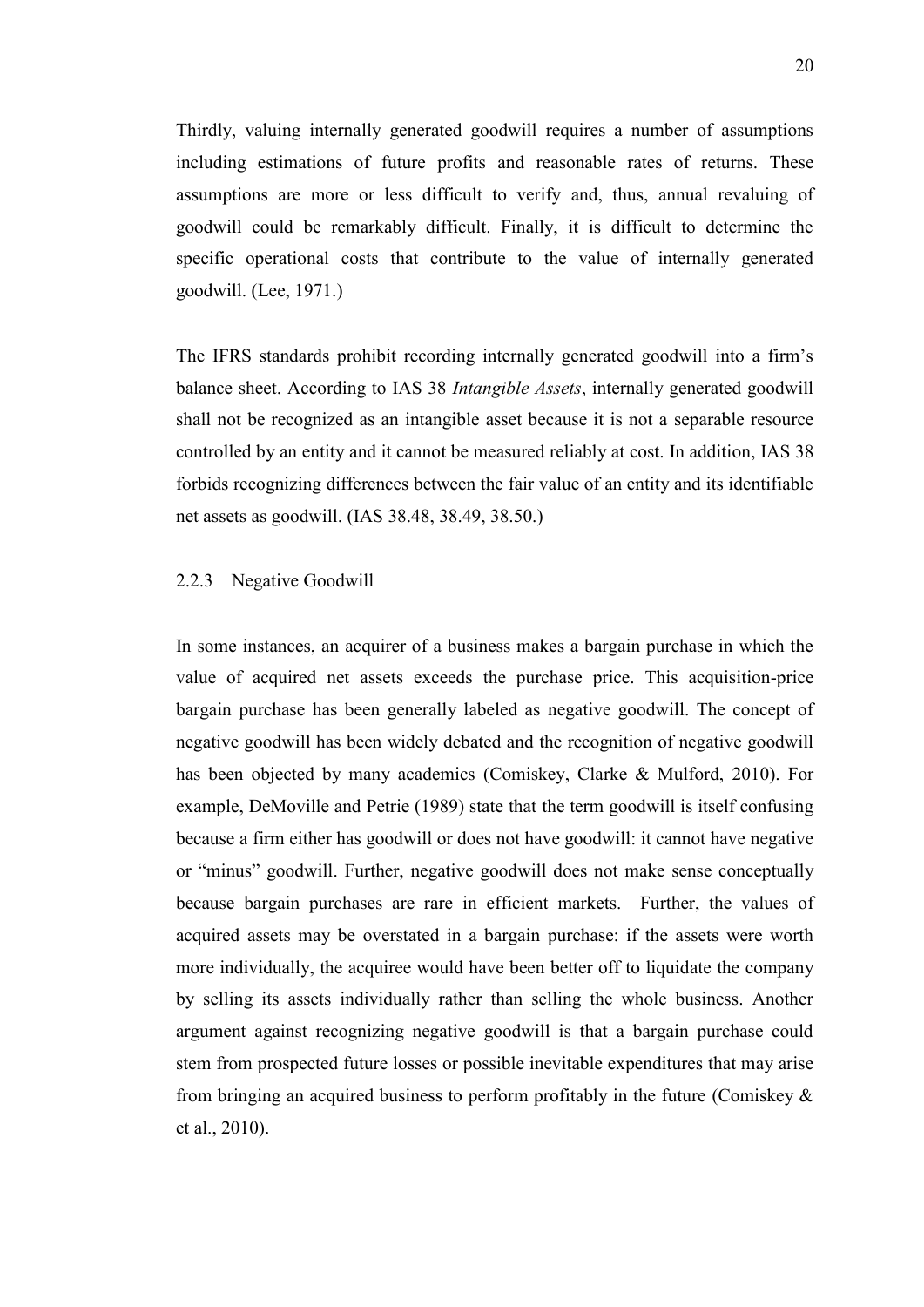Similarly to internally generated goodwill, the IFRS standards do not recognize negative goodwill. Instead, under IFRS 3, if the fair value of net assets of a business exceeds its purchase price, the acquirer of the business must recognize the exceeding amount as a gain. However, prior to recognizing the gain on the resulting bargain purchase, the acquirer must reassess the possibility that not all the assets and liabilities of an acquired business are correctly identified and valued. The purpose of the reassessment is to make sure that the measurements and evaluations appropriately reflect consideration of all information available on the acquisition date. (IFRS 3.34, 3.36.)

#### <span id="page-20-0"></span>**2.3 Goodwill Impairment Test under IAS 36**

#### <span id="page-20-1"></span>2.3.1 Basis for Goodwill Impairment Testing

Under IFRS framework, goodwill is subject to impairment tests in accordance with IAS 36 *Impairment of Assets*. The purpose of IAS 36 is to prescribe the procedures that an entity must apply to ensure that its assets are carried at no more than their recoverable amount: if an entity carries an asset that has a carrying amount higher than its recoverable amount measured through use or sale of the asset, the entity must record an impairment loss. (IAS 36.1, 36.8.)

The IAS 36 standard stipulates that an entity must assess at the end of each reporting period if there are any indications that an asset may be impaired. If such indications emerge, the entity shall estimate the recoverable amount of the asset. Additionally, the entity must test goodwill acquired in a business combination for impairment annually irrespective of whether there is any indication of impairment. (IAS 36.9, IAS 36.10.)

#### <span id="page-20-2"></span>2.3.2 Allocating Goodwill to Cash-generating Units

In order to carry out the goodwill impairment test, IAS 36.80 prescribes that goodwill acquired in a business combinations must be allocated from the acquisition date to each of the acquirer's cash-generating units or groups of cash generating units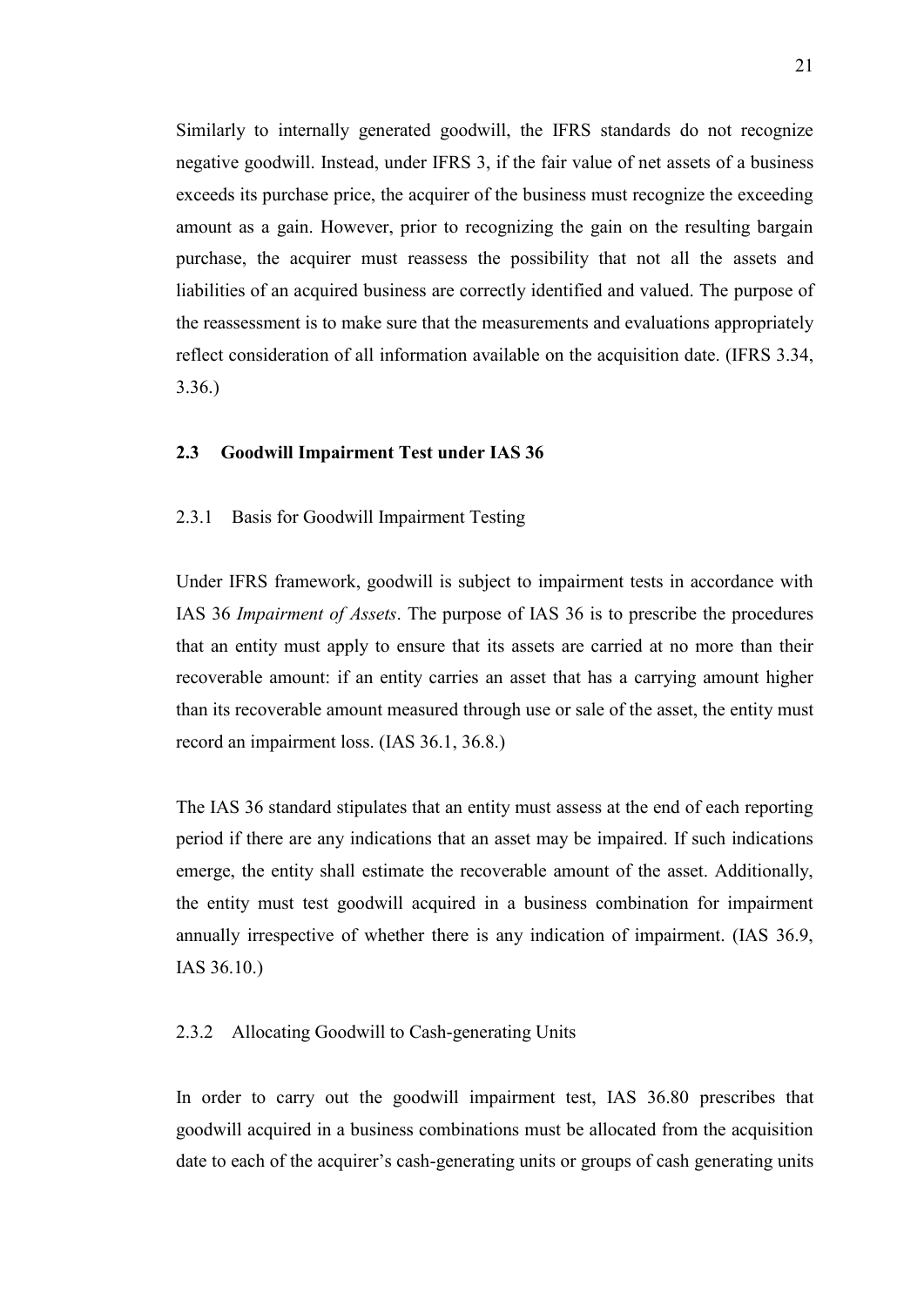that is expected to benefit from the synergies of the combination irrespective of whether other assets or liabilities of the acquiree are assigned to those units or groups of units. A unit or group of units to which the goodwill is so allocated shall represent the lowest level within the entity at which the goodwill is monitored for internal management purposes. Nevertheless, a unit or group of units to which the goodwill is allocated as described above shall not be larger than an operating segment that engages in business activities, whose operating results are regularly reviewed by management and which produces discrete financial information. (IAS 36.80; IFRS 8.5.)

Because goodwill is an asset representing the future economic benefits that arise from other assets acquired in a business combination that are individually identified and separately recognized, it does not generate cash flows independently of other assets or groups. Therefore, goodwill must be allocated to cash-generating units or groups of cash-generating units. Oftentimes goodwill cannot be allocated to a single cash-generating unit but to a group of cash-generating units. As a result, the lowest level within the entity at which the goodwill is monitored for internal management purposes sometimes comprises a number of cash-generating units to which the goodwill relates but to which it cannot be allocated. (IAS 36.81.)

#### <span id="page-21-0"></span>2.3.3 Timing of Goodwill Impairment Tests

The goodwill impairment test for a cash-generating unit or a group of cashgenerating units to which goodwill has been allocated must be performed annually. This means that the goodwill impairment test may be performed at any time during an annual period, provided the test is performed coherently at the same time every year. In addition to this, different cash-generating units may be tested for impairment at different times independently of each other. Nevertheless, if goodwill allocated to a cash-generating units was acquired in a business combination during the current annual period, that unit shall be tested for impairment before the end of the current annual period. (IAS 36.96.)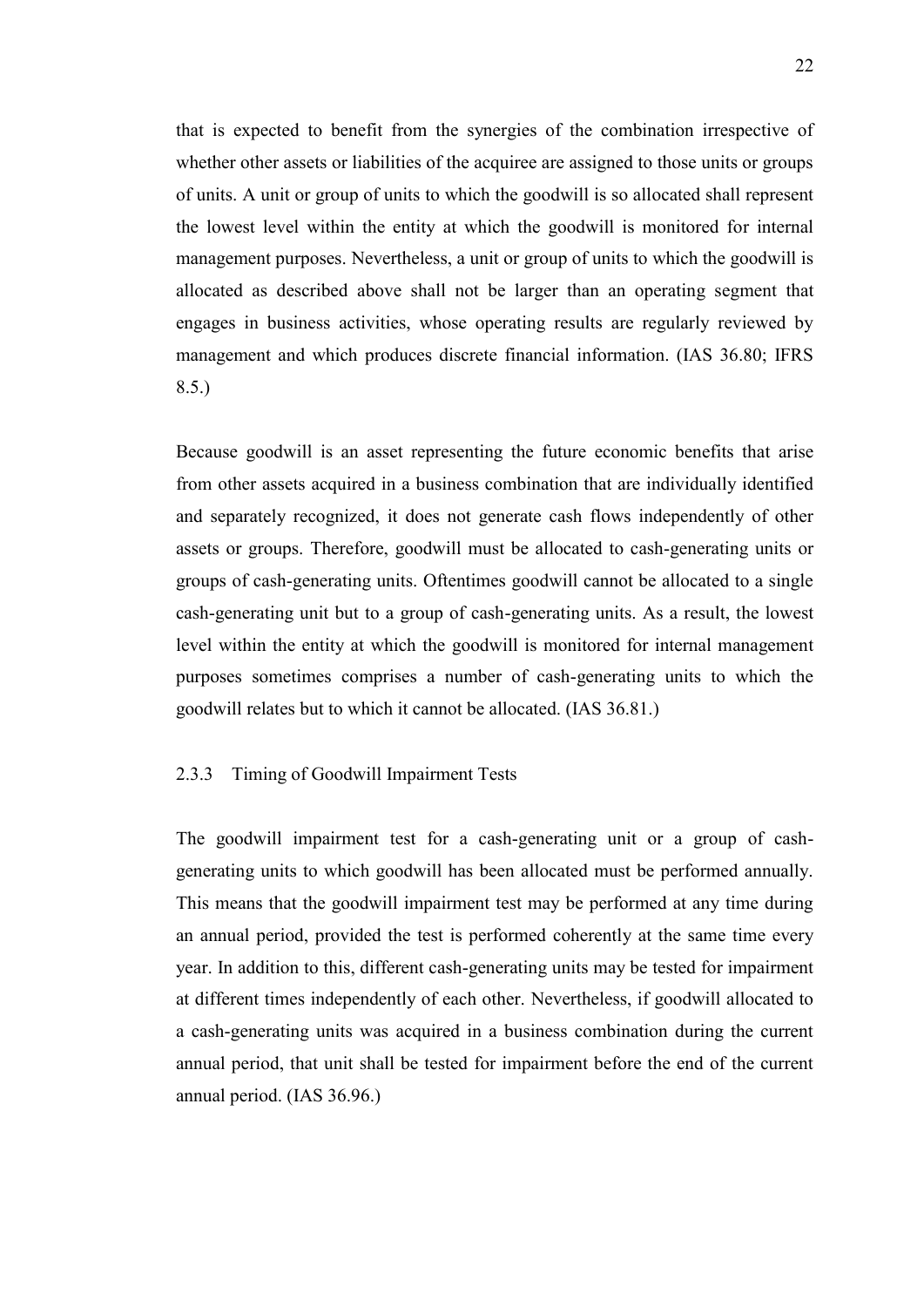In addition to the annual goodwill impairment test, an entity must test a cashgenerating unit to which goodwill has been allocated for impairment whenever there is an indication that the unit may be impaired. These indications include internal and external information sources that must be taken into account to determine whether is an impairment in some of the cash-generating units or a group of cash-generating units. Examples of external information sources indicating an impairment include adverse changes in market conditions, unfavorable legal changes and a decline in an asset's market value. Internal information sources that might signal an impairment in a cash-generating unit containing goodwill include, for instance, a physical damage in some of the assets comprising the unit to which goodwill has been allocated or a decline in a unit's operating performance. (IAS 36.90, 36.12.)

If the assets constituting the cash-generating unit to which goodwill has been allocated are tested for impairment at the same time as the unit containing the goodwill, they must be tested for impairment before the unit that contains the goodwill. Correspondingly, if the cash-generating units constituting a group of cashgenerating units to which goodwill has been allocated are tested for impairment at the same time as the group of units containing the goodwill, the individual units shall be tested for impairment before the group of units containing the goodwill. In some instances there may also be indications of an impairment in some of the assets that contribute to the cash-generating unit to which goodwill has been allocated. Similarly, there may be indications of an impairment in a cash-generating unit making up a group of cash-generating units to which goodwill has been allocated. In such instances, an entity must test the asset or a group of assets and recognize any impairment loss before testing for impairment the cash-generating unit or units containing the goodwill. (IAS 36.97, 36.98.)

#### <span id="page-22-0"></span>2.3.4 Measuring Recoverable Amount of a Cash-generating Unit

To assess whether the value of goodwill has impaired, an entity must estimate the recoverable amount of the cash-generating unit or groups of cash-generating units to which goodwill has been allocated and compare its carrying amount with its recoverable amount. The recoverable amount of a cash-generating unit or a group of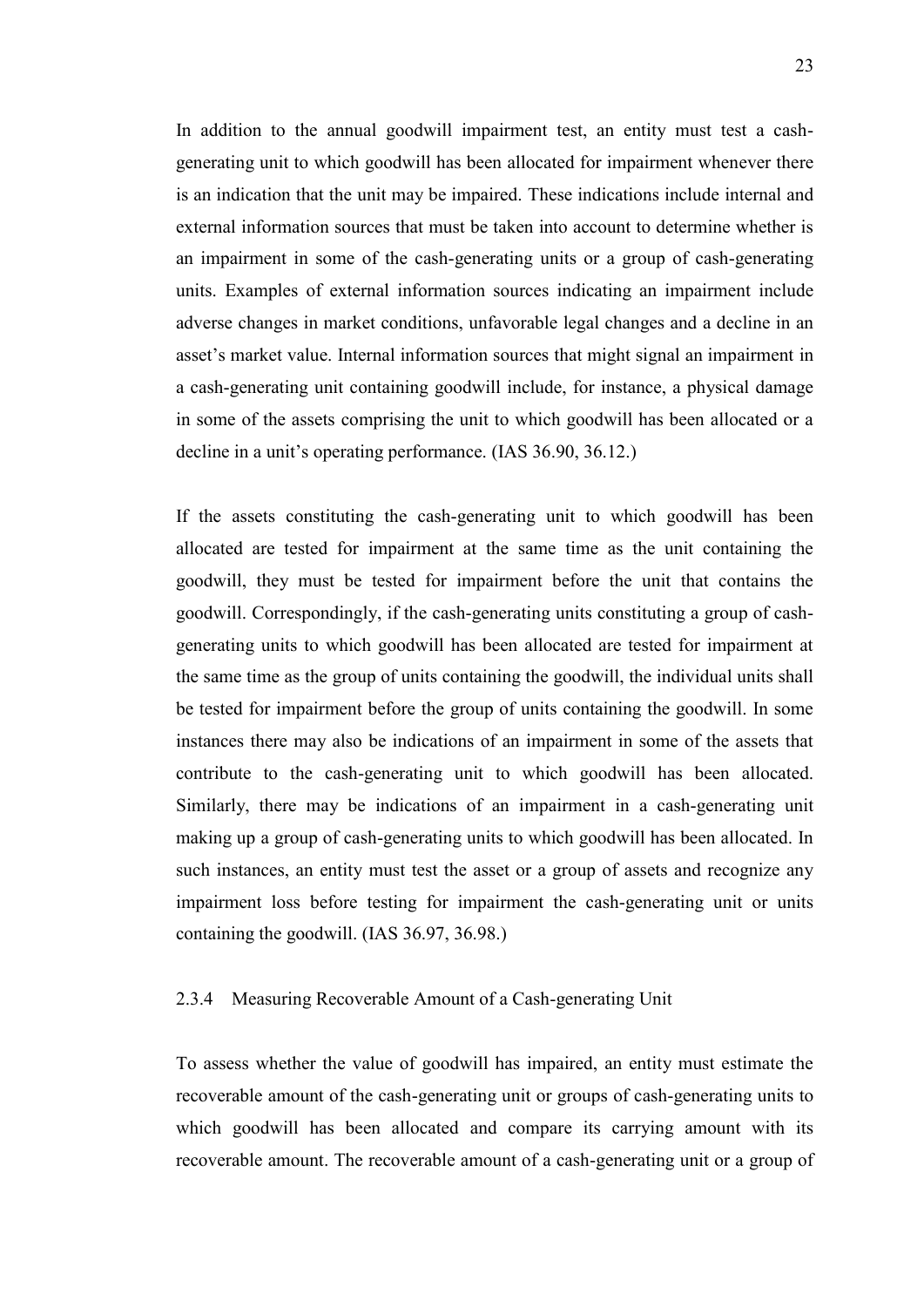cash-generating units is defined as the higher of an asset's or cash-generating unit's fair value less costs of disposal and its value in use. An entity must not necessarily determine both an asset's fair value less costs of disposal and its value in use in order to carry out a goodwill impairment test if either of these amounts exceeds the asset's carrying amount. (IAS 36.9, 36.18, 36.19.)

The fair value less costs of disposal is determined as an asset's or a cash-generating unit's fair price in an active markets less costs that would incur if the asset or a cashgenerating unit is disposed. However, it may be possible to measure fair value less costs of disposal even if there is not a quoted price in an active market for a similar asset if a reliable estimate is available. Fair value less costs of disposal is most commonly used for an estimate for the recoverable amount for assets or cashgenerating units that are held for disposal. (IAS 36.20, IAS 36.21.)

Usually, it is not possible to measure fair value less costs of disposal because there is no plausible estimate of the price at which an orderly transaction to sell the asset would take place between market participants at the measurement date under current market conditions. In such cases, an entity may use the asset's value in use as its recoverable amount. The following elements shall be reflected in the calculation of an asset's value in use:

- a) An estimate of the future cash flows the entity expects to generate from the asset;
- b) Expectations of possible fluctuations in the amount or timing of those future cash flows;
- c) The time value of money represented by the current market rirk-free rate of interest;
- d) The price for bearing the uncertainty inherent in the asset; and
- e) Other factors, such as liquidity, that market participants would reflect in pricing the future cash flows the entity expects to derived from the asset. (IAS 36.20, IAS 36.30.)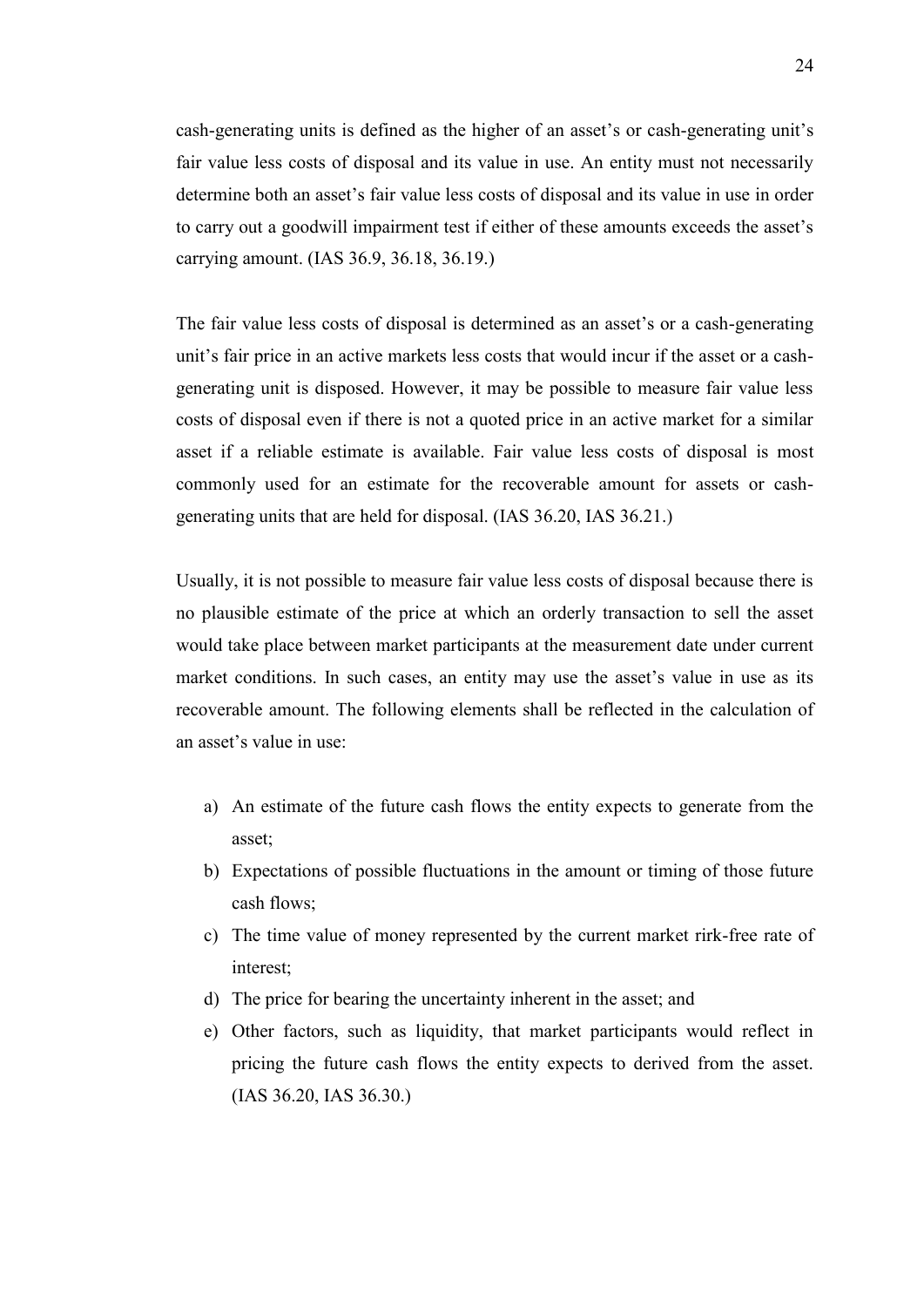Estimating the value in use of an asset or a cash-generating unit can be divided into two separate steps. Firstly, an entity must estimate the future cash inflows and outflows to be derived from continuing use of the asset and from its ultimate disposal. Secondly, the entity must apply the appropriate discount rate to those future cash flows. (IAS 36.31.)

In order to measure the future cash flows an entity shall:

- a) Base cash flow forecasts on reasonable and supportable assumptions that represent management's best estimate of the range of economic conditions that will exist over the remaining useful life of the asset. In assessing these conditions, greater weight must be given to external evidence.
- b) Base cash flow projections on the most recent financial budgets or forecasts approved by management, but shall exclude any estimated future cash inflows or outflows expected to arise from future restructurings or from improving or enhancing the asset's performance. Projections based on these budgets or forecasts must cover a maximum period of five years unless a longer period can be reasoned.
- c) Estimate cash flow projections beyond the period covered by the most recent budgets/forecasts by extrapolating the projections based on the budget/forecasts using a steady or declining growth rate for subsequent years, unless an increasing rate can be justified. This growth rate shall not exceed the long-term average growth rate for the products, industries, or country or countries in which the entity operates, or for the market in which the asset is used, unless a higher rate can be justified. (IAS 36.33.)

The management must analyze the causes of variations in past cash flow projections and actual cash flows in order to assess the reasonableness of the assumptions applied in the cash flow forecasts. The cash flow projections must be based on the most recent budgets or forecasts for a maximum of five years because reliable financial budgets or forecasts for periods longer than five years are generally not available. These cash flow projections are generally extrapolated with a declining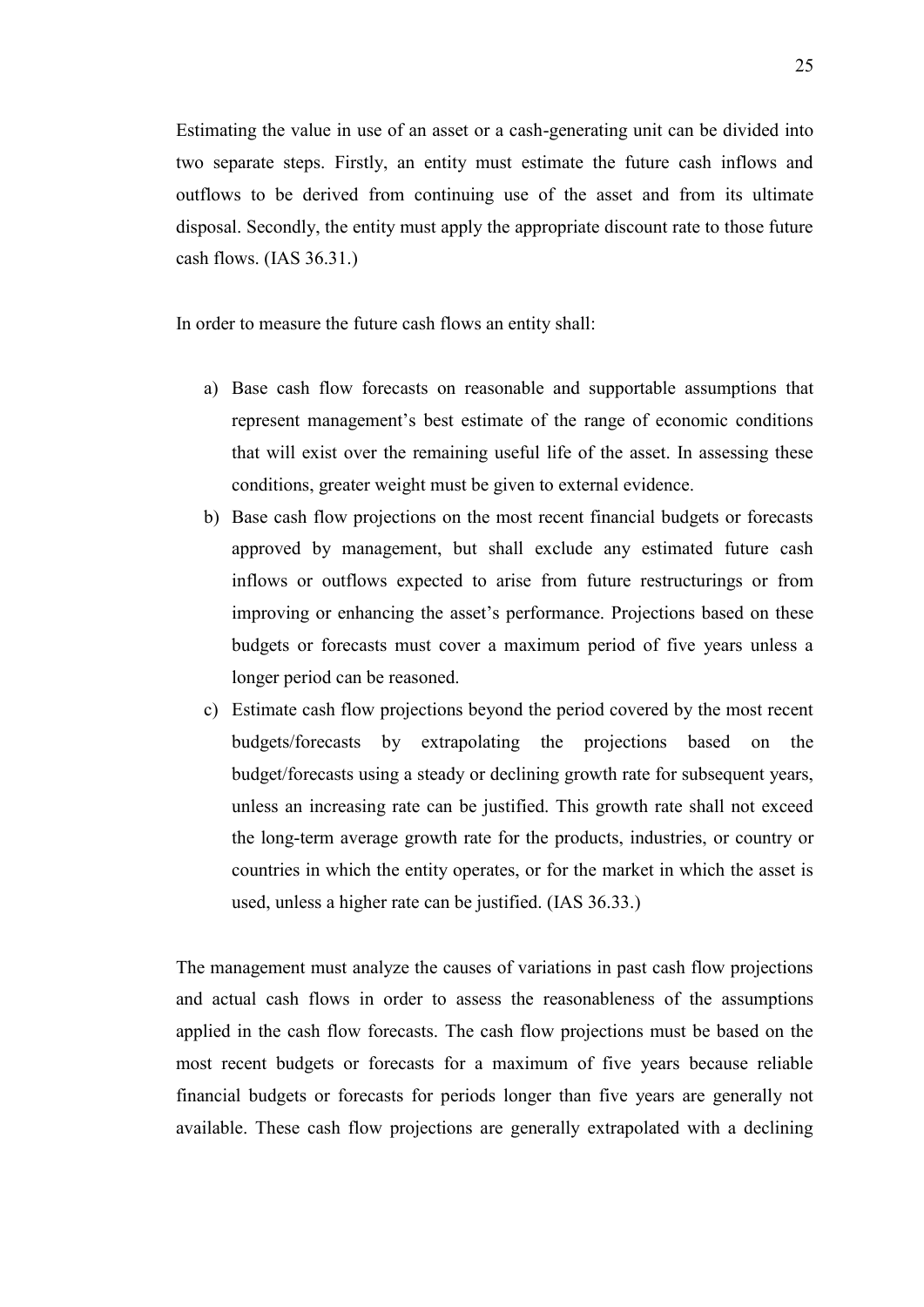growth rate because of, for instance, competitors that may enter the market and restrict an entity's growth. (IAS 36.34, 36.35, 36.37, 36.38.)

Estimates of future cash flows must include:

- a) Projections of cash flows from the continuing use of the asset;
- b) Projections of cash outflows that are inevitably incurred to generate the cash inflows from continuing use of the asset (including cash outflows to prepare the asset for use) and can be directly attributed, or allocated on a reasonable and consistent basis, to the asset; and
- c) Net cash flows, if any, to be received (or paid) for the disposal of the asset at the end of its useful life. (IAS 36.39.)

Estimates of future cash flows and the discount rate must reflect consistent assumptions about price increases attributable to general inflation. The projections of cash outflows must include all operational day-to-day costs as well as the future overheads that can be allocated directly or allocated on a reasonable and coherent basis to the use of the asset. In addition, the cash flows from disposal of an asset or a cash-generating unit must be determined as an amount that an entity expects to obtain from the disposal with an arm's length transaction between willing, knowledgeable parties. The estimates of future cash flows must be based on the asset's or a cash-generating unit's condition at the time when the impairment test is carried out and shall not include future cash outflows of restructuring that has not yet taken place, and any improvements in the asset's or cash-generating unit's performance. Finally, cash inflows and outflows from financing activities and income tax receipts or payments must also be excluded from the projections of future cash flows. (IAS 36.40, 36.41, 36.44, 36.50, 36.52.)

The future cash flows must be discounted with pre-tax rate that reflects market assessments of the time value of money and the risks specific to the asset for which the future cash flow forecasts have not been adjusted. This discount rate is generally calculated as the weighted average cost of capital. On the other hand, if a specific discount rate for an asset or a cash-generating unit is unavailable, an entity can use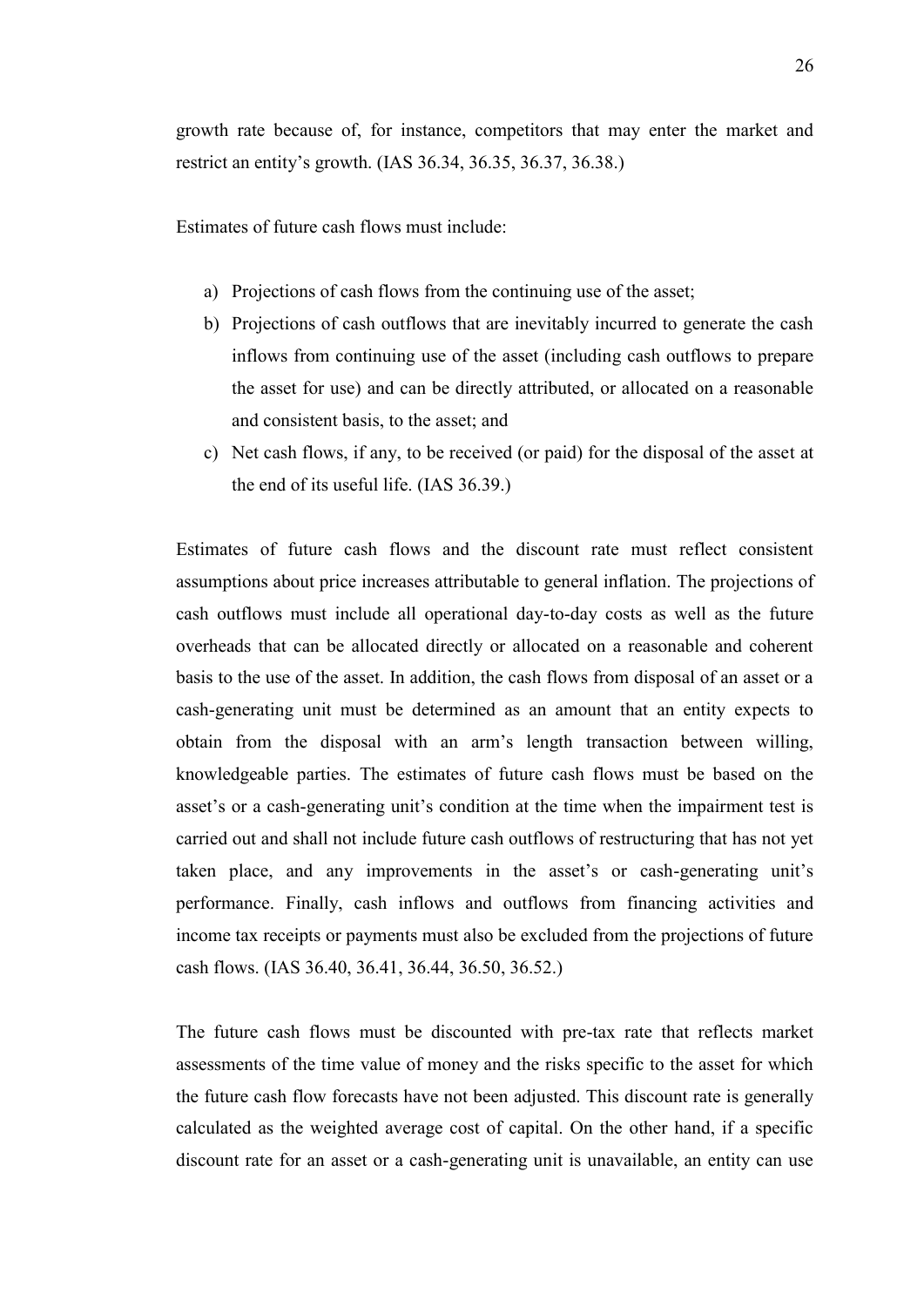surrogates to estimate the discount rate such as the entity's incremental borrowing rate or other market borrowing rates. (IAS 36.55, IAS 36.56, IAS 36.A17.)

#### <span id="page-26-0"></span>2.3.5 Recognition of Goodwill Impairment Loss

An impairment loss must be recognized for a cash-generating unit if, and only if, the recoverable amount (fair value less costs of disposal or value in use) of the cashgenerating unit or group of units is less than the carrying amount of the cashgenerating unit or group of units. The impairment loss must be allocated to reduce the carrying amount of the assets of the unit to first reduce the carrying amount of any goodwill allocated to the cash generating unit or groups of units and then to the other assets of the unit or group of units pro rate on the basis of the carrying amount of each asset in the unit or group of units. (IAS 36.104.)

In allocating an impairment loss, an entity shall no reduce the carrying amount of an asset or a cash-generating unit below the highest of its fair value less costs of disposal, its value in use and zero. The reductions in carrying amounts must be treated as impairment losses on individual assets and shall be recognized immediately as a loss in the income statement. An impairment loss recognized for goodwill as described above cannot be reversed in a subsequent period. (IAS 36.60, 36.104, 36.105, 36.124.)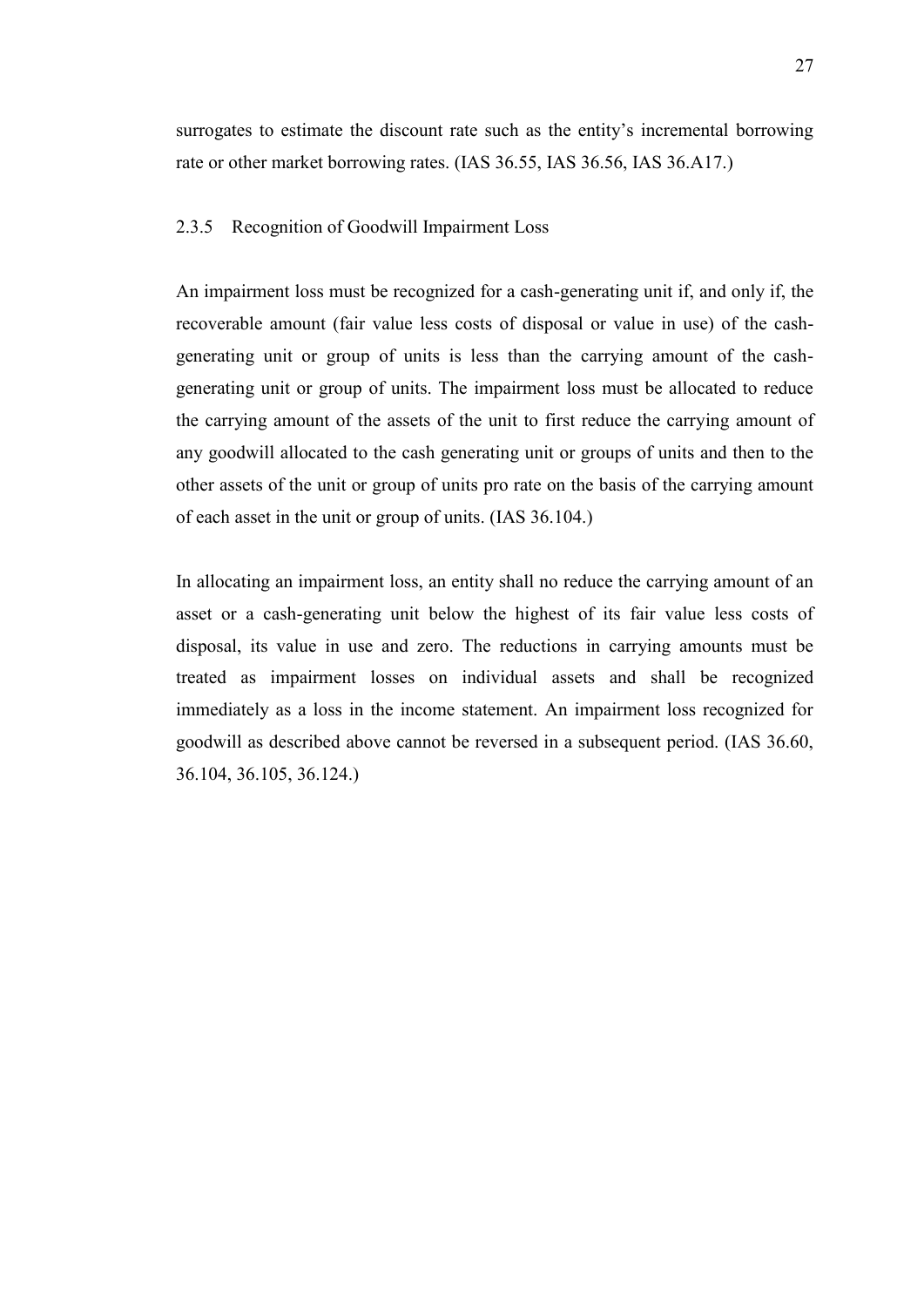#### <span id="page-27-0"></span>**3 DETERMINANTS OF GOODWILL IMPAIRMENT LOSSES**

#### <span id="page-27-1"></span>**3.1 Economic Indications of Goodwill Impairments**

According to IAS 36, goodwill impairment is a result of the declined performance of the acquired business unit. In other words, goodwill allocated to a cash-generating unit is identified as potentially impaired when the recoverable amount of the unit is higher than its carrying amount (IAS 36.104). Company executives are expected to follow these guidelines when they detect internal or external indications that the value of a cash-generating unit to which goodwill has been allocated has been impaired. In assessing if there is any indication that goodwill may be impaired, IAS 36 requires that an entity considers the following indications:

External sources of information

- a) There are observable indications that the asset's value has declined during the period significantly more than would be expected as a result of the passage of time or normal use.
- b) Significant changes with an adverse effect on the entity have taken place during the period, or will take place in the near future, in the technological, market, economic or legal environment in which the entity operates or in the market to which an asset is declined.
- c) Market interest rates or other market rates of return on investments have increased during the period, and those increases are likely to affect the discount rate used in calculating an asset's value in use and decrease the asset's recoverable amount materially.
- d) The carrying amount of the net assets of the entity is more than its market capitalization.

Internal sources of information

e) Evidence is available of obsolescence or physical damage of an asset.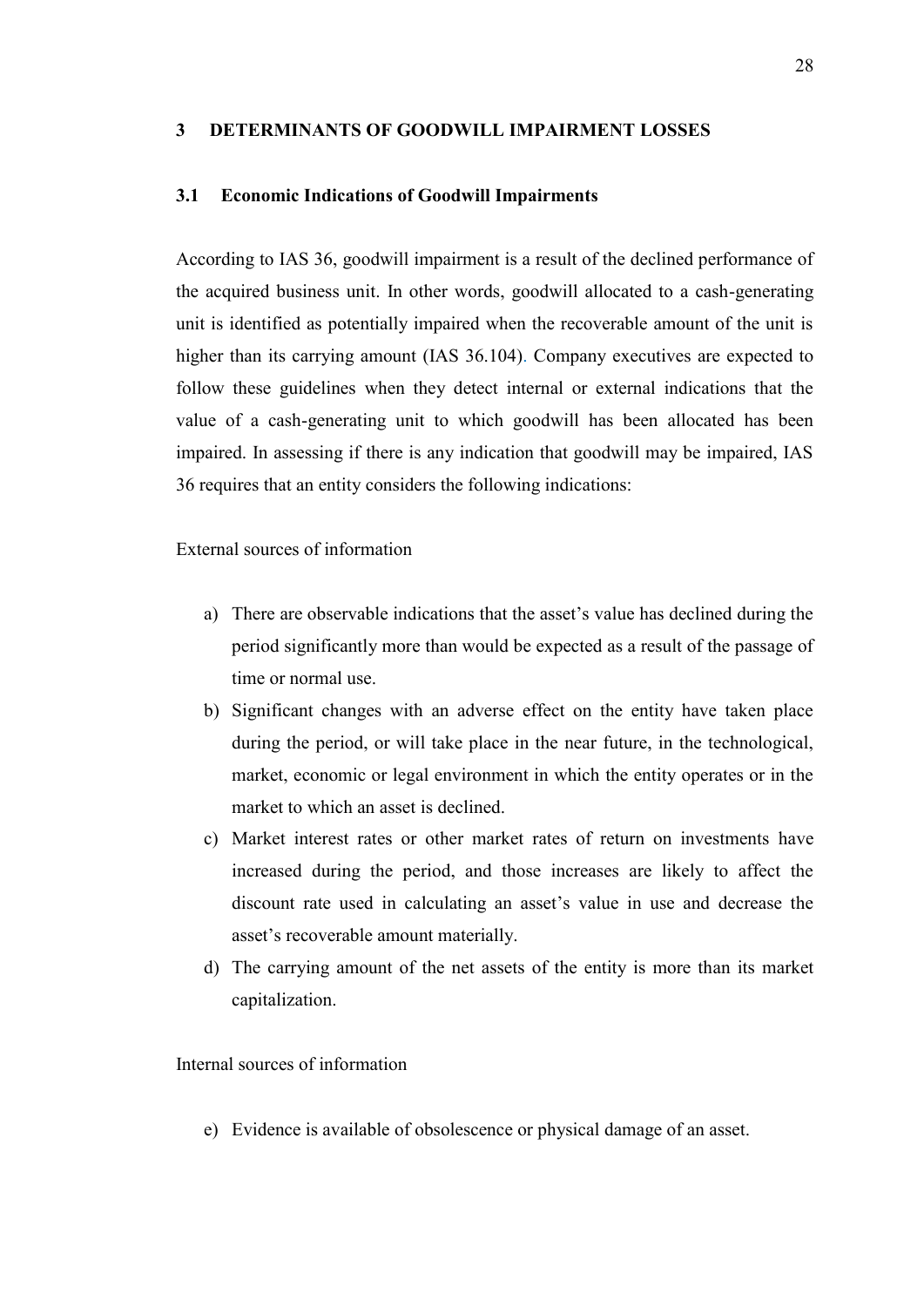- f) Significant changes with an adverse effect on the entity have taken place during the period, or are expected to take place in the near future, in the extent to which, or manner in which, an asset is used or is expected to be used. These changes include the asset becoming idle, plans to discontinue or restructure the operation to which an asset belongs, plans to dispose of an asset before the previously expected date, and reassessing the useful life of an asset as finite rather than indefinite.
- g) Evidence is available from internal reporting that indicates that the economic performance of an asset is, or will be, worse than expected. (IAS 36.12.)

The external and internal indications of a potential decline in the value of a cashgenerating unit that includes goodwill are numerous and vary significantly. Thus, the list of indications presented above is not exhaustive. Company executives may identify other indications that an asset may be impaired. (IAS 36.13.)

Comiskey and Mulford (2010) attempt to explain the triggering events that lead to goodwill write-offs in their study on impairment testing processes in US companies. The information on the reasons behind goodwill impairment decisions disclosed by the companies that reported goodwill write-offs between 2008 and 2009 show a large variety of occurrences that have led to goodwill impairment losses. These occurrences or "trigging events" can be divided in seven categories. According to Comiskey and Mulford (2010), the most common reason behind goodwill write-off decisions are decreases in share prices. The prominence of declines in share values as triggering events for goodwill impairment losses are related to the severity of the declines in share prices as well as the importance of firm valuation in the goodwill impairment testing process. Secondly, a number of companies report increased or unanticipated competition as a triggering event for goodwill write-offs. Increased competition highlights declines in sale prices and volumes as primary reasons for impaired values of cash-generating units that include goodwill. (Comiskey  $\&$ Mulford, 2010.)

Adverse legal and regulatory changes and unfavorable overall economic conditions also explain managers' decisions to impair goodwill. Other goodwill impairment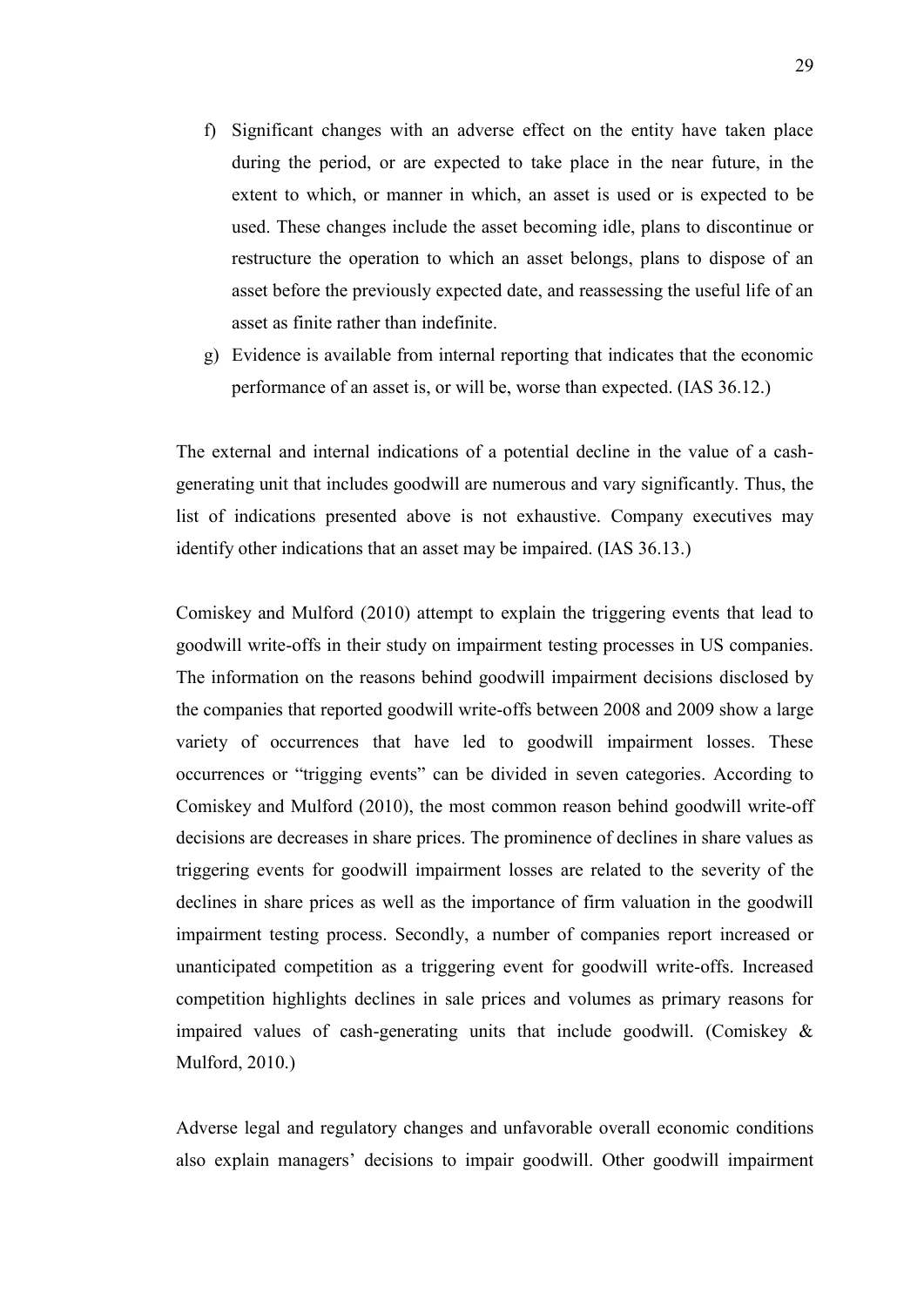triggering events include company executives' failures to meet expectations and budgetary targets and decisions to a cash-generating unit or a reporting unit that includes goodwill. Finally, Comiskey and Mulford (2010) report industry-related triggering events as the seventh primary theme of events that trigger goodwill impairments. Examples of industry-related goodwill impairment triggering events contain unexpected increases in fuel prices and their adverse effects on airline industry as well as declines in housing starts that may have negative impacts on construction material manufacturers. (Comiskey & Mulford, 2010.)

Consistent with the study conducted by Comiskey and Mulford (2010), various studies emphasize the decline in a company's share price as one of the primary indications of goodwill impairment. In addition to this, impaired performance has also been shown to significantly affect company executives' decisions to write-off goodwill. For instance, AbuGhazaleh et al. (2011) find a significant relationship between goodwill write-offs and book-to-market ratios: the higher the value of a company's equity to market capitalization the more likely the company is to report goodwill impairment losses. AbuGhazaleh et al. (2011) also show that companies that have performed poorly in the past when measured by return on assets (ROA) are more likely to report goodwill impairment losses. Finally, companies that experience declines in operating cash flows are more also likely to impair goodwill from their balance sheets (AbuGhazaleh et al., 2011).

Other economic factors that might indicate that the value of a cash-generating unit carrying goodwill has impaired include the characteristics of goodwill. Zang (2008) reports that companies that have higher amounts of goodwill in their balance sheets are more likely to report goodwill impairment losses due to the large relative amount of goodwill that is exposed to the impairment test. The number of a company's cashgenerating units can also have an impact on goodwill write-off decisions. According to Beatty and Weber (2006) companies with only one cash-generating unit are less likely to impair goodwill. On the other hand, companies that have allocated goodwill to more than one cash-generating unit are expected to report goodwill impairment losses more frequently as they carry out more impairment tests; one for each cashgenerating unit. The more a company carries out goodwill impairment tests for each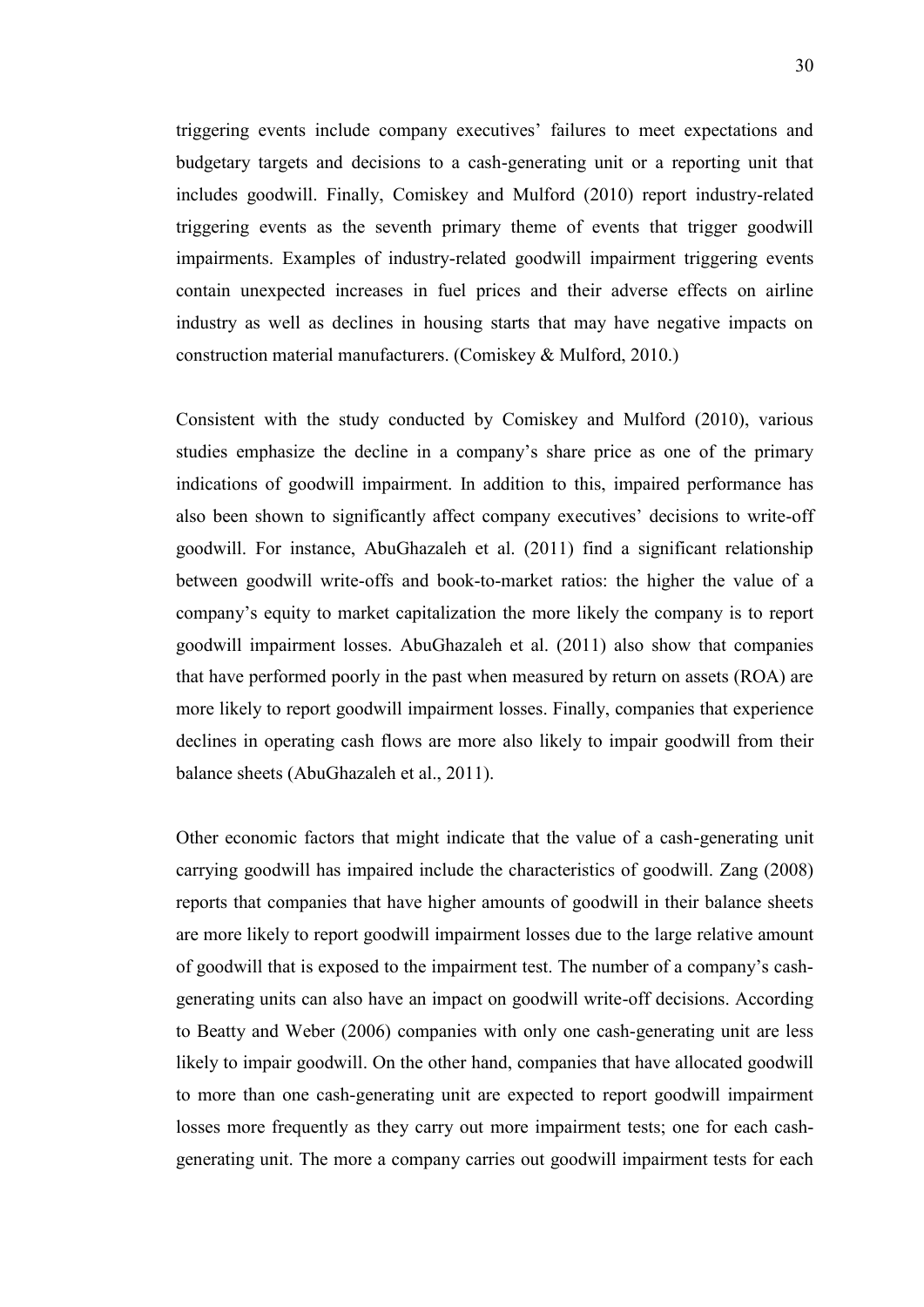cash-generating units the more exposed a company's overall goodwill is because goodwill impairment losses in one unit cannot be netted against a potential increases in another cash-generating unit. (Beatty & Weber 2006.)

Consequently, there are various economic occurrences that may trigger goodwill impairment losses. In accordance with IAS 36, company executives are expected to detect any internal or external indications that may suggest that the value of a cashgenerating unit that includes goodwill has impaired and report a goodwill impairment loss if necessary. The triggering events for goodwill impairment losses range from impaired performance of a cash-generating unit to declines in a company's share value. Other reasons provided by companies for their goodwill write-off decisions include increased competition, adverse changes in regulatory and economic environment and industry-specific occurrences. Given the discussion above, the following hypothesis is constructed added study economic reasons behind goodwill impairment decisions.

*H1: All else being equal, economic impairment factors are significantly associated with goodwill impairment losses.*

#### <span id="page-30-0"></span>**3.2 Managerial Discretion in Goodwill Impairment Tests**

#### <span id="page-30-1"></span>3.2.1 Earnings Management

Since the valuation of goodwill under IAS 36 standard is unverifiable and requires managers' estimation, managers may use goodwill impairment tests as earnings management tools. Ramanna (2008) defines two earnings management opportunities that managers can exploit through goodwill impairment testing. Firstly, managers may avoid timely goodwill impairments. This allows managers to overstate earnings and the amount of net assets. Secondly, managers may overstate goodwill impairments which in turn understates earnings and net assets. These earnings management techniques diminish the association between actual goodwill impairments in terms of economic consequences and goodwill impairment decisions. (Ramanna, 2008.)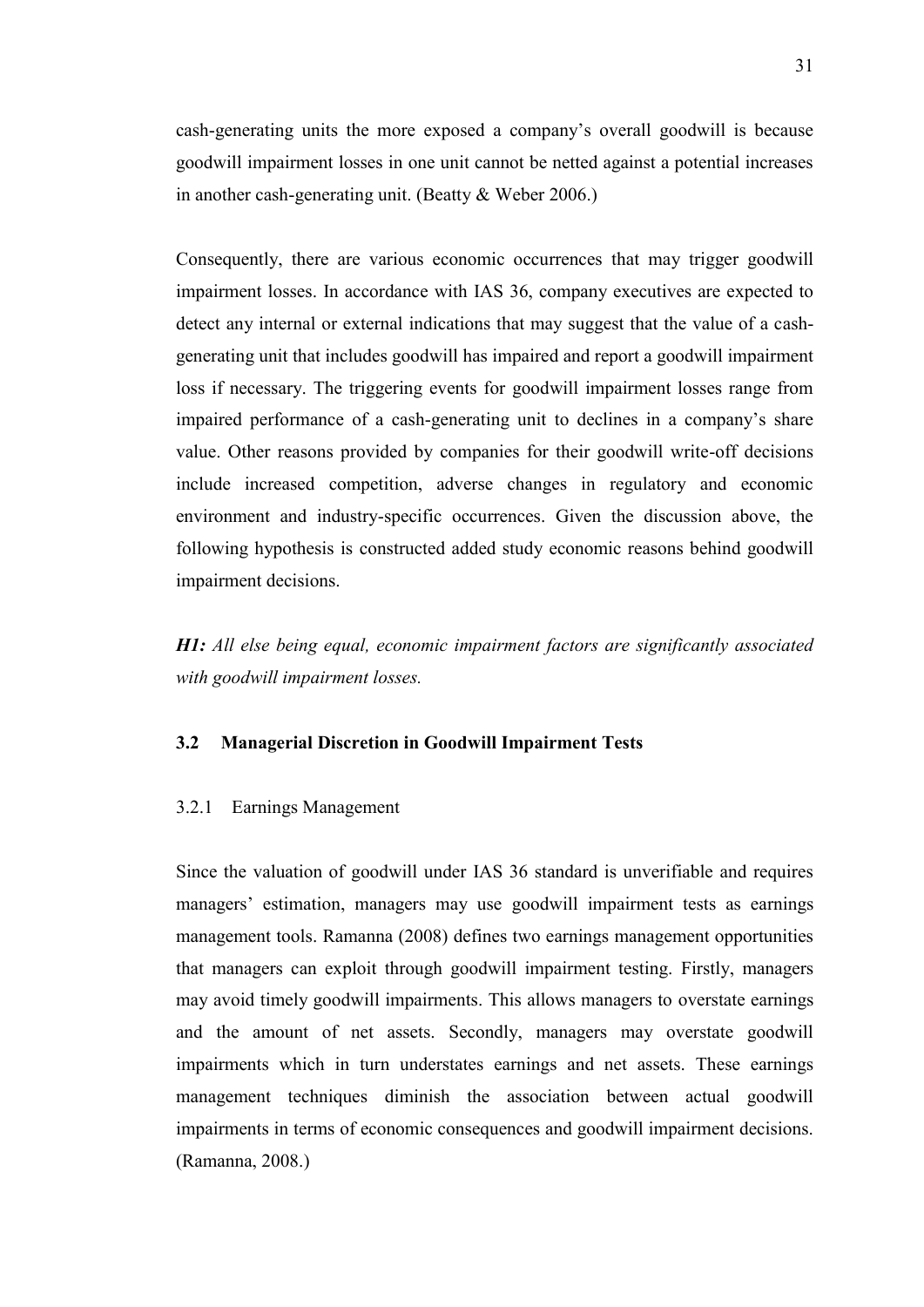Jahmani, Dowling and Torres (2010) study indications of earnings management behavior in goodwill impairment decisions in US companies applying SFAS 142 in their financial reporting for goodwill. Their findings indicate that the majority of the companies recording losses for three sequential years and the majority of those companies recording losses for two years did not impair goodwill in their balance sheets. Moreover, the majority of the companies that earned returns on assets of two percent or less for three consecutive years and the majority of companies earning returns on assets of two percent or less for two years did not report goodwill impairment losses. Given these results, Jahmani et al. (2010) conclude that goodwill impairment testing provides managers an opportunity to delay goodwill impairment losses and to manipulate reported earnings for their favor. (Jahmani et al., 2010).

Hamberg, Paananen and Novak (2011) examined the effects of the adoption of IFRS 3 on Swedish companies' reported earnings and how the managers of these companies used their discretion in association with the adoption of impairment testing approach for goodwill. A sample of Swedish listed companies reveal that the amount of capitalized goodwill increased remarkably after the adoption of IFRS 3 in 2005. Additionally, the reported goodwill impairments under IAS 36 were considerably lower than goodwill amortizations and impairments under Swedish GAAP. Thus, the adoption of IFRS 3 increased reported earnings: the companies with substantial amounts of goodwill experienced higher abnormal returns than other companies. Consequently, the findings by Hamberg et al. (2011) suggest that the companies' dependence on managerial discretion in the goodwill impairment process has made financial reporting less informative and useful for investors due to earnings management opportunity provided by the revised IAS 36 standard.

Contrary to the findings listed above, Jarva (2009) finds evidence that the goodwill impairments under SFAS 142 are associated with future expected cash flows. That is, SFAS 142 goodwill impairments are, on average, more closely related to economic factors rather than opportunistic reporting behavior. On the other hand, the findings by Jarva (2009) suggest that the goodwill impairments lag behind the actual economic impairment of goodwill. In addition to this, Jarva (2009) points out that the relationship between goodwill impairments and future cash flows is not significant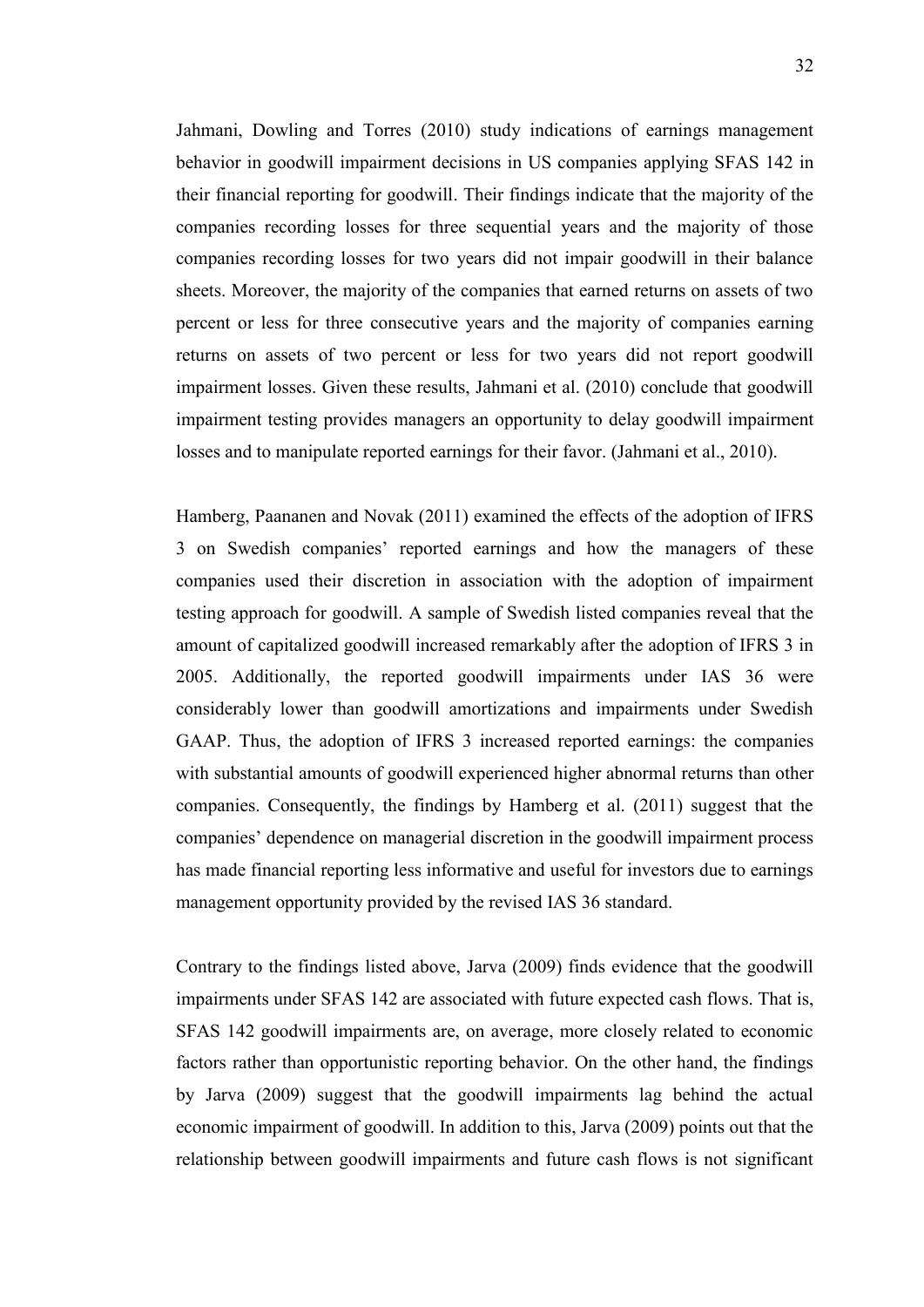for firms with "contemporaneous restructuring". According to Jarva (2009), this may be due to opportunistic motives since the restructuring of operations may provide managers an opportunity to engage in earnings management through big bath behavior.

To summarize, goodwill impairment tests can be used as means of an equilibrium earnings reporting strategy. According to the equilibrium earnings reporting strategy, managers aim to report higher earnings in order to signal higher long-run returns. On the other hand, if the news is especially good, they will try to report smaller earnings surprises to raise the inferred precision of their earnings report. In other words, managers may try to smooth earnings. Accordingly, if the news is bad, managers may wish to report lower earnings by the largest amount possible. Managers may do this by taking a "big bath" in the reporting period, enabling them to shift the discretionary income into forthcoming reporting periods. (Kirschenheiter & Melumad, 2002.)

The notion of big bath behavior in goodwill impairment tests has also been reported by Saastamoinen and Pajunen (2012) in their study of Finnish listed companies. Therefore, it is expected that the same phenomenon may appear in the empirical part of the study. As stated above, managers may also have an incentive to smooth earnings when the returns are unexpectedly high. The discussion leads to the following hypothesis concerning managers' earnings management techniques in goodwill impairment tests:

*H2a: All else being equal, companies with unusually high and abnormally low earnings before depreciation and amortization report higher goodwill impairment losses.*

#### <span id="page-32-0"></span>3.2.2 Leverage and Debt Contracting

Debt contracting and the magnitude of interest bearing debt may have significant effects on a company's accounting decisions and methods. According to the debt/equity hypothesis, companies with higher debt/equity ratios are more prone to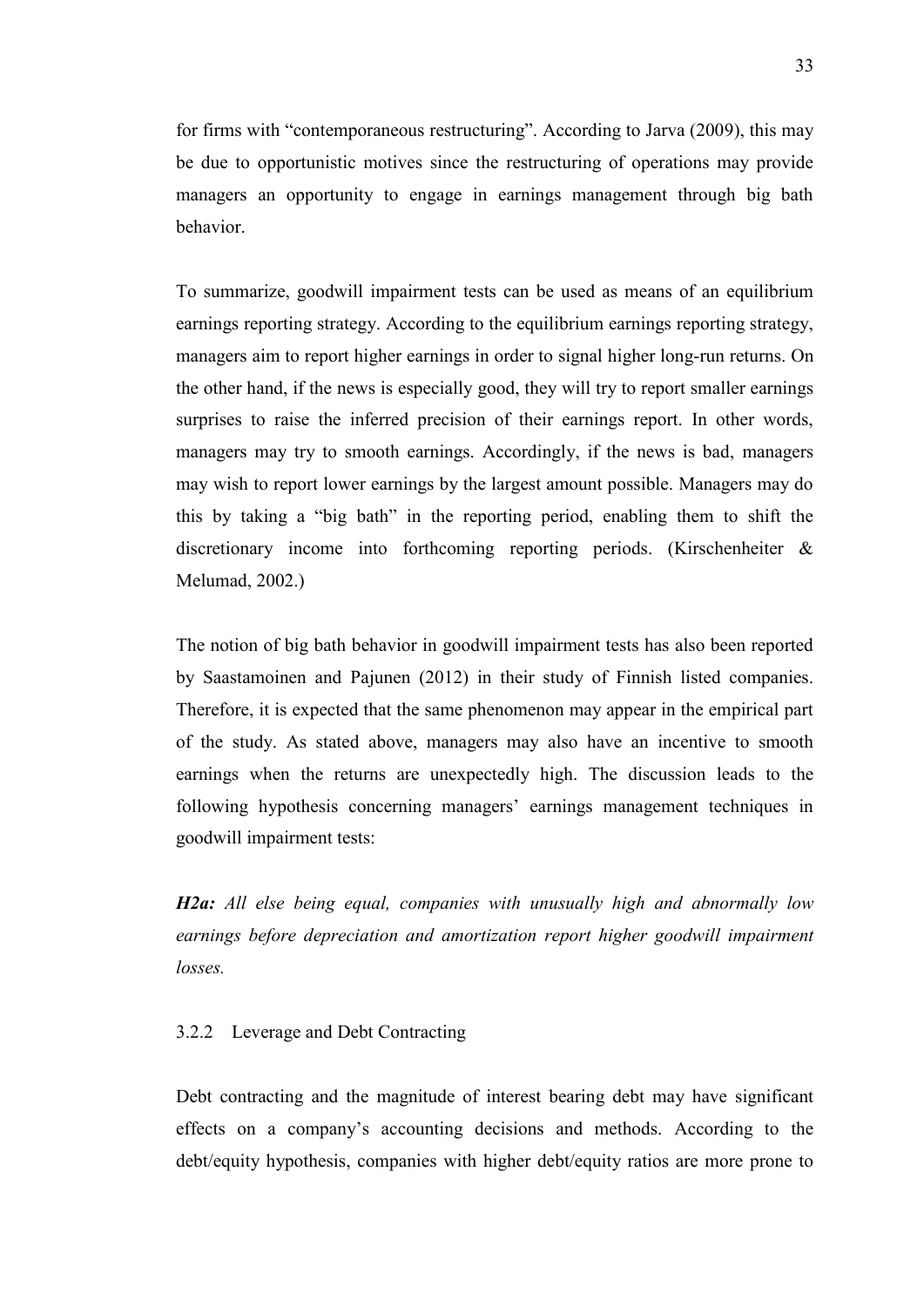apply accounting methods that increase income. The more a company has debt against equity, the closer the company is to the constraints in the debt covenants. The tighter the covenant constraints the higher the probability of a covenant violation. If the company violates its debt covenants, it may face increased financial costs or even a loan default. Given this, the higher the company's debt/equity ratio, the more inclined managers may be to use income increasing accounting methods. (Watts & Zimmerman, 1990.)

Based on the discussion by Watts and Zimmerman (1990), companies that have higher amounts of debt to equity may be less likely to report goodwill impairment losses to avoid violations of debt covenants. That is, the risk of violating debt covenants may give managers incentives to report higher earnings by using their discretion in goodwill impairment testing. Zang (2008) finds evidence that highly leveraged companies report lower amounts of goodwill impairment losses. Consistent with the debt/equity hypothesis and findings of Zang (2008), Beatty and Weber (2006) argue that companies' debt contracting affect managers decisions to accelerate or delay the decision to impair goodwill. Ramanna and Watts (2012) report comparable findings arguing that debt covenants based on net worth and net income are likely to influence managements' decisions to delay goodwill impairment losses.

Contrary to the arguments presented by Watts and Zimmerman (1990), highly levered companies may be more closely monitored by lenders. More frequent and closer monitoring of a company's management could decrease managers' possibilities to use discretion in accounting methods which in turn leaves less room for earnings management (Strong & Meyer, 1987). For example, Saastamoinen and Pajunen (2012) state that companies under increased monitoring by investors and securities analysts report goodwill write-offs that better reflect the underlying economic impairment of goodwill. Thus, an increased monitoring by debt holders could decrease managers' discretion in the goodwill impairment process which in turn improves the information content of goodwill impairment decisions.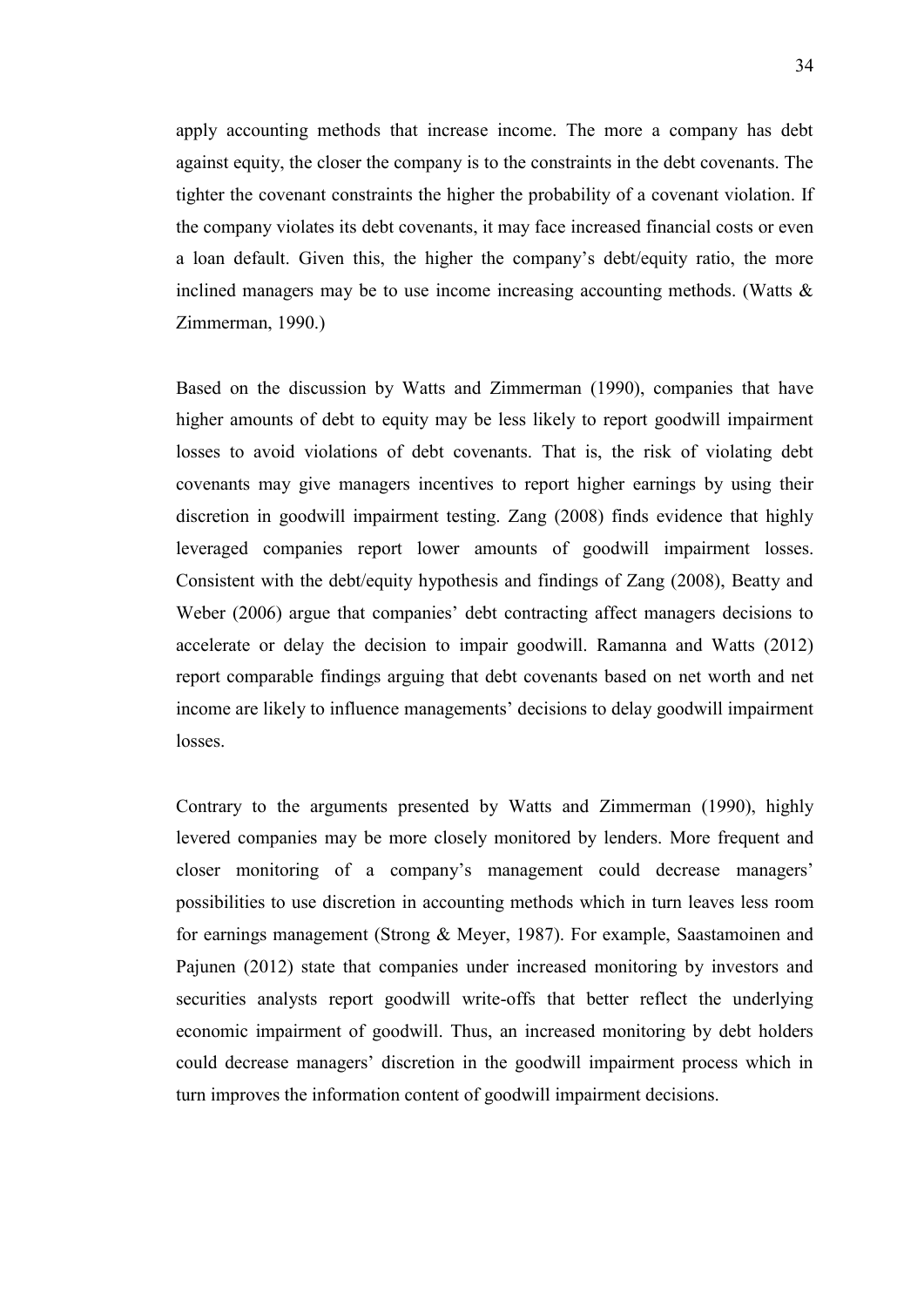The discussion above illustrates the mixed arguments on the relationship between debt contracts and goodwill impairment decisions. On one hand, companies that carry higher amounts of debt to equity may be inclined to report lower goodwill impairment losses to avoid violating debt covenants. On the other hand, companies with more debt may be under closer monitoring which decreases managerial discretion in goodwill impairment decisions. This discussion results in the following sub hypothesis:

*H2b: All else being equal, companies with higher levels of leverage report lower goodwill impairment losses.*

#### <span id="page-34-0"></span>3.2.3 CEO Tenure

The effect of CEO tenure on accounting practices has been of interest in prior research due to the shrinking of CEO tenures and increased number of CEO changes during the last 20 years. (Masters-Stout, et al., 2008; Glover & van Zwanenberg, 2003). Thus, there is a growing body of research on the relationship between CEO changes and earning management. For example, Strong and Meyer (1987) examined CEO changes and asset write-offs. Their findings indicate that a change in senior management is a key variable in explaining the tendency to report asset impairment. Additionally, if the new executive came from outside the company, the effect on write-off decisions was more significant which suggests that incoming CEOs have an incentive to "take a bath" in the year of executive change.

This could also indicate that newer CEOs may be more inclined to impair goodwill than their senior counterparts. New CEOs may be opportunistically impair goodwill in order to set benchmarks lower and increase future performance of the company by taking a bath during their first years of tenure. Moreover, the reported low earnings because of the bath can be blamed on the previous management for their poor investment decisions. However, goodwill impairment losses that follow a recent CEO change could also indicate that the new CEO is restructuring a company's operations and assets to help the troubled company to perform better. (Masters-Stout et al., 2008.)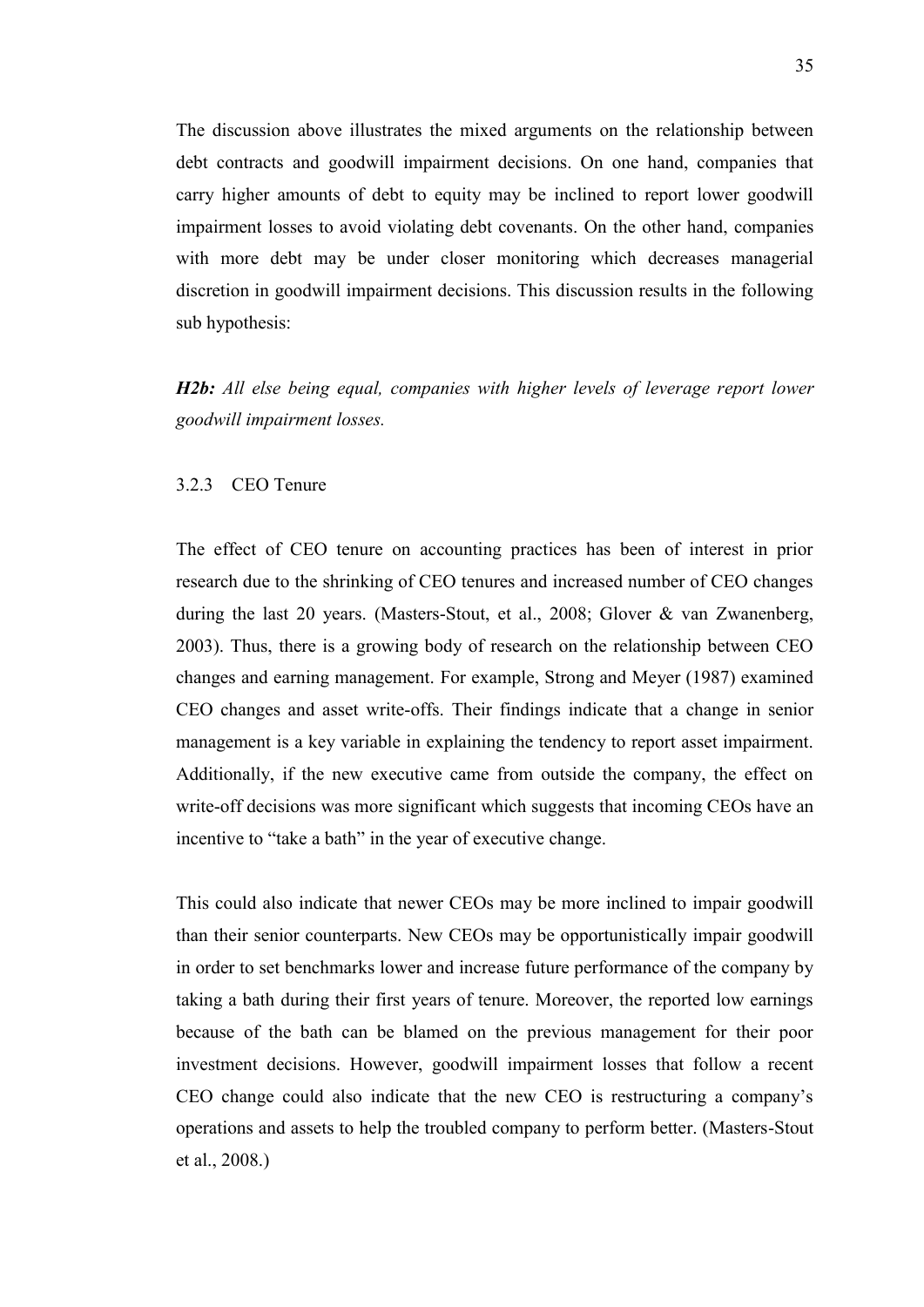A number of studies have reported a positive association between recent CEO changes and reported goodwill impairment losses. Masters-Stout et al. (2008) report that new CEOs impair more goodwill than CEOs with longer tenure, suggesting that goodwill impairment testing under IAS 36 and SFAS 142 provides opportunities for new CEOs to manipulate earnings in their favor through impairment testing. Similar findings have been reported by studies of Zang (2008), Beatty and Weber (2006), and Saastamoinen and Pajunen (2012) who report new CEOs taking on big bath behavior following their appointment. Contrary to the results provided by the studies listed above, findings by Abuaddous, Hanefah and Laili (2014) in their study of Malaysian companies' goodwill accounting practices suggest that new CEOs were more conservative and less likely to write off goodwill than CEOs with longer tenure.

Based on the evidence presented on above, it can be expected that companies that have experienced a recent change in CEO are more likely to report goodwill impairment losses. Prior research shows that new CEOs may be prone to take a big bath when at the beginning of their tenure or alternatively restructure the assets of a troubled company in order to improve the company's future performance. The following sub hypothesis is added to test managerial discretion with in goodwill impairment tests with regards to CEO changes:

*H2c: All else being equal, there is a significant association between CEO change and goodwill impairment losses.*

#### <span id="page-35-0"></span>**3.3 Corporate Governance and Goodwill Impairment Tests**

Provided the discussion above, company managers have a number of incentives to opportunistically exploit their discretion in the goodwill impairment testing process. However, effective corporate governance mechanisms may alleviate these problems and, in turn, managers may become less inclined to engage in opportunistic activities when they are properly incentivized and monitored. Efficient corporate governance quality could in fact encourage managers to use their private information in the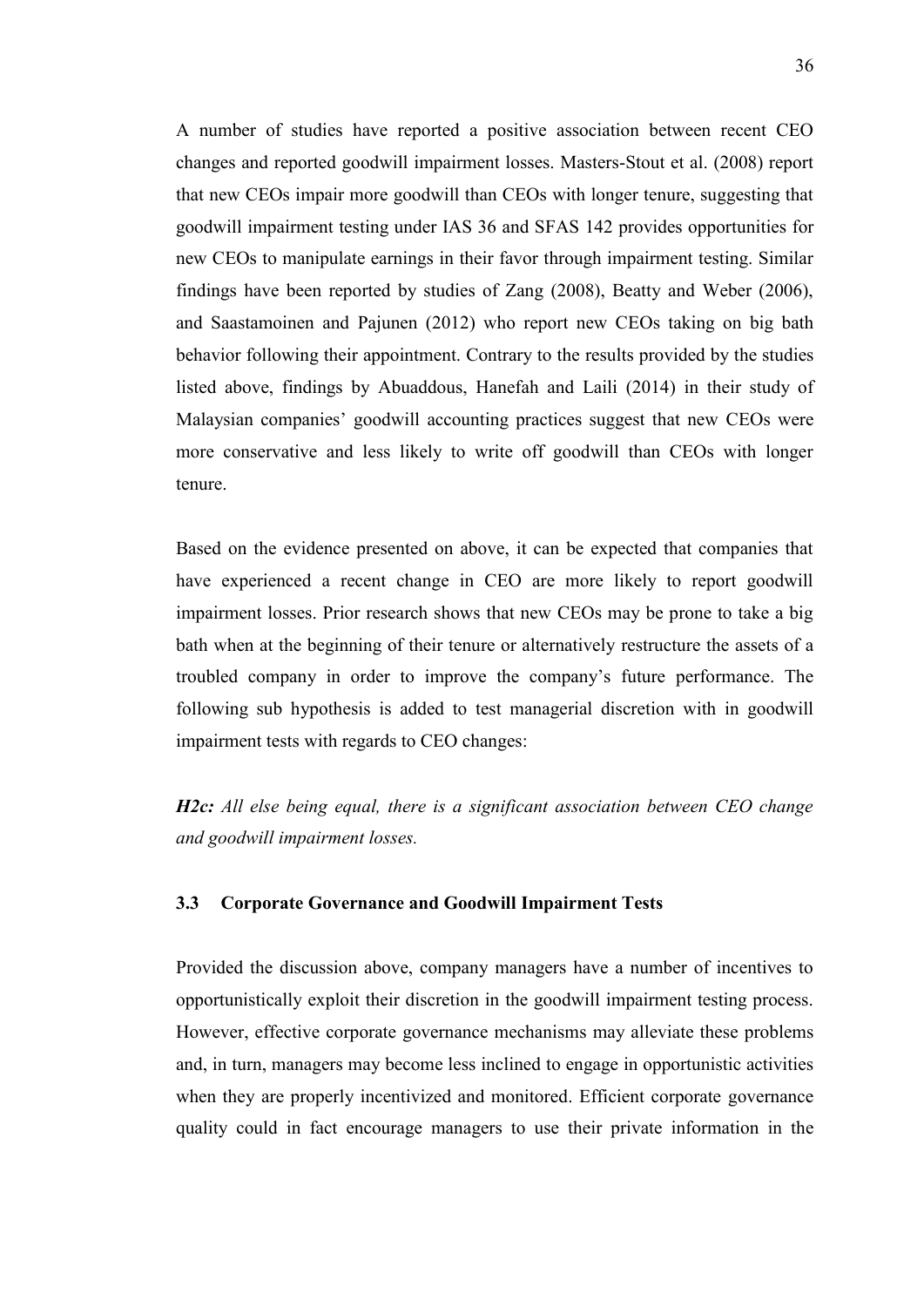goodwill impairment process to better reflect the firm's actual underlying economic condition. (AbuGhazaleh et al. 2011.)

Verriest and Gaeremynck (2009) study the extent to which effective corporate governance mechanisms impacts on managers' decisions to impair goodwill in European listed companies. Their findings indicate that the level of a firm's corporate governance mechanisms measured as the number of independent members in the board of directors have significant positive influence on the firm's decision to impair goodwill. Furthermore, Verriest and Gaeremynck (2009) report that outside investor rights are positively associated with the likelihood that a firm impairs its goodwill. They conclude that the IAS 36 serves its desired outcome to better reflect the underlying economics of goodwill and the firm itself when managers are incentivized to apply the standards to provide more useful information for the users of financial information.

AbuGhazaleh et al. (2011) further highlight the connection between strong corporate governance mechanisms and goodwill impairment losses. In a study of UK listed companies, AbuGhazaleh et al. (2011) find that although goodwill impairment decisions are associated with discretionary behavior, their results also indicate that goodwill impairments are significantly associated with strong corporate governance mechanism which in turn suggests that managers are in fact applying their discretion in the goodwill impairment process to convey their private information on the underlying performance. The findings by AbuGhazaleh et al. (2011) reveal that the extent of the board of directors' independence, board activity measured as the amount of meetings during a financial year, the proportion of executive and nonexecutive ownership as well as the amount of common shares held by major block holders all have significant positive associations with goodwill impairment losses.

Finally, Saastamoinen and Pajunen (2012) find evidence on the relationship between a firm's outstanding shares' trading volume and goodwill impairments in their study of Finnish listed companies. Their findings indicate that more actively traded companies are more likely to impair goodwill. The authors conclude that their finding suggests that companies with high trading volume are more closely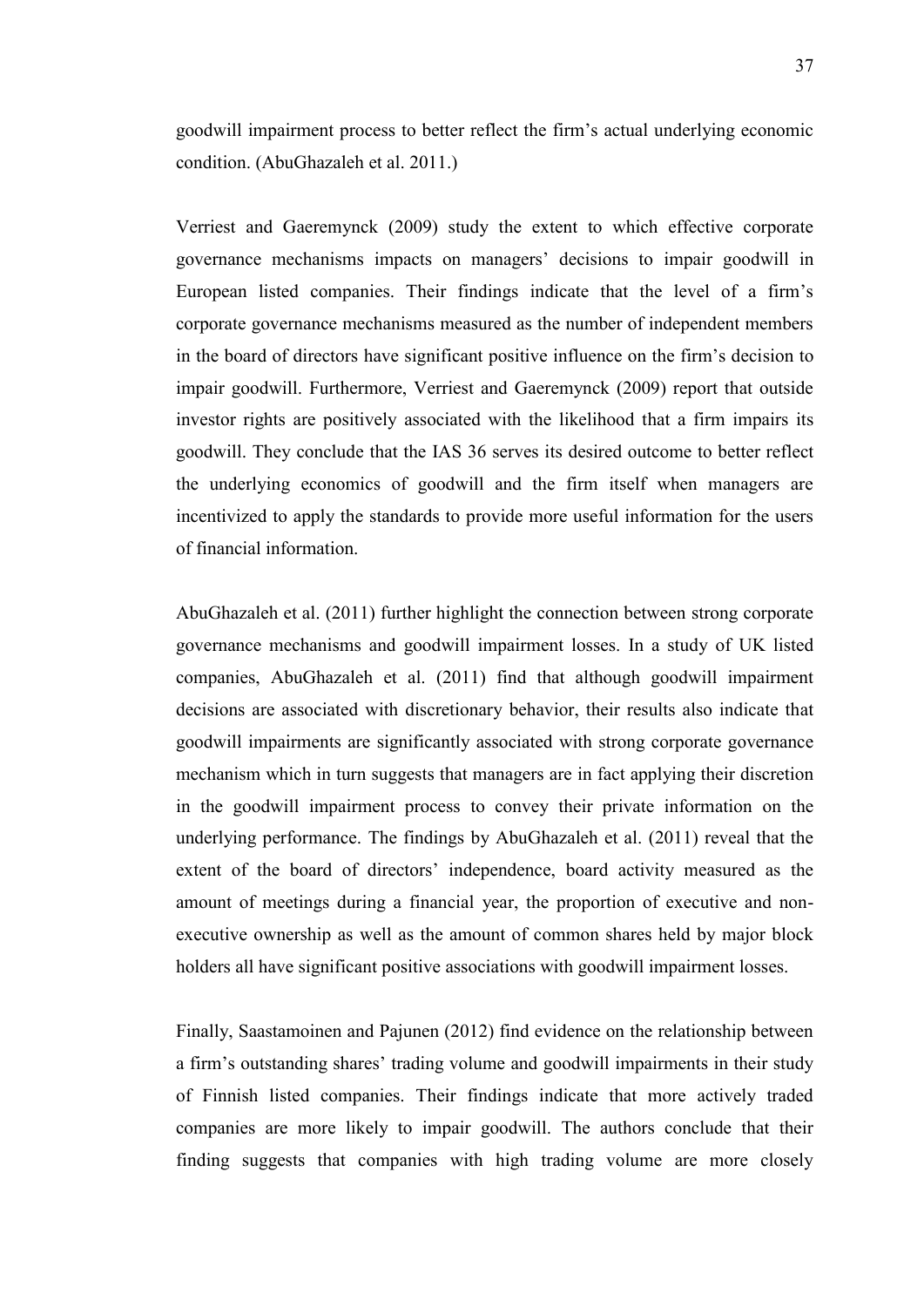monitored by investors and security analysts which improves the accounting quality of goodwill impairment testing. The findings emphasize the importance of monitoring for more informative goodwill impairment testing. (Saastamoinen & Pajunen, 2012.)

Motivated by the discussion above, the study aims to examine the relationship between goodwill impairments and corporate governance mechanisms in Finnish listed companies. Due to the wide range of findings indicating that managers are likely to utilize their discretion in goodwill impairment tests under IAS 36, it is reasonable to study whether the managers are in fact applying their discretion to better reflect the underlying economic condition of the company. Therefore, the following hypothesis is added to the empirical research:

*H3: All else being equal, companies with stronger corporate governance mechanisms report less opportunistic goodwill write-offs.*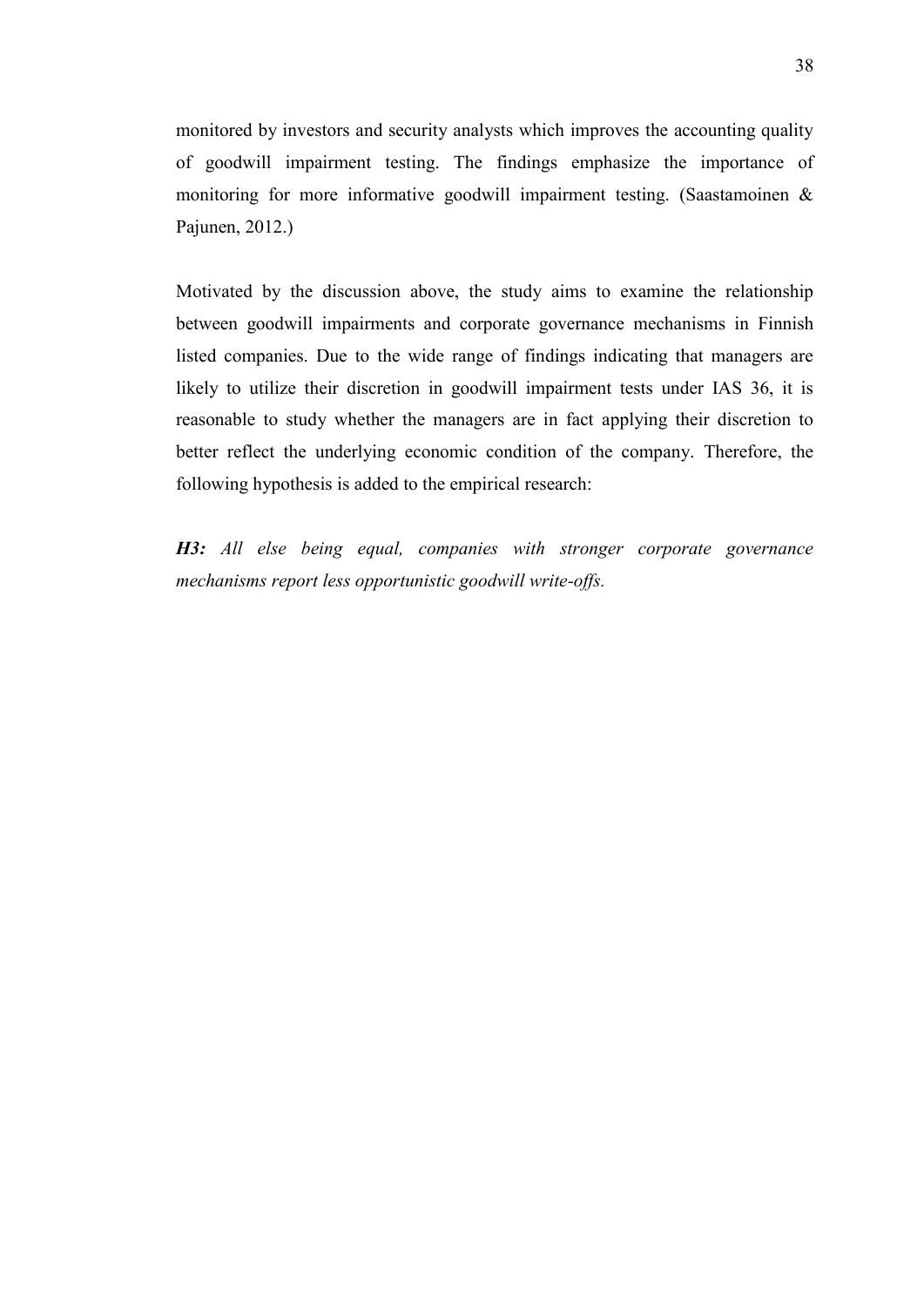#### <span id="page-38-0"></span>**4 EMPIRICAL RESEARCH ON GOODWILL IMPAIRMENT LOSSES**

#### <span id="page-38-1"></span>**4.1 Research Design and Sample Selection**

#### <span id="page-38-2"></span>4.1.1 Data Source and Sample Selection Process

The research sample is constructed by using information on companies listed in OMX Helsinki between the 2010 and 2014. On December 31, 2014, there were 118 companies listed in Nasdaq OMX Helsinki. Out of the companies listed in Nasdaq OMX Helsinki, 14 were financials and are excluded from the data due to their financial reporting processes that tend to conform to other industries (AbuGhazaleh et al., 2011).

Financial data for the companies selected into the research sample was derived from WorldScope database for the financial years between 2009 and 2014 in order to calculate the variables for every observation. Financial data derived from WorldScope includes information on companies' total assets, total shareholders' equity, amount of interest bearing debt, revenue, EBITDA, pretax income, cash flows from business combinations, and total market capitalization. Data for companies' carrying amounts of goodwill, magnitudes of goodwill impairment losses, acquisition activities, and corporate governance mechanisms were manually gathered from companies' annual reports and financial statements as well as from statements of corporate governance available on their web sites. Any financial information unattainable from World Scope database was manually included from companies' financial statements.

Table 1 illustrates the sample selection process. The number of companies that carried goodwill in their balance sheet between 2009 and 2014 was 97. 8 companies that had no positive goodwill balances between 2009 and 2014 were excluded from the sample. Using the financial information available for the companies that carried positive goodwill values in their financial statements at least during one full financial year between 2009 and 2014, the final sample comprises of an unbalanced panel data of 453 observations belonging to financial years between 2009 and 2014. Two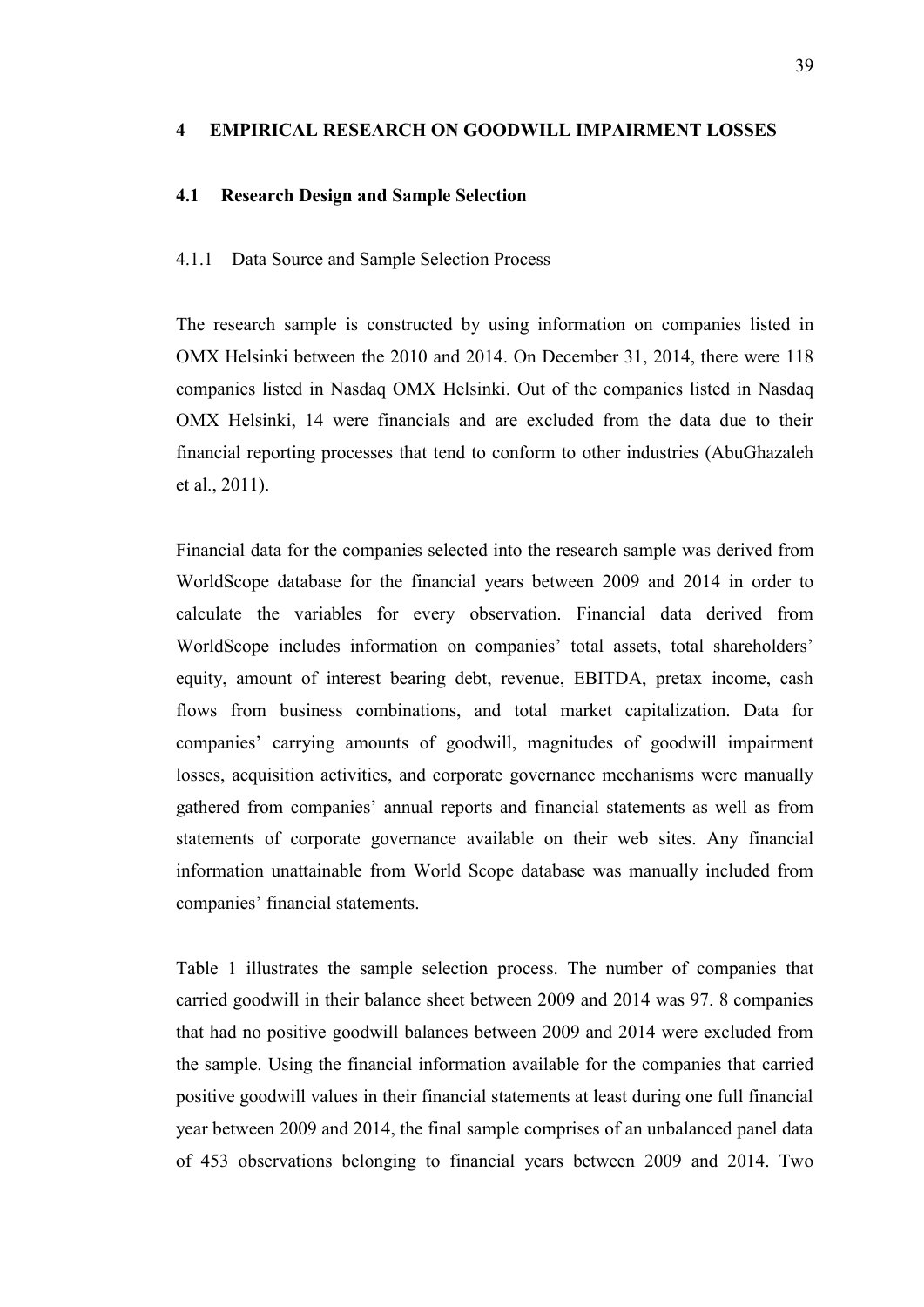observations were classified with insufficient data due to merger activities that corroded the comparability of the financial years prior and after the mergers and, therefore, were excluded from the observations in the final sample.

| <b>Table 1. Sample Selection Process</b>               |           |                                                                         |                                                                                      |  |  |  |  |  |  |  |
|--------------------------------------------------------|-----------|-------------------------------------------------------------------------|--------------------------------------------------------------------------------------|--|--|--|--|--|--|--|
|                                                        |           |                                                                         |                                                                                      |  |  |  |  |  |  |  |
| Companies listed in Nasdaq Helsinki, December 31, 2014 |           |                                                                         |                                                                                      |  |  |  |  |  |  |  |
|                                                        |           |                                                                         | $-14$                                                                                |  |  |  |  |  |  |  |
|                                                        |           |                                                                         | $-8$                                                                                 |  |  |  |  |  |  |  |
|                                                        |           |                                                                         | 97                                                                                   |  |  |  |  |  |  |  |
|                                                        |           |                                                                         |                                                                                      |  |  |  |  |  |  |  |
|                                                        | Non-      |                                                                         | $%$ of                                                                               |  |  |  |  |  |  |  |
|                                                        | impairers |                                                                         | impairers                                                                            |  |  |  |  |  |  |  |
| 16                                                     | 72        | 88                                                                      | 18,2%                                                                                |  |  |  |  |  |  |  |
| 15                                                     | 74        | 89                                                                      | $16.9\%$                                                                             |  |  |  |  |  |  |  |
| 23                                                     | 68        | 91                                                                      | 25,6 %                                                                               |  |  |  |  |  |  |  |
| 17                                                     | 74        | 91                                                                      | 18,7%                                                                                |  |  |  |  |  |  |  |
| 16                                                     | 78        | 94                                                                      | 17.0%                                                                                |  |  |  |  |  |  |  |
| 87                                                     | 366       | 453                                                                     | 19,2%                                                                                |  |  |  |  |  |  |  |
|                                                        | Impairers | Companies with no goodwill in their balance sheet between 2009 and 2014 | Number of non-financial companies that carried goodwill between 2009 and 2014<br>All |  |  |  |  |  |  |  |

As shown in table 1, the observations belonging to each financial years range between 88 and 94 observations of which the number of companies that reported goodwill impairment losses vary between 15 and 23. The overall number of goodwill impairers in the final sample is 87, meaning that in 19,2% of sample observations belong to impairment observations. The overall percentage of goodwill impairers is similar to the impairment rate of 20,6% observed by AbuGhazaleh et al. (2011) in their study of UK listed companies. Nevertheless, the percentage of observations that reported goodwill impairment losses is 3,5 percentage points higher than reported by Saastamoinen and Pajunen (2012) in their study of Finnish listed companies between 2005 and 2009, indicating that the amount of goodwill impairments has increased after the financial crisis of 2008. Interestingly, 25,6% of observations belonging to year 2012 impaired goodwill whereas only 16,9% of the observations belonging to year 2011 reported goodwill impairment losses which is 8,7 percentage points less than the year after. The reason behind the drastic difference between the impairment loss rates may be due to overall market conditions in Finland during 2012 when the OMX Helsinki Index was in its 5 year lowest.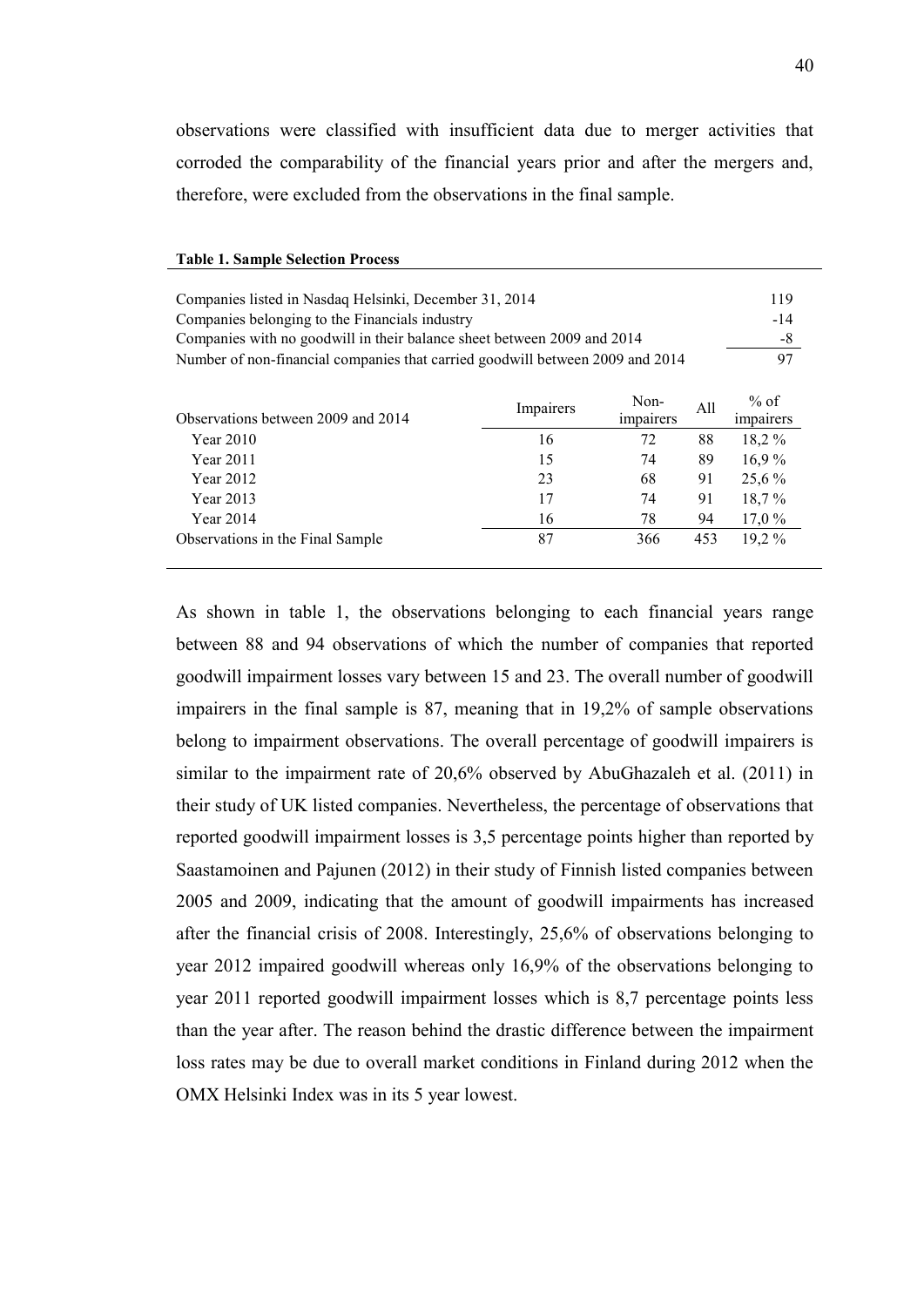#### <span id="page-40-0"></span>4.1.2 Variable Descriptions

In order to examine the determinants of goodwill impairment losses introduced above in chapter three, the equation presented below is applied for the analysis of economic goodwill impairment factors, managerial discretion, and corporate governance and their effects on goodwill impairment losses. The equation is similar to the regression model applied by AbuGhazaleh et al. (2011) in their study of determinants of goodwill impairment losses in companies listed in the UK. All of the determinants excluding proxies for corporate governance and binary variables are deflated with total assets to minimize possible proportionality and heteroscedasticity issues in the regression analysis.

# $GIL = \beta_0 + \beta_1 BM + \beta_2 GWV + \beta_3 AREVENUE + \beta_4 AOCF + \beta_5 ROA + \beta_6 LEVERAGE$ *+ β7ΔCEO + β8BATH + β9SMOOTH + β10BACTIVITY + β11BINDEP + β*<sub>*12</sub>EBOWN + β*<sub>*13</sub>SIZE + β*<sub>*14ADD + ε.*</sub></sub></sub>

*GIL,* is firm *i'*s reported goodwill impairment loss divided by total assets at the beginning of the financial year *t*. This goodwill impairment loss is reported as a positive value and it takes on values between 0 and 1. If a firm reports no goodwill impairment loss during an observation period, the company will be classified as a non-impairer in descriptive statistics. A company that reports an impairment loss in goodwill is classified as a goodwill impairer.

The first five explaining variables *BM, GWV, ΔREVENUE, ΔOCF,* and *ROA* are proxies for economic indications of goodwill impairment and are applied to test the hypothesis *H1*. *BM* is firm *i'*s book value of equity plus reported goodwill impairment divided by market capitalization at  $t + 1$ . The study expects that firms with higher *BM* ratios are expected to report higher goodwill impairment losses due to the fact that the relationship between the book value of equity and its market value should provide managers with clear indications that the recoverable amount of goodwill has impaired (Bloom, 2009). *GWV*, is firm *i*'s opening carrying value of goodwill divided by total assets at *t*. Companies with higher amounts of goodwill are expected to report higher goodwill impairment losses (Zang, 2008). *ΔREVENUE* is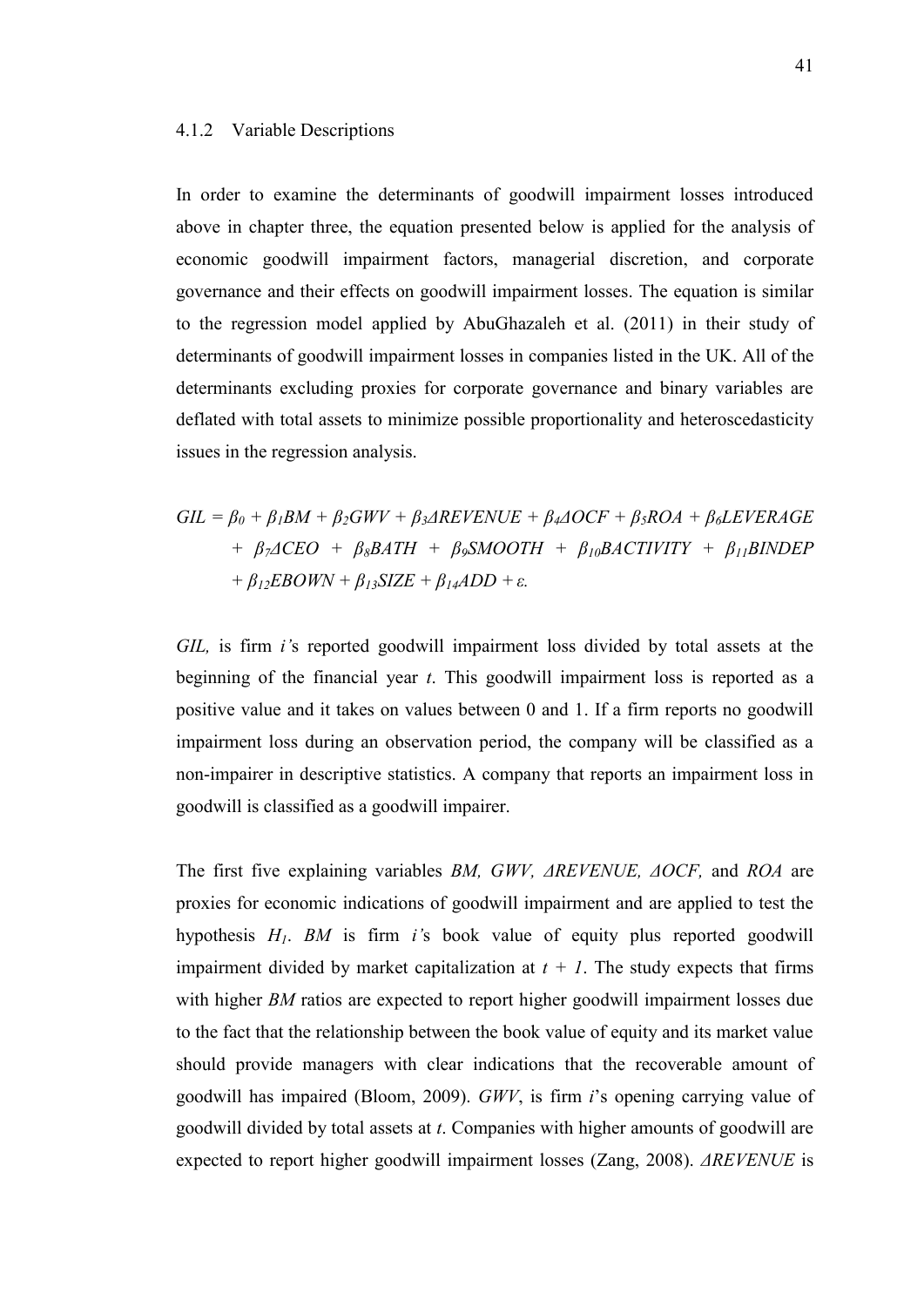measured as firm *i*'s change in revenue during the financial year deflated by total assets at *t*. The study expects a negative association between the change in revenue and goodwill impairment loss. Similarly, *ΔOCF*, measured as firm *i*'s change in operating cash flows divided by total assets at *t* is expected to have a negative relationship between firm *i*'s reported goodwill impairment loss. Firm *i*'s *ROA* is intended to reflect the firm's prior performance and is calculated by dividing pre-tax profit by total assets at *t*. *ROA* is expected to have an inverse relationship with reported goodwill impairments.

Regressors *LEVERAGE, ΔCEO, BATH,* and *SMOOTH* measure managerial discretion and economic incentives in the goodwill impairment process and are applied to test hypotheses  $H_{2a}$ ,  $H_{2b}$ , and  $H_{2c}$ . *LEVERAGE* is measured as firm *i*'s total debt divided by total assets at *t*. The study does not predict the relationship between the extent of debt and goodwill impairment losses because prior evidence is mixed (e.g. Beatty & Weber 2006; AbuGhazaleh et al. 2011). Change in CEO, *ΔCEO*, is a dichotomous variable equaling to 1 if firm *i*'s has had a change in CEO during the financial year or the year before the observation period and 0 if otherwise. As hypothesis  $H_{2c}$  predicts, there is expected to be a positive association between CEO changes and reported goodwill impairment losses. *BATH* is a dichotomous variable taking on value 1 when the change in firm *i*'s EBITDA during the financial year deflated by total assets at *t* is below the median of non-zero negative values of the variable in the sample. Similarly to *BATH,* variable *SMOOTH* takes on value 1 if the change in firm *i*'s EBITDA during the financial year divided by total assets at *t* is above the median of non-zero positive values of the variable. Based on prior research by AbuGhazaleh et al. (2011), *BATH* is expected to have a negative relationship between reported goodwill impairment losses, whereas *SMOOTH* is expected to have a positive association between goodwill impairment losses.

The three proxies for corporate governance mechanisms are marked as *BACTIVITY*, *BINDEP,* and *EBOWN*. They are included in the regression model to test the hypothesis *H3. BACTIVITY* is the number of the board meetings during the financial year. *BINDEP* is the number of independent board members divided by total number of the board members as reported by the companies at the end of the financial year.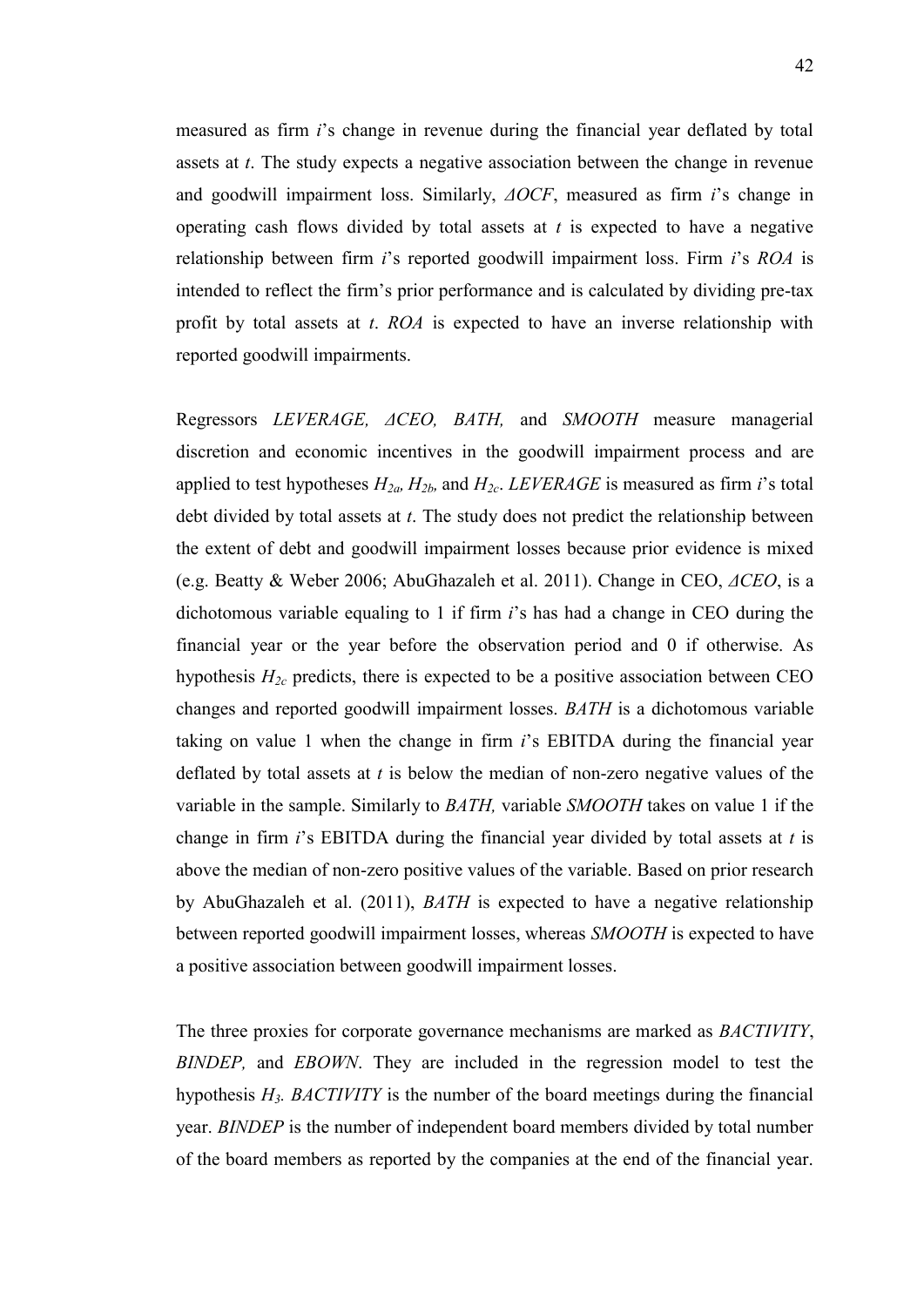*EBOWN* is the number of shares held by executives and the board members divided by total number of shares at the  $t + 1$ . The variable is generally measured as reported by the companies in their notes to the financial statements. Similarly to AbuGhazaleh et al. (2011), corporate governance variables are expected to be have positive associations with goodwill impairment losses: if managerial discretion variables and corporate governance variables are both significantly associated with goodwill impairment losses, the results may indicate that managers are conveying their private information on the underlying economics of the company instead of behaving opportunistically with regards to goodwill impairment testing-

Finally, variables *SIZE* and *ADD* are included in the equation as control variables. *SIZE* is measured as the natural logarithm of firm *i*'s total assets at *t*. Similarly to AbuGhazaleh et al. (2011), the study does not predict the association between the company size and reported goodwill impairment losses although prior research has shown that goodwill impairments are more likely to occur in larger companies (Beatty & Weber; Zang, 2008; Saastamoinen & Pajunen, 2012).. *ADD* is a binary variable which measures company *i'*s acquisition activities during the financial year. The variable takes on value 1 if firm *i* has acquired a business during the financial year and accumulated goodwill in its balance sheet and 0 if otherwise. Reflecting the studies by Beatty and Weber (2006), AbuGhazaleh et al. (2011) and Zang (2008), the study expects a positive association between business acquisitions and reported goodwill impairment losses: companies that have had recent merger and acquisition activities may be more prone to impair goodwill accumulated from prior unprofitable acquisitions as the decrease in the carrying value of goodwill will be offset by the new additions to goodwill during the financial year. In addition to this, managers of companies that have had recent additions to goodwill may be inclined to impair goodwill immediately after the acquisition to write off possible overpayments of acquisitions that occur during the financial year (AbuGhazaleh et al., 2011).

Consequently, the study makes a number of expectations for proxies applied in the examination of the determinants of goodwill impairment losses in Finnish listed companies. The expected relationships between each determinant of goodwill impairments and reported goodwill impairment losses are summarized in table 2. The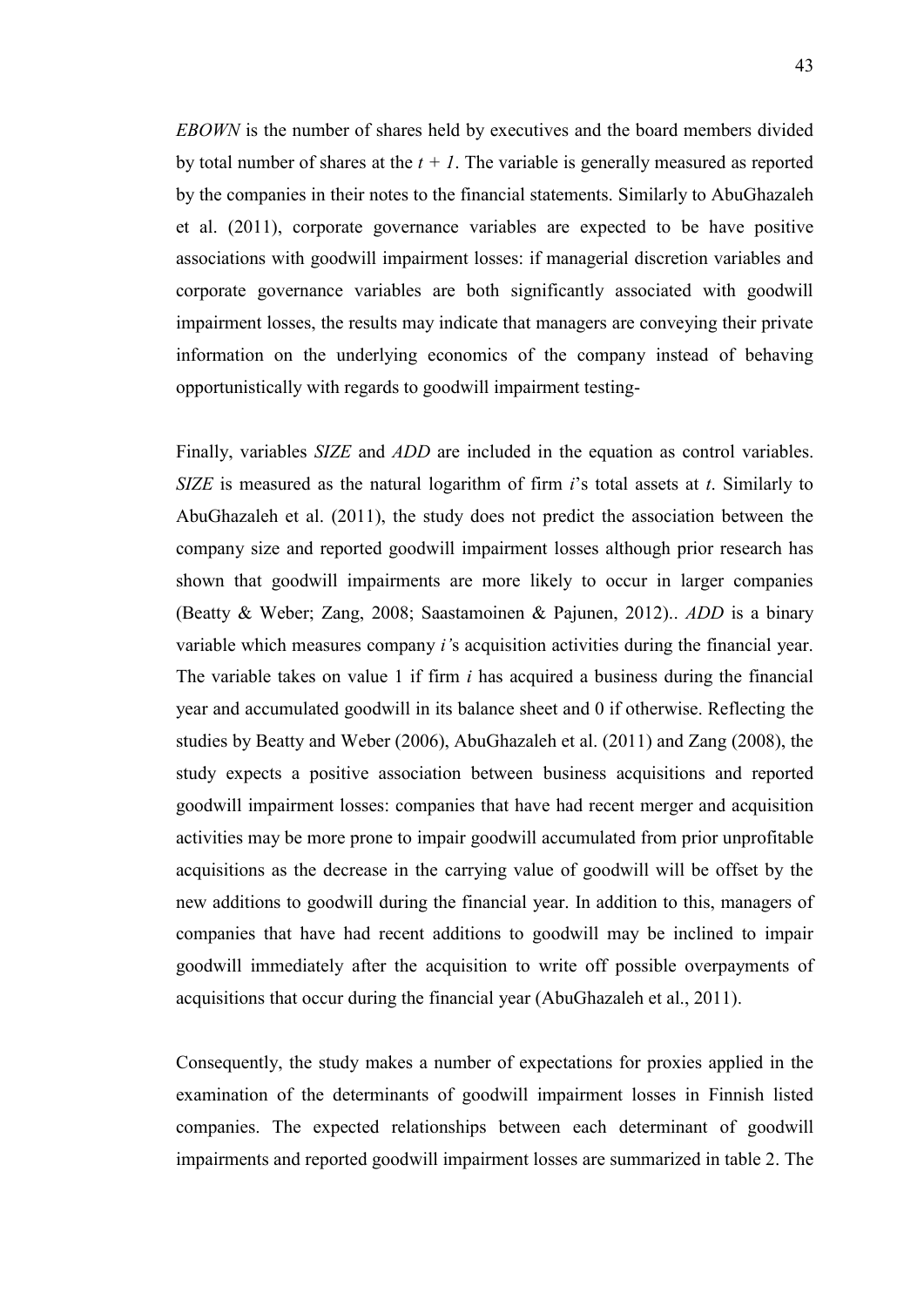study does not make a prediction for the relationship between the relative amount of interest bearing debt and goodwill impairments due to the mixed prior research evidence. Additionally, the study does not expect a certain outcome for the relationship between firm *i'*s size measured as the natural logarithm of total assets and the relative amount of reported goodwill impairment loss.

| <b>Economic Impairment Factors</b>                |                            | Economic Incentives                 |                 |
|---------------------------------------------------|----------------------------|-------------------------------------|-----------------|
| BМ<br><b>GWV</b>                                  | $^{+}$<br>$^{+}$           | <i>LEVERAGE</i><br>$\triangle ACEO$ | $+/-$<br>$^{+}$ |
| <b>AREVENUE</b><br>$\triangle OCF$                |                            | <b>BATH</b><br><b>SMOOTH</b>        | $^{+}$          |
| <b>ROA</b><br>Corporate Governance                |                            | <b>Control Variables</b>            |                 |
| <b>BACTIVITY</b><br><b>BINDEP</b><br><b>EBOWN</b> | $^{+}$<br>$^{+}$<br>$^{+}$ | <b>SIZE</b><br><i>ADD</i>           | $+/-$<br>$^{+}$ |

**Table 2. Summary of Predicted Signs for Variables in the Regression**

#### <span id="page-43-0"></span>4.1.3 Regression Model

The regression model presented above is a pooled regression estimated with ordinary least squares. As in the study of Saastamoinen and Pajunen (2012) the data is not a random sample for it only covers non-financial companies listed in Nasdaq OMX Helsinki. In such instances fixed effects estimation is supported when a panel data is being applied. Nevertheless, since the research data consists of an unbalanced panel data, fixed effects estimation is not available.

Taking into account the limitation of regression method and the data, the results derived from the regression analysis must be interpreted with caution. The relationships between the dependent variable *GIL* and explanatory variables are considered significant if the p-value of a variable is less than 0,05. Moreover, marginally significant variables that take on p-values between 0.05 and 0.1 are also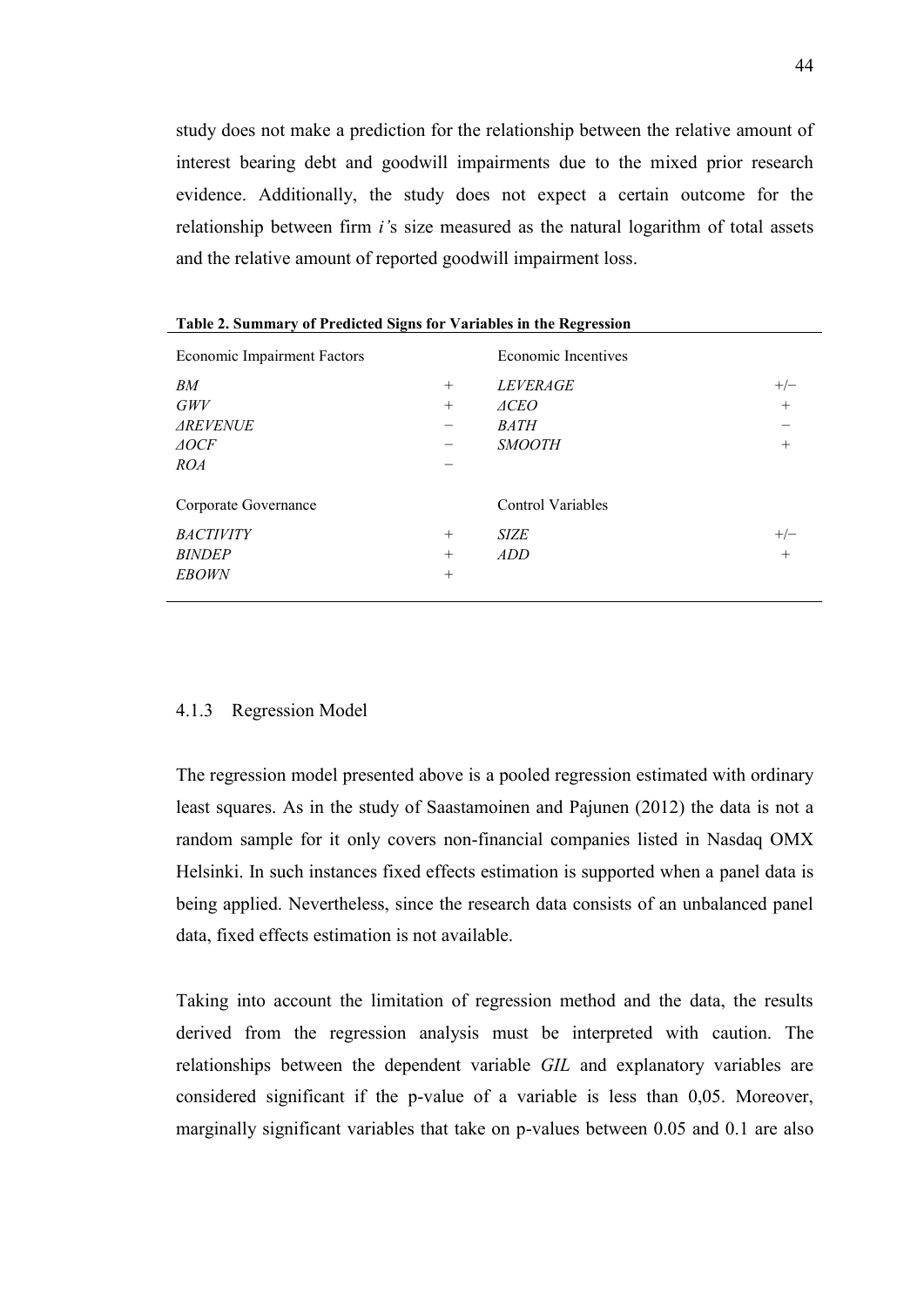reported and analyzed. The p-values of statistically significant variables are bolded in the summary of regression results.

#### <span id="page-44-0"></span>**4.2 Descriptive Statistics**

Table 3 below shows descriptive statistics for continuous variables applied in the regression model. The table presents the results of two-tailed *t*-tests of differences in means and two-tailed Mann-Whitney *U-*tests of differences in median between observations belonging to impairers and observations belonging to non-impairers. As illustrated in table 3, the mean goodwill impairment loss for the total sample is 11,467 million euros. The mean goodwill impairment loss for impairment observations is 59,707 million euros which represents 3,5% of total assets at the beginning of the financial year. The median value for goodwill impairment observations is 4,521 million euros which represents 0,9% of total assets at the beginning of the financial year.

As predicted, the *t*-tests of differences in means show that goodwill impairers tend to have more goodwill in their balance sheets than non-impairers and they perform worse than their non-impairer counterparts when compared with the change in revenue. Contrary to the expectations, t-tests of differences for variable *BM* is not significantly different between impairers and non-impairers. The t-tests of differences support the expectation that impairers have more active boards than nonimpairers but does not show significant differences between *EBOWN* and *BINDEP*. Consistent with the expectations, the Mann-Whitney *U*-test of differences in median provides evidence that impairers have significantly lower book-to-market ratios and perform worse than non-impairers when measured by the change in revenue. In addition, impairers have relatively more goodwill in their balance sheets than their non-impairer counterparts. As in the *t*-test of differences the median test shows that impairers have more active boards of directors.

Contrary to the predictions, the differences of *ΔOCF*, *ROA*, *LEVERAGE*, *BINDEP* and EBOWN are insignificant between goodwill impairers and non-impairers. Furthermore, the tests of differences do not show any significance between the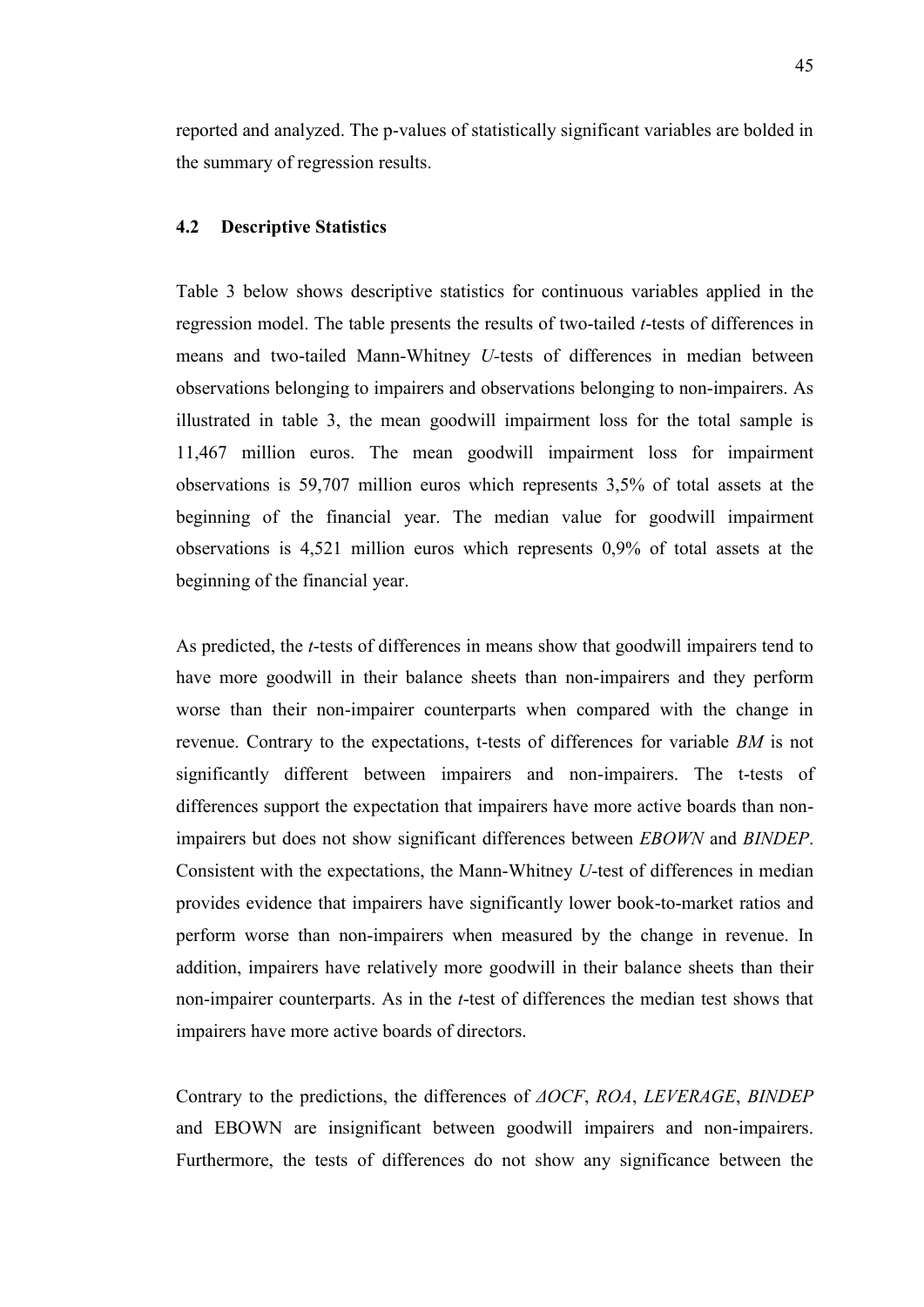variable SIZE, conflicting with the prior research findings (Beatty & Weber; Zang, 2008; Saastamoinen & Pajunen, 2012). Finally, out of the three corporate governance variables included in the regression only *BACTIVITY* is significantly different between impairers and non-impairers.

Table 4 shows the descriptive statistics for binary variables *ADD* and *ΔCEO*. Coherent with *H2c* expecting companies with recent CEO changes to report more goodwill impairment losses more frequently than companies with no changes in their CEO, the chi-squared tests of differences discloses that companies that recorded goodwill impairment losses have gone through recent CEO changes more frequently than non-impairers: in 41,4% of the impairment observations in the final sample a company has experienced a change in CEO. However, the dichotomous variable *ADD* is not significantly different between impairment observations and nonimpairment observations, albeit the percentage of recent additions to goodwill for impairment observations exceeds the corresponding percentage for non-impairment observations by 3,8 percentage points. This is inconsistent with the findings reported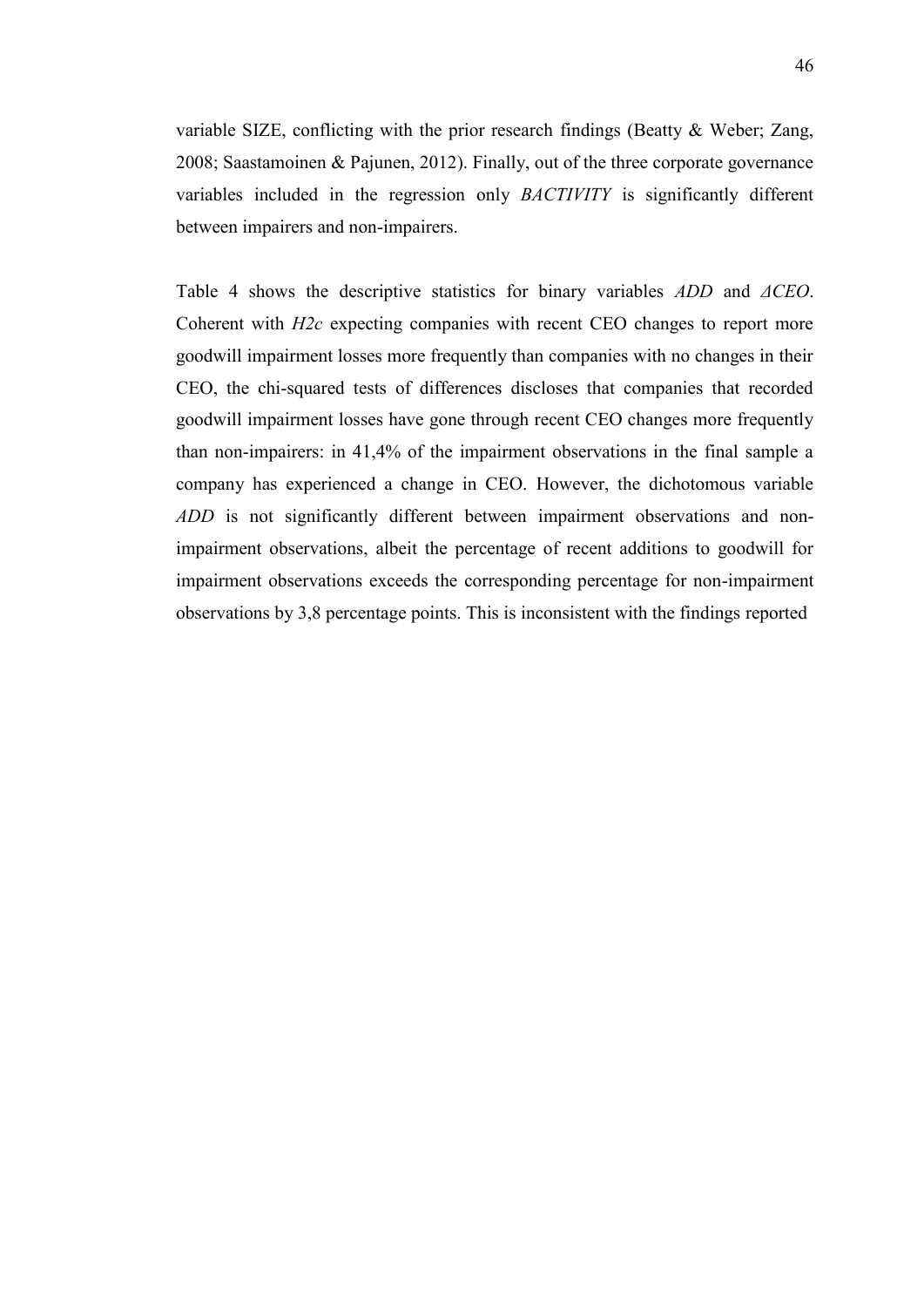|                        |            |              |            |            |                         |             |                             |             |           |                          | Mann-Whitney             |
|------------------------|------------|--------------|------------|------------|-------------------------|-------------|-----------------------------|-------------|-----------|--------------------------|--------------------------|
|                        |            |              |            |            |                         |             |                             |             |           | T-test of                | U-test of                |
|                        |            |              |            |            |                         |             |                             |             |           | differences              | differences              |
|                        |            | Sample total |            |            | Impairment observations |             | Non-impairment observations |             |           | (Impairments)<br>vs non- | (Impairments)<br>vs non- |
|                        |            | $(n = 453)$  |            |            | $(n = 87)$              |             |                             | $(n = 366)$ |           | impairments)             | impairments              |
| Variable               | Mean       | Median       | <b>SD</b>  | Mean       | Median                  | <b>SD</b>   | Mean                        | Median      | <b>SD</b> | Mean p-value             | Median p-value           |
| Impairment ( $€1000$ ) | 11 466,975 | 0,000        | 95 342,461 | 59 707,350 | 4 5 2 1 ,000            | 210 834,880 | 0,000                       | 0,000       | 0,000     |                          |                          |
| GIL                    | 0,007      | 0,000        | 0,029      | 0,035      | 0,009                   | 0,057       | 0,000                       | 0,000       | 0,000     | 0,000                    | 0,000                    |
| B/M                    | 0,760      | 0,624        | 0,659      | 0,891      | 0,747                   | 0,991       | 0,729                       | 0,614       | 0,546     | 0,145                    | 0,020                    |
| <b>GWV</b>             | 0,177      | 0,150        | 0,154      | 0,229      | 0,192                   | 0,168       | 0,165                       | 0,144       | 0,148     | 0,001                    | 0,000                    |
| <b>AREVENUE</b>        | 0,042      | 0,028        | 0,250      | $-0,046$   | $-0,005$                | 0,271       | 0,063                       | 0,040       | 0,240     | 0,001                    | 0,001                    |
| $\triangle$ OCF        | $-0,001$   | $-0,002$     | 0,084      | $-0,009$   | $-0,005$                | 0,080       | 0,001                       | $-0,002$    | 0,084     | 0,298                    | 0,396                    |
| <b>ROA</b>             | 0,022      | 0,036        | 0,122      | 0,013      | 0,034                   | 0,133       | 0,024                       | 0,036       | 0,119     | 0,476                    | 0,966                    |
| <b>LEVERAGE</b>        | 0,273      | 0,268        | 0,152      | 0,283      | 0,285                   | 0,144       | 0,271                       | 0,264       | 0,154     | 0,494                    | 0,413                    |
| <b>BATH</b>            | $-0,020$   | 0,000        | 0,055      | $-0,044$   | 0,000                   | 0,086       | $-0,014$                    | 0,000       | 0,043     | 0,002                    | 0,000                    |
| <b>SMOOTH</b>          | 0,032      | 0,000        | 0,099      | 0,030      | 0,000                   | 0,167       | 0,033                       | 0,000       | 0,074     | 0,901                    | 0,003                    |
| <b>BACTIVITY</b>       | 13,914     | 13,000       | 4,898      | 15,023     | 14,000                  | 5,215       | 13,650                      | 13,000      | 4,782     | 0,028                    | 0,008                    |
| <b>BINDEP</b>          | 0,758      | 0,800        | 0,203      | 0,773      | 0,800                   | 0,196       | 0,754                       | 0,800       | 0,204     | 0,417                    | 0,451                    |
| <b>EBOWN</b>           | 0,129      | 0,042        | 0,186      | 0,136      | 0,042                   | 0,187       | 0,128                       | 0,041       | 0,185     | 0,722                    | 0,885                    |
| <b>SIZE</b>            | 5,547      | 5,489        | 0,867      | 5,672      | 5,679                   | 0,914       | 5,517                       | 5,470       | 0,853     | 0,155                    | 0,242                    |

### **Table 3. Descriptive statistics for continuous variables**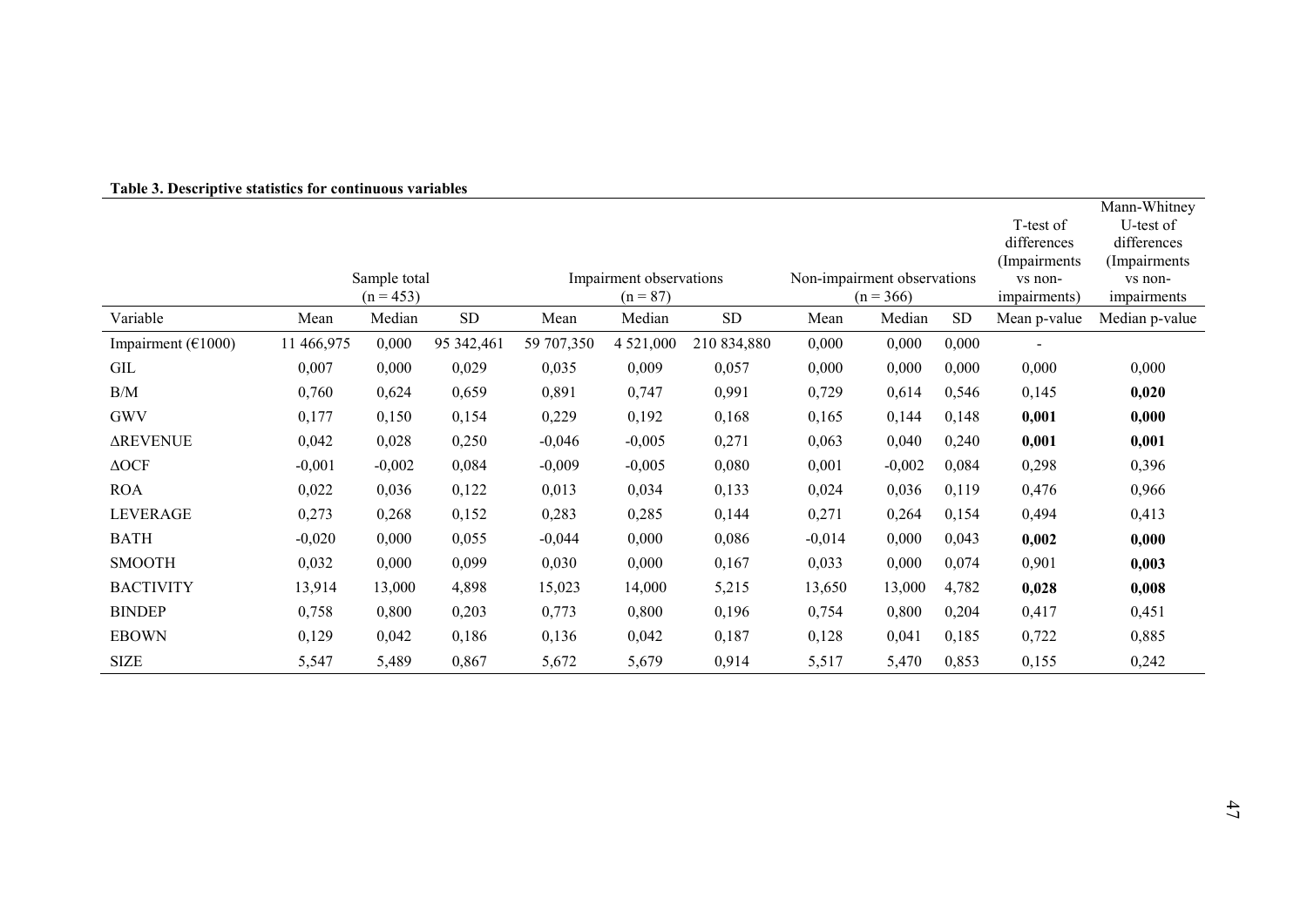by AbuGhazaleh et al. (2011) who find that companies with recent additions to goodwill are more prone to report goodwill impairment losses.

| Table 7. Descriptive statistics - Dichotomous variables<br>Variable $(\% )$ | Sample total<br>$(n = 453)$ | Impairment<br>observations<br>$(n = 87)$ | Non-<br>impairment<br>observations<br>$(n = 366)$ | Chi-squared test of<br>differences |
|-----------------------------------------------------------------------------|-----------------------------|------------------------------------------|---------------------------------------------------|------------------------------------|
| $\triangle$ CEO                                                             | 26,71                       | 41,38                                    | 23,22                                             | 0,000                              |
| ADD                                                                         | 29.14                       | 32,18                                    | 28.42                                             | 0,487                              |

**Table 4. Descriptive statistics - Dichotomous variables**

Pearson correlations for variables used in the regression are presented in table 5. As presented in the table of correlations between each of the variables, the correlations for variables *BM*, *GWV*, *ΔREVENUE*, *ΔOCF*, *ROA*, *ΔCEO*, *BATH*, *SMOOTH*, *BACTIVITY*, and *EBOWN* point to the predicted direction and are significantly correlated with *GIL* excluding *SMOOTH* which is not significantly correlated with *GIL* despite matching the prediction. Nevertheless, *LEVERAGE* and *BINDEP* are insignificantly correlated with *GIL* and, further, the correlation of *BINDEP* points to the opposite direction than predicted. Interestingly, control variables *SIZE* and *ADD* have significant negative correlations with *GIL*, indicating that smaller companies in fact report higher amounts of goodwill impairment losses and that recent additions to goodwill decrease the propensity of reported goodwill impairment losses during the financial year in which additions occur.

Most importantly, the Pearson correlations between the variables used in the regression are not remarkably correlated with each other or with the control variables *SIZE* and *ADD*. The highest pair-wise correlation between two explanatory variables is -0,465. Given this, multicollinearity, which could violate the use of the regression model, does not seem to be an issue in this study.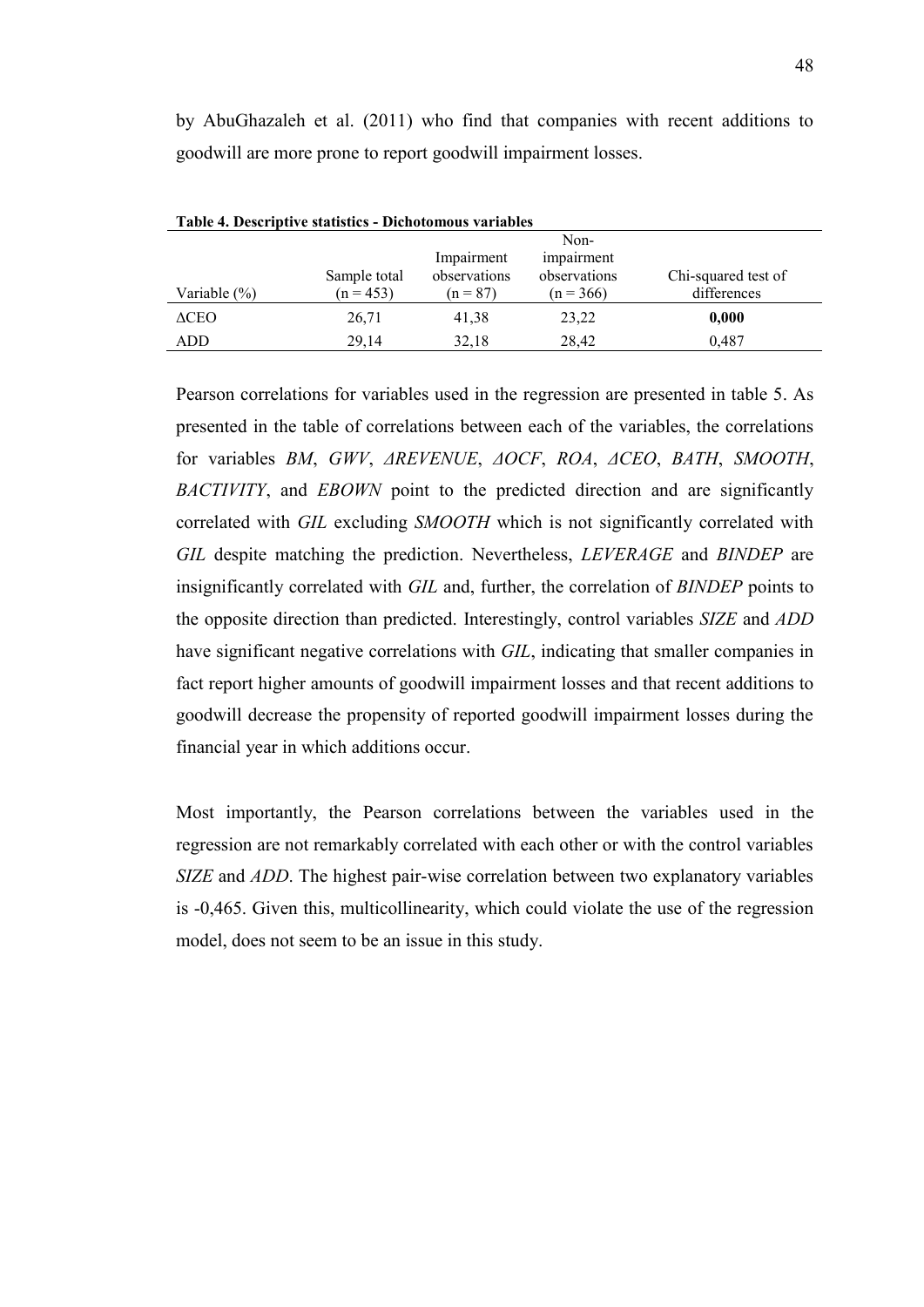| Variable         | GIL         | B/M         | <b>GWV</b>  | <b>AREVENUE</b> | $\triangle$ OCF | <b>ROA</b>  | <b>LEVERAGE</b> | $\triangle$ CEO | <b>BATH</b> | <b>SMOOTH</b> | <b>BACTIVITY</b> | <b>BINDEP</b> | <b>EBOWN</b> | <b>SIZE</b> | ADD |
|------------------|-------------|-------------|-------------|-----------------|-----------------|-------------|-----------------|-----------------|-------------|---------------|------------------|---------------|--------------|-------------|-----|
| GIL              |             |             |             |                 |                 |             |                 |                 |             |               |                  |               |              |             |     |
| B/M              | $0,303***$  |             |             |                 |                 |             |                 |                 |             |               |                  |               |              |             |     |
| GWV              | $0.271***$  | $-0,016$    |             |                 |                 |             |                 |                 |             |               |                  |               |              |             |     |
| <b>AREVENUE</b>  | $-0.171***$ | $-0,012$    | $-0,006$    |                 |                 |             |                 |                 |             |               |                  |               |              |             |     |
| $\Delta OCF$     | $-0.080*$   | $-0.085*$   | $-0,004$    | $0,133***$      |                 |             |                 |                 |             |               |                  |               |              |             |     |
| <b>ROA</b>       | $-0.131***$ | $-0,216***$ | $-0.086*$   | $0.187***$      | $-0,043$        |             |                 |                 |             |               |                  |               |              |             |     |
| LEVERAGE         | $-0,044$    | 0,077       | $-0.133***$ | $-0.152***$     | 0,040           | $-0,429***$ |                 |                 |             |               |                  |               |              |             |     |
| $\triangle$ CEO  | $0.159***$  | 0,063       | $0.086*$    | $-0.142***$     | 0,008           | $-0,220***$ | 0,074           |                 |             |               |                  |               |              |             |     |
| <b>BATH</b>      | $-0.439***$ | $-0.099**$  | $-0.099**$  | $0.197***$      | $0.186***$      | $-0,071$    | 0,040           | $-0,059$        |             |               |                  |               |              |             |     |
| <b>SMOOTH</b>    | 0,063       | 0,004       | 0,007       | $-0.196***$     | $0.131***$      | $-0,388***$ | $0,123***$      | $0,105**$       | $0,117**$   |               |                  |               |              |             |     |
| <b>BACTIVITY</b> | $0.096**$   | $-0,150***$ | 0,049       | $-0.213***$     | $-0,037$        | $-0,285***$ | $0,238***$      | $0,130***$      | $-0.183***$ | 0,065         |                  |               |              |             |     |
| <b>BINDEP</b>    | $-0,077$    | $-0,031$    | $-0,067$    | 0,050           | $-0,019$        | $0,107**$   | $-0,075$        | $-0,042$        | 0,016       | $-0,072$      | $-0.097**$       |               |              |             |     |
| <b>EBOWN</b>     | $0,098**$   | 0,019       | 0,041       | $-0,001$        | $-0,028$        | $-0.178***$ | 0,044           | 0,007           | $-0,101**$  | $0.179***$    | $0,259***$       | $-0,421***$   |              |             |     |
| <b>SIZE</b>      | $-0,128***$ | 0,077       | $-0.225***$ | $-0,042$        | 0,010           | $0.216***$  | 0,052           | $-0,015$        | $0.199***$  | $-0.191***$   | $-0.289***$      | $0,241***$    | $-0.465***$  |             |     |
| ADD              | $-0.095**$  | $-0.131***$ | $0.185***$  | $0.195***$      | $-0.013$        | $0.189***$  | $-0.156***$     | $-0.014$        | $0.087**$   | $-0.061***$   | $-0,036$         | 0,009         | $-0.121***$  | $0.167***$  |     |

#### **Table 5. Pearson Correlations for Explanatory Variables**

\* Significance at < 0,10

\*\* Significance at < 0,05

\*\*\* Significance at < 0,01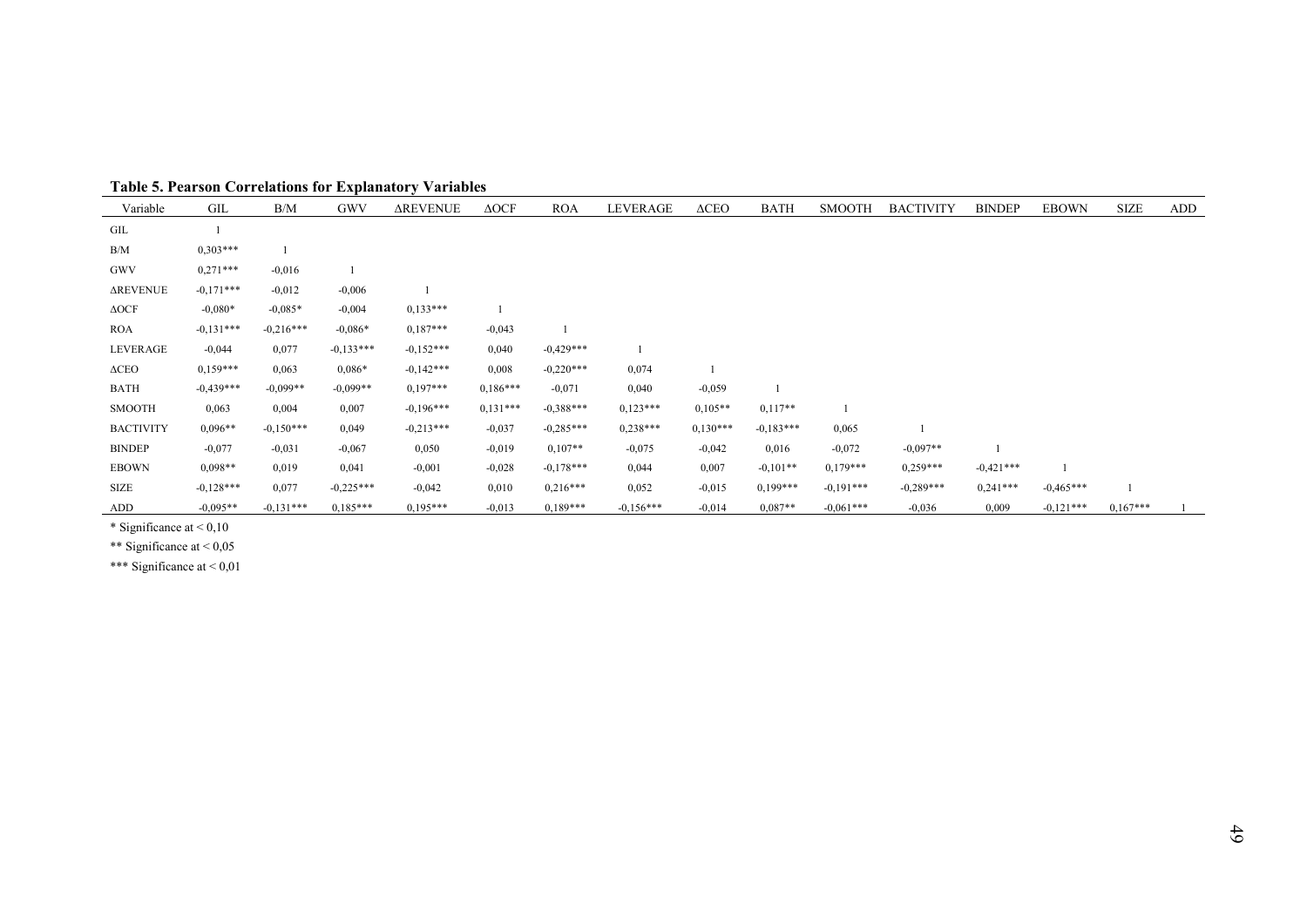<span id="page-49-0"></span>The results of the pooled regression are presented below in table 6. The table presents the coefficients between *GIL* and each explanatory variables, as well as standard errors and t-values of each explanatory variables. The bolded p-values in the table indicate significance.

| Variable         | Prediction               | Coefficient | Std. Error | T-value   | p-value |
|------------------|--------------------------|-------------|------------|-----------|---------|
| Intercept        |                          | $-0,0171$   | 0,0118     | $-1,4546$ | 0,146   |
| ΒM               | $^{+}$                   | 0,0110      | 0,0018     | 6,0301    | 0,000   |
| GWV              | $^{+}$                   | 0,0433      | 0,0078     | 5,5703    | 0,000   |
| <b>AREVENUE</b>  |                          | $-0,0053$   | 0,0050     | $-1,0520$ | 0,293   |
| $\triangle$ OCF  | $\overline{\phantom{0}}$ | 0,0033      | 0,0138     | 0,2426    | 0,808   |
| <b>ROA</b>       |                          | $-0,0105$   | 0,0121     | $-0,8670$ | 0,386   |
| <b>LEVERAGE</b>  | $-/+$                    | $-0,0159$   | 0,0085     | $-1,8846$ | 0,060   |
| $\triangle$ CEO  | $^{+}$                   | 0,0048      | 0,0026     | 1,8664    | 0,063   |
| <b>BATH</b>      |                          | $-0,1986$   | 0,0223     | $-8,9169$ | 0,000   |
| <b>SMOOTH</b>    | $^{+}$                   | 0,0224      | 0,0128     | 1,7438    | 0,082   |
| <b>BACTIVITY</b> | $^{+}$                   | 0,0002      | 0,0002     | 0,8662    | 0,387   |
| <b>BINDEP</b>    | $^{+}$                   | $-0,0056$   | 0,0061     | $-0,9132$ | 0,362   |
| <b>EBOWN</b>     | $^{+}$                   | 0,0021      | 0,0074     | 0,2810    | 0,779   |
| <b>ADD</b>       | $+$                      | $-0,0041$   | 0,0016     | $-0,9472$ | 0,344   |
| <b>SIZE</b>      | $-/+$                    | 0,0015      | 0,0027     | 1,5416    | 0,124   |
| Adjusted $R^2$   | 0,338                    |             |            |           |         |

**Table 6. Pooled Regression: Determinants of Goodwill Impairment Losses**

With regards to economic factors affecting goodwill impairment decisions, *BM* and *GWV* are positive and significant supporting *H1*. However, *ΔREVENUE*, *ΔOCF* and *ROA* are insignificant and do not support *H1* despite *ΔREVENUE* and *ROA* having coefficients coherent with the prediction. The proxies for managerial discretion in goodwill impairment testing are all significant and have predicted coefficients. That is, the regression results support all hypotheses *H2a*, *H2b*, *H2c*. Contrary to hypothesis *H3,* none of the corporate governance variables show significance. Additionally, *BINDEP* has negative coefficient, which does not meet the predicted sign. Finally, the control variables *ADD* and *SIZE* show no significance in the regression.

The results indicate that the leading economic factors that affect goodwill impairment decisions are a company's book-to-market ratio and the amount of goodwill relative to total assets during the financial year. The finding that an increase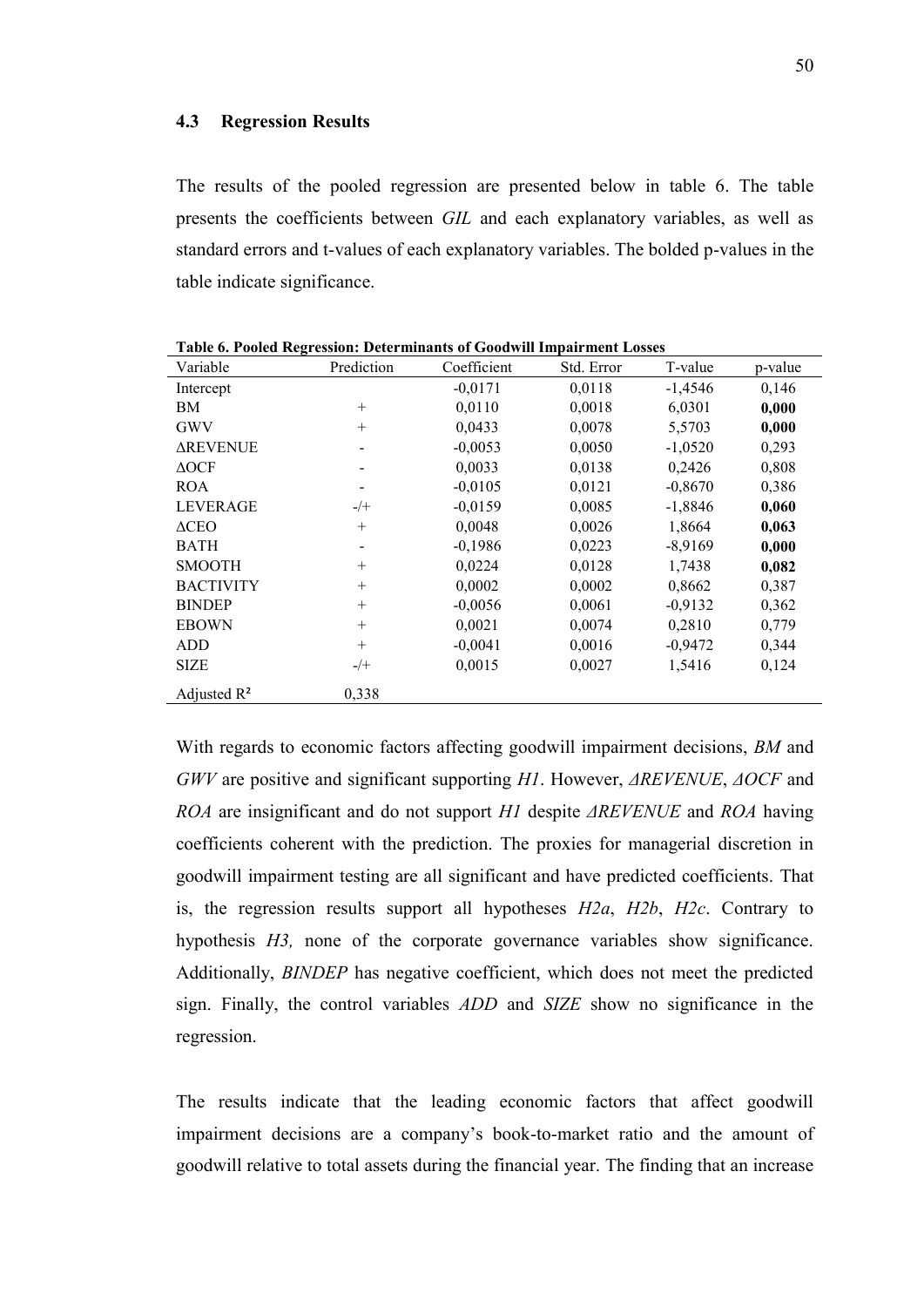in a company's book-to-market ratio is closely related goodwill impairment losses is consistent with prior research. When a company's book value of equity exceeds its market value of outstanding shares, managers should be aware that there are indications that the value of goodwill may have impaired (Bloom, 2009). The results strongly suggest that the Finnish listed companies use share prices as information sources of the underlying value of goodwill. These results are similar to findings of studies conducted on US listed companies and companies listed in the UK (Comiskey & Mulford, 2010; AbuGhazaleh et al, 2011). Moreover, as expected, Finnish listed companies that carry higher amounts of goodwill to total assets are more vulnerable to goodwill impairment losses. That is, companies that have relatively more goodwill in their balance sheets usually carry out more goodwill impairment tests and, therefore, their carrying amounts of goodwill are under greater exposure to impairment losses. The finding is similar to Zang (2008), although inconsistent with AbuGhazaleh et al. (2011). On the other hand, companies that carry higher amounts of intangible assets such as goodwill in their balance sheets may be under closer monitoring since intangibles are difficult to valuate (Barth, Beaver  $\&$ Landsman, 2001). That is, analysts of companies that have higher amounts of goodwill might spend more time to valuate these companies to gather more information on the intangible assets carried in these companies' balance sheets. With regards to other economic goodwill impairment variables, the study indicates that changes in turnover and operating cash flows as well as prior performance measured with return on assets do not have predictive power for goodwill impairment losses in Finnish listed companies.

As stated above, the results of the regression support all managerial discretion hypotheses *H2a*, *H2b*, *H2c*. Firstly, companies with higher amounts of debt appear to be less likely to report goodwill impairment losses. As suggested by studies of Beatty and Weber (2006) and Watts & Ramanna (2012) this may be due to managers avoiding violation of debt covenants that could have financial cost increasing consequences. In other words, the results of the regression support the equity/debt theory described by Watts and Zimmerman (1990).

Recent change in CEO also has a marginal significant positive relationship with goodwill impairment losses in Finnish listed companies. The finding is consistent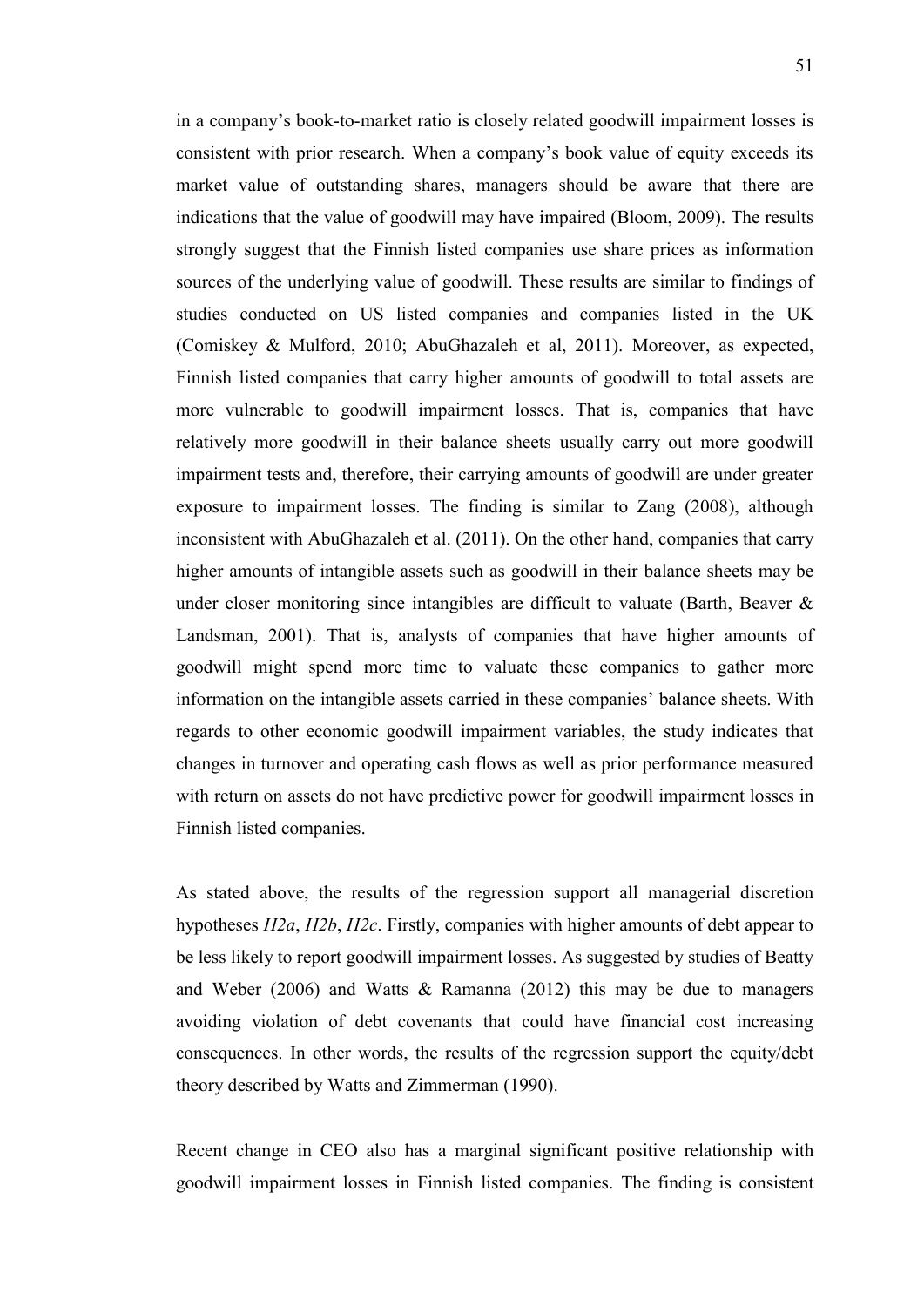with a number of prior research including the previous study of goodwill impairment decisions in Finnish listed companies by Saastamoinen and Pajunen (2012). One possible explanation for the high amount of goodwill impairment losses occurring shortly after CEO changes may be due to the new CEO taking a big bath in order to report higher returns in the future or, alternatively, due to the new CEO discontinuing operations while restructuring the company's assets in attempt to improve financial performance as suggested by Masters-Stout et al. (2008).

The results derived from the regression also indicate earnings management behavior among the Finnish listed companies that carry goodwill in their balance sheets. Firstly, the results suggest that big bath behavior has a significant positive relationship between goodwill impairment decisions: when a company's earnings would have been negative without a goodwill impairment loss, managers are more likely to impair goodwill in order to take an additional hit on earnings in pursuit for higher earnings in the upcoming years. The result is congruent with the results of Saastamoinen and Pajunen (2012). However, the reason behind the positive relationship between big bath behavior and goodwill impairment losses may be that managers are taking actions to impair goodwill because of the declined operating performance of the company: as Comiskey and Mulford (2010) find in their study on the triggering events of goodwill impairments, companies that report lower than expected operating performance with measures such as EBITDA tend to impair goodwill. Thus, the significant positive relationship between goodwill impairment losses and big bath behavior shown by the regression results could as well indicate managers' reactions to adjust the value of goodwill due to the declined performance of the company. This in turn is consistent with the objectives of IAS 36. However, the results of the regression also indicate that there is a marginally significant positive relationship between smoothing behavior and goodwill impairment losses, meaning that Finnish listed companies may be inclined to report goodwill impairment losses when the operating earnings would have been better than expected.

The study fails to find any significant relationship between corporate governance variables and goodwill impairment losses. This may indicate that managers of Finnish listed companies are, to some extent, manipulating goodwill impairment tests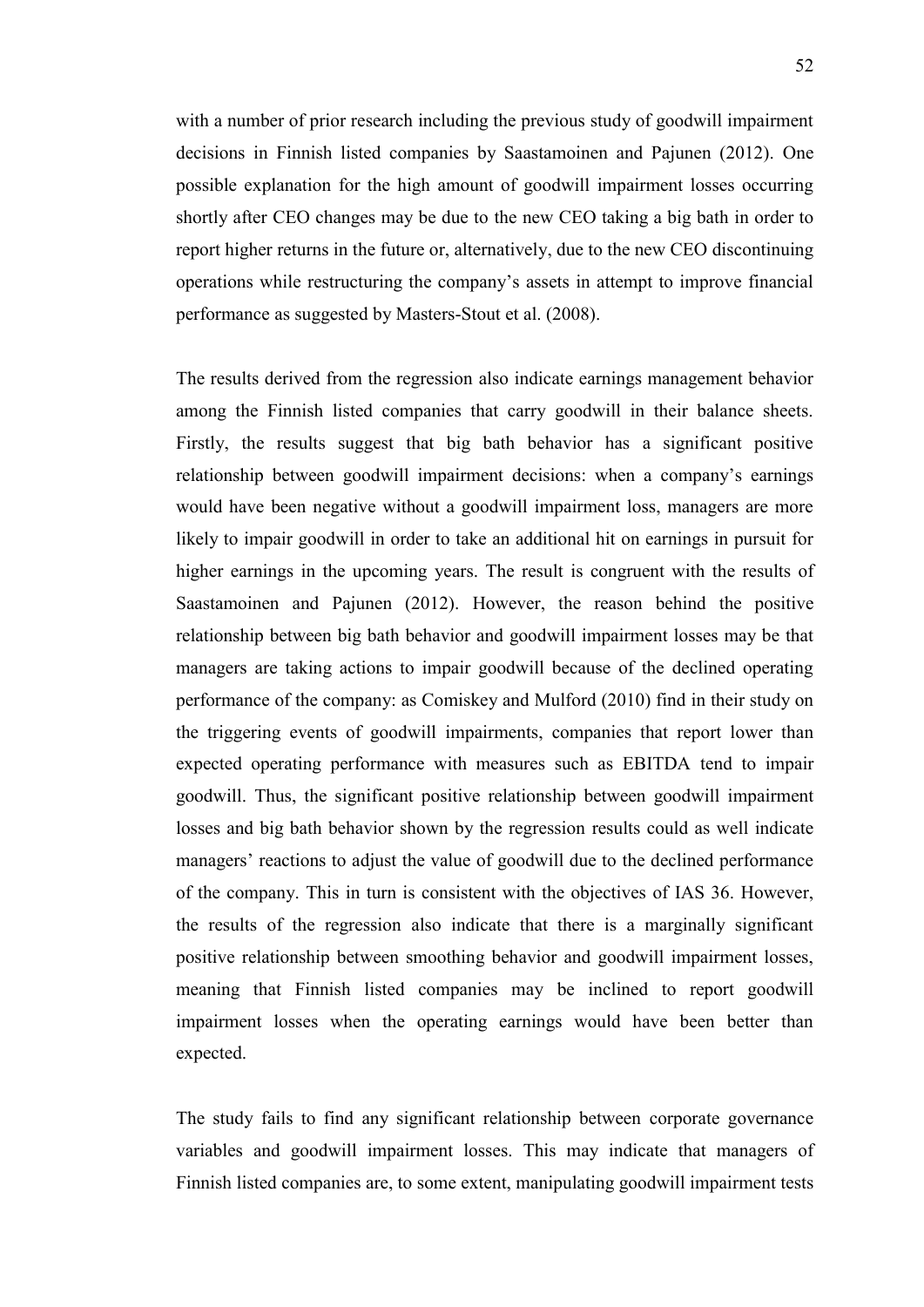as described above. The finding highlights the concern raised by many of Finnish auditors that IAS 36 provides opportunities to manipulate goodwill impairment tests (Pajunen & Saastamoinen, 2013). However, the finding contradicts with AbuGhazaleh et al. (2011) who find significant associations between the effectiveness of a firm's corporate governance mechanisms and goodwill impairment losses.

Finally, the size of a company and recent additions to goodwill have no predictive power on goodwill impairment losses as presented by the results of regression. The result concerning a firm's size and its effects on goodwill impairment losses contradicts with prior research on Finnish listed companies that show a significant positive relationship between goodwill impairments and the size of a company (Saastamoinen & Pajunen, 2012). Further, the findings indicate that recent additions to goodwill do not appear to provide managers of Finnish listed companies with incentives to impair goodwill.

#### <span id="page-52-0"></span>**4.4 Robustness Tests and Additional Analyses**

The regression results illustrated and described above may be driven by industry effects. Thus, the regression was replicated with inclusion of industry variables. Following the study by Saastamoinen and Pajunen (2012), the companies in Nasdaq OMX Helsinki were divided into five sectors: consumer discretionary, information technology, industrials, materials and others. According to Saastamoinen and Pajunen (2012), companies classified as consumer discretionary, industrials, materials and information technology may be more vulnerable to business cycles. Therefore, goodwill impairments may be more probable among these companies.

Table 7 summarizes the descriptive statistics of goodwill relative to total assets among companies in different industries. The table discloses that information technology companies may have more goodwill in their asset composition than companies in other industries. Thus, information technology companies could be more vulnerable to goodwill impairment losses. The average amount of goodwill in information technology companies' balance sheet is 31,07 % whereas companies classified as materials carry goodwill of 7,40 % of total assets on average. Most of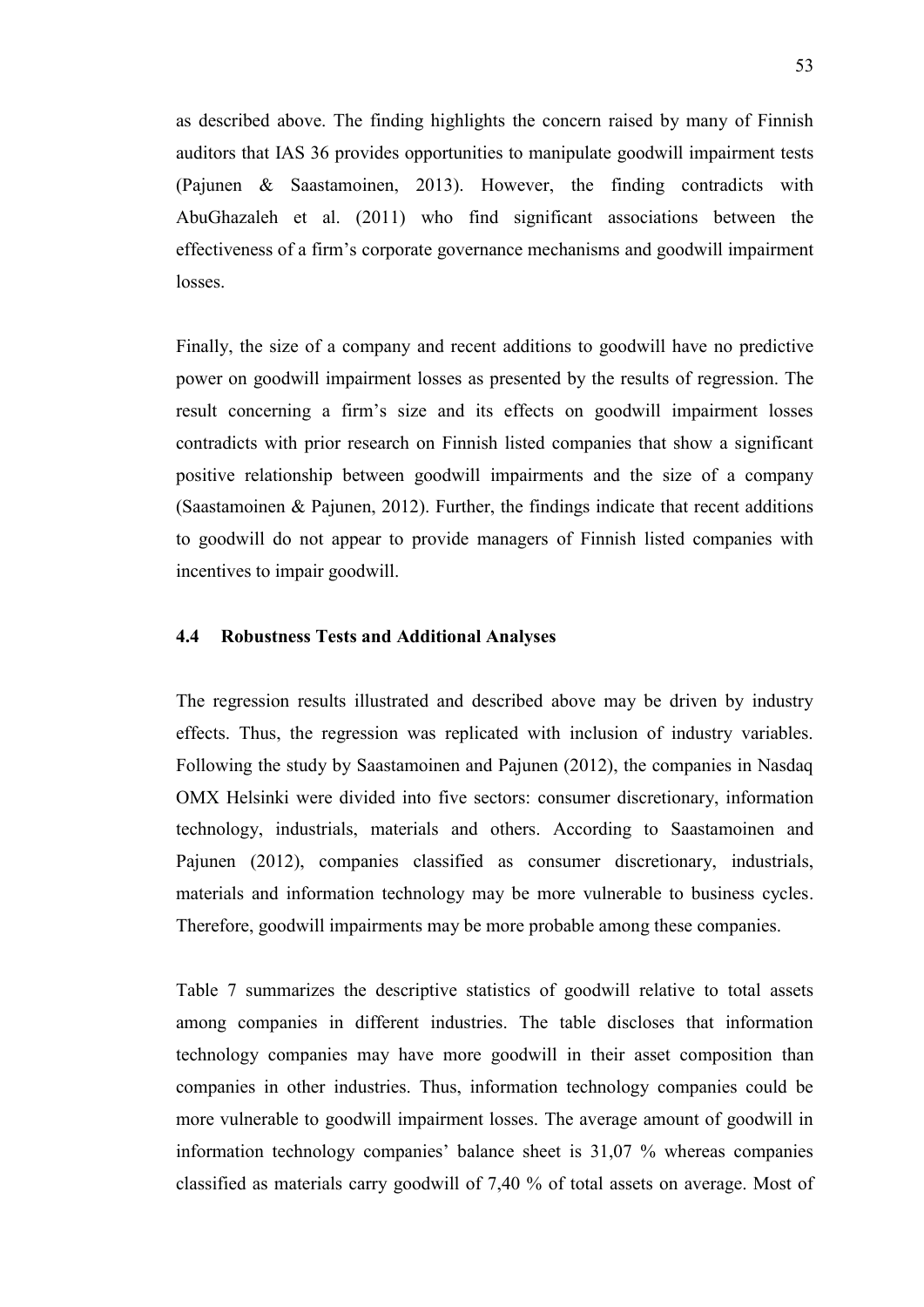the companies are classified as industrials: 236 observations belong to industrials which represents over 52 % of total number of observations in the research sample.

| Industry                      | Average | Min      | Max     | Standard<br>deviation | Number of<br>observations |
|-------------------------------|---------|----------|---------|-----------------------|---------------------------|
| <b>Consumer Discretionary</b> | 22,21%  | $0.06\%$ | 57,51 % | 19,81 %               | 45                        |
| Industrials                   | 15,33 % | $0,26\%$ | 73,67 % | 13,22 %               | 236                       |
| <b>Information Technology</b> | 31,07 % | $4.09\%$ | 69,11 % | 15,35 %               | 75                        |
| Materials                     | 7,40 %  | $0,15\%$ | 22,19 % | $6,25\%$              | 59                        |
| Others                        | 13,67 % | $0,15\%$ | 40,88%  | $13,26\%$             | 38                        |

**Table 7. Industry Comparison: Goodwill of Total Assets**

Taking into account the high amount of observations that belong to industrials, the results may be biased because of the high representativeness of companies belonging to this sector. In addition to this, information technology companies generally carry high amounts of goodwill in their balance sheets. These companies may be more exposed to goodwill impairments and, therefore, many of the goodwill impairment losses may be traced to this specific industry. These issues highlight the need for a robustness test for the results presented above in section 4.3.

|                  | Table 8. Pooled Regression: Industry Variables Included |             |            |           |         |
|------------------|---------------------------------------------------------|-------------|------------|-----------|---------|
| Variable         | Prediction                                              | Coefficient | Std. Error | T-value   | p-value |
| Intercept        |                                                         | $-0,0078$   | 0,0135     | $-0,5784$ | 0,563   |
| B/M              | $^{+}$                                                  | 0,0105      | 0,0019     | 5,6811    | 0,000   |
| GWV              | $^{+}$                                                  | 0,0347      | 0,0084     | 4,1379    | 0,000   |
| <b>AREVENUE</b>  |                                                         | $-0,0067$   | 0,0050     | $-1,3577$ | 0,175   |
| $\triangle$ OCF  |                                                         | 0,0020      | 0,0136     | 0,1448    | 0,885   |
| <b>ROA</b>       |                                                         | $-0,0089$   | 0,0123     | $-0,7269$ | 0,468   |
| LEVERAGE         | $-/+$                                                   | $-0,0069$   | 0,0087     | $-0,7881$ | 0,431   |
| $\triangle$ CEO  | $+$                                                     | 0,0049      | 0,0026     | 1,9167    | 0,060   |
| <b>BATH</b>      | $\overline{\phantom{a}}$                                | $-0,1928$   | 0,0221     | $-8,7203$ | 0,000   |
| <b>SMOOTH</b>    | $+$                                                     | 0,0163      | 0,0123     | 1,2528    | 0,211   |
| <b>BACTIVITY</b> | $+$                                                     | 0,0001      | 0,0003     | 0,2651    | 0,791   |
| <b>BINDEP</b>    | $^{+}$                                                  | $-0,0097$   | 0,0062     | $-1,5629$ | 0,119   |
| <b>EBOWN</b>     | $+$                                                     | $-0,0005$   | 0,0075     | $-0,0720$ | 0,943   |
| ADD              | $+$                                                     | $-0,0033$   | 0,0023     | $-1,2461$ | 0,213   |
| <b>SIZE</b>      | $-/+$                                                   | 0,0015      | 0,0017     | 0,9205    | 0,358   |
| CON              | $-/+$                                                   | $-0,0083$   | 0,0054     | $-1,5428$ | 0,124   |
| <b>IND</b>       | $-/+$                                                   | $-0,0067$   | 0,0044     | $-1,5257$ | 0,128   |
| <b>MAT</b>       | $-/+$                                                   | $-0,0048$   | 0,0052     | $-0,9337$ | 0,351   |
| TEC              | $-/+$                                                   | 0,0058      | 0,0053     | 1,1015    | 0,271   |
| Adjusted $R^2$   | 0,355                                                   |             |            |           |         |

**Table 8. Pooled Regression: Industry Variables Included**

Table 8 illustrates the results of the same regression with inclusion of industry variables for consumer discretionary companies (*CON*), industrials (*IND)*, materials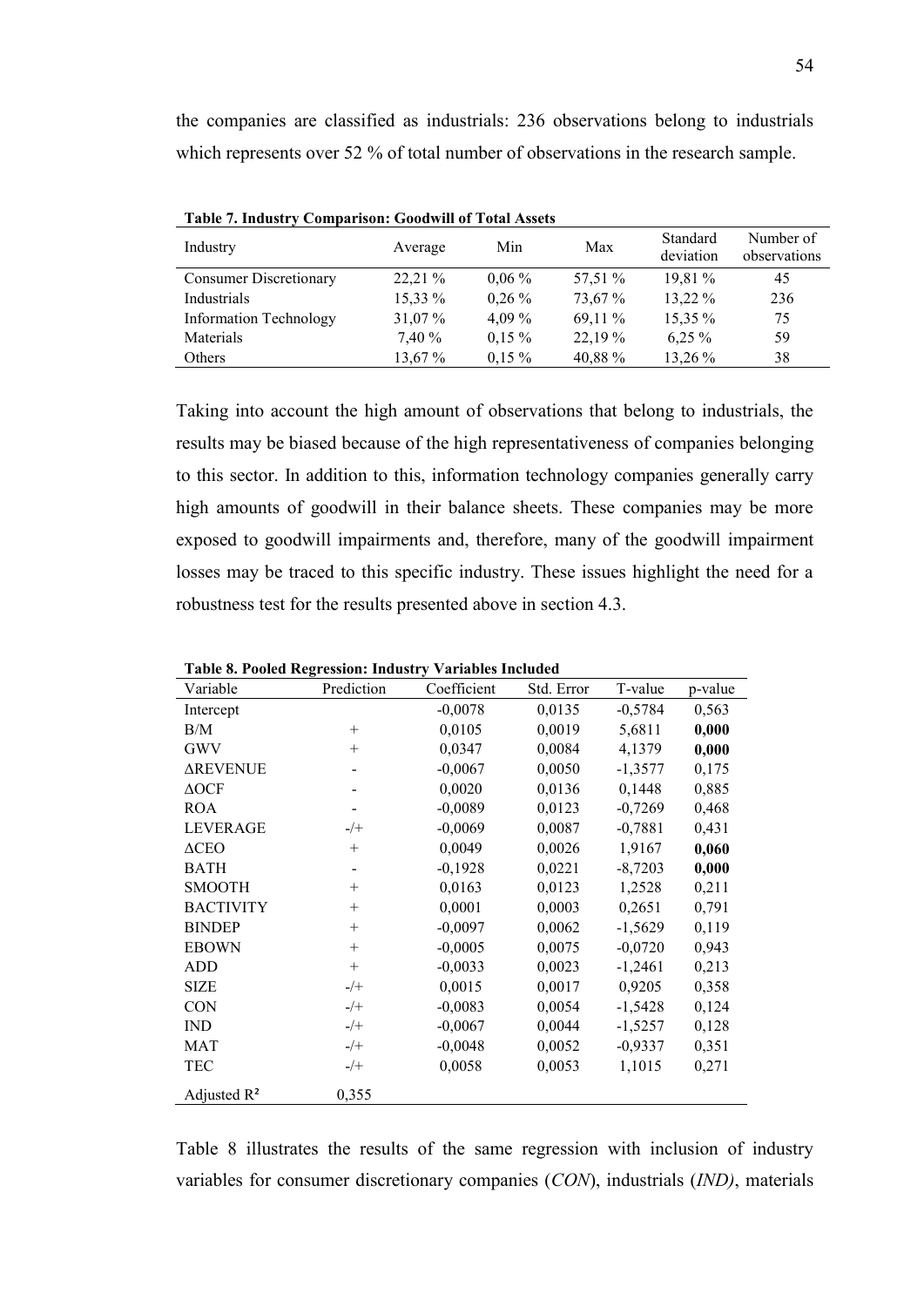(*MAT)* and information technology companies (*TEC)* that are perceived as more exposed to goodwill impairment losses. As seen in table 7, none of the industry variables included in the regression is significant in explaining goodwill impairment losses. On the other hand, the results of the additional regression results reveal that the magnitude of interest bearing debt and earnings smoothing activities are no longer significantly associated with goodwill impairment losses after the inclusion of industry variables. Given this, contrary to findings on US companies by Beatty and Weber (2006), the amount of interest bearing debt does not seem to provide the managers of Finnish listed companies with incentives to manipulate goodwill impairment tests.

Nevertheless, a firm's book-to-market ratio and the relative amount of goodwill impairment in a firm's asset composition are still significantly associated with goodwill impairment losses after the inclusion of industry variables. In addition to this, recent change in a firm's CEO has a significant positive association with goodwill impairment losses after controlling for industry effects. Possible big bath behavior has also a significant negative relationship with goodwill impairment losses, indicating that such behavior cannot be traced to a single sector in Nasdaq OMX Helsinki.

The results concerning corporate governance mechanisms and their relationship between goodwill impairment losses do not appear significantly different compared to the results provided by the original regression model: both of the regression results indicate that none of the corporate governance mechanisms are significantly associated with goodwill impairment losses. After controlling for industry effects, *EBOWN* changes its sign but due to its insignificance with regards to explaining goodwill impairment losses no inferences can be drawn from the minor difference observed.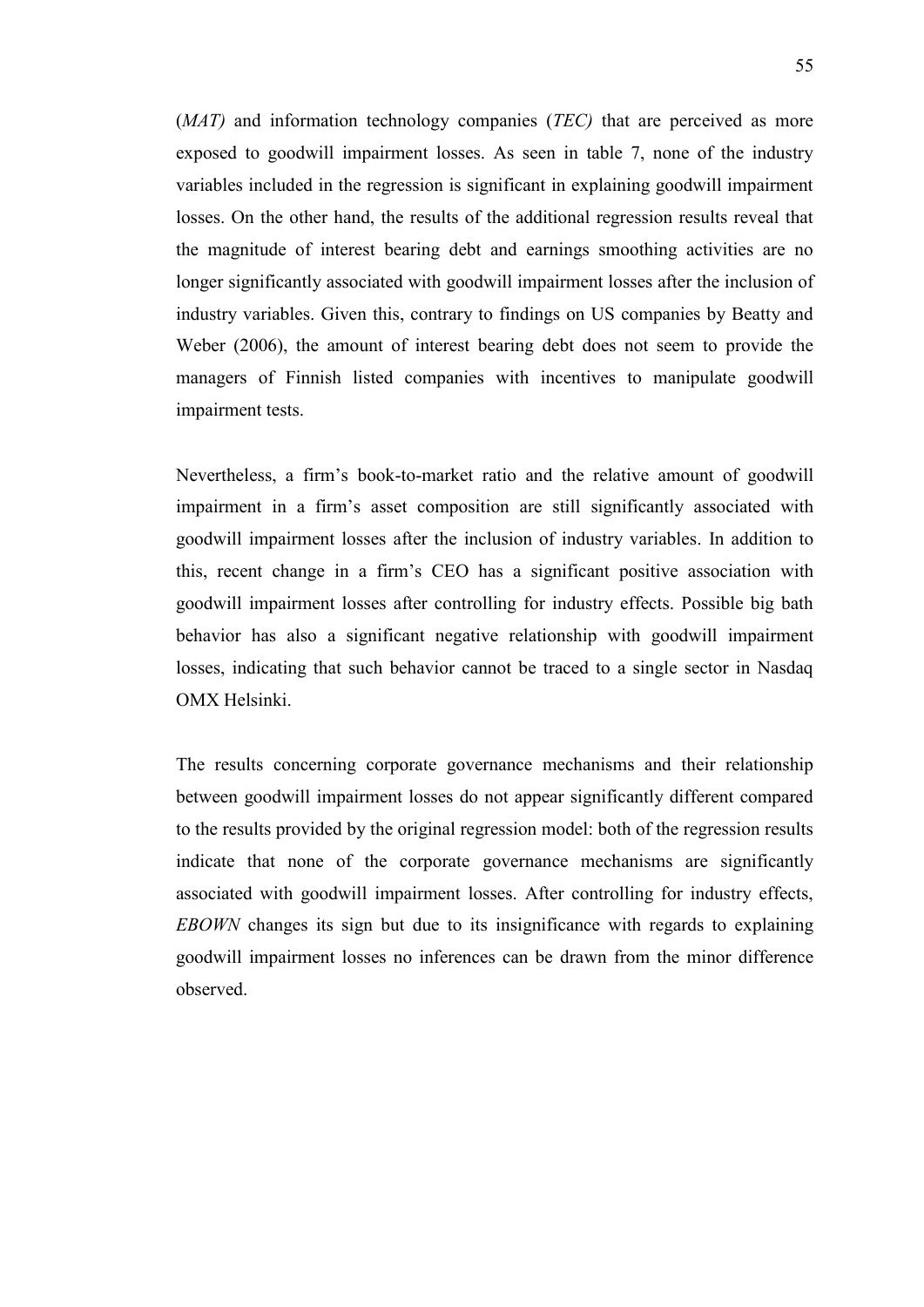#### <span id="page-55-0"></span>**5 CONCLUSIONS**

One of the core objective of IAS 36 is to provide users of financial information timely and fair information on the value of goodwill that a firm possesses. However, due to the vague nature of IAS 36 and lack of clear guidelines on how to conduct the goodwill impairment test, managers may have an opportunity to manipulate the outcomes of the goodwill impairment tests. On the other hand, managers' opportunistic behavior may be mitigated with effective corporate governance mechanisms in order to provide more accurate information to the users of financial information.

The purpose of the study was to examine the determinants of goodwill impairment losses in Finnish listed companies between 2010 and 2014. The study focused on economic indications of goodwill impairments, managerial discretion in goodwill impairment decisions and the effect of corporate governance mechanisms on goodwill impairment decisions. Firstly, the study examined the key economic indications that lead to managers to report goodwill impairment losses. Secondly, the study investigated the extent to which managers use discretion in goodwill impairment decisions to opportunistically overstate or understate goodwill impairment losses. Thirdly, the study sought to shed light on the relationship between corporate governance mechanisms and goodwill impairment losses to find out whether any indications of opportunistic behavior in goodwill impairment tests are due to managers discretion or managers' attempts to convey their private information on the underlying economics of the firm through goodwill impairment tests.

The key findings of the study are related to economic indications of goodwill impairments and managerial discretion. Firstly, the study finds significant positive relationships between a company's book-to-market ratio and goodwill impairment losses as well as a significant positive association between the magnitude of goodwill to total assets and goodwill impairment losses. The findings indicate that Finnish listed companies use book-to-market ratios leading economic signals to determine if there has been a recent impairment in goodwill. As stated by prior research, when the book value of equity exceeds the market value of the company, the recoverable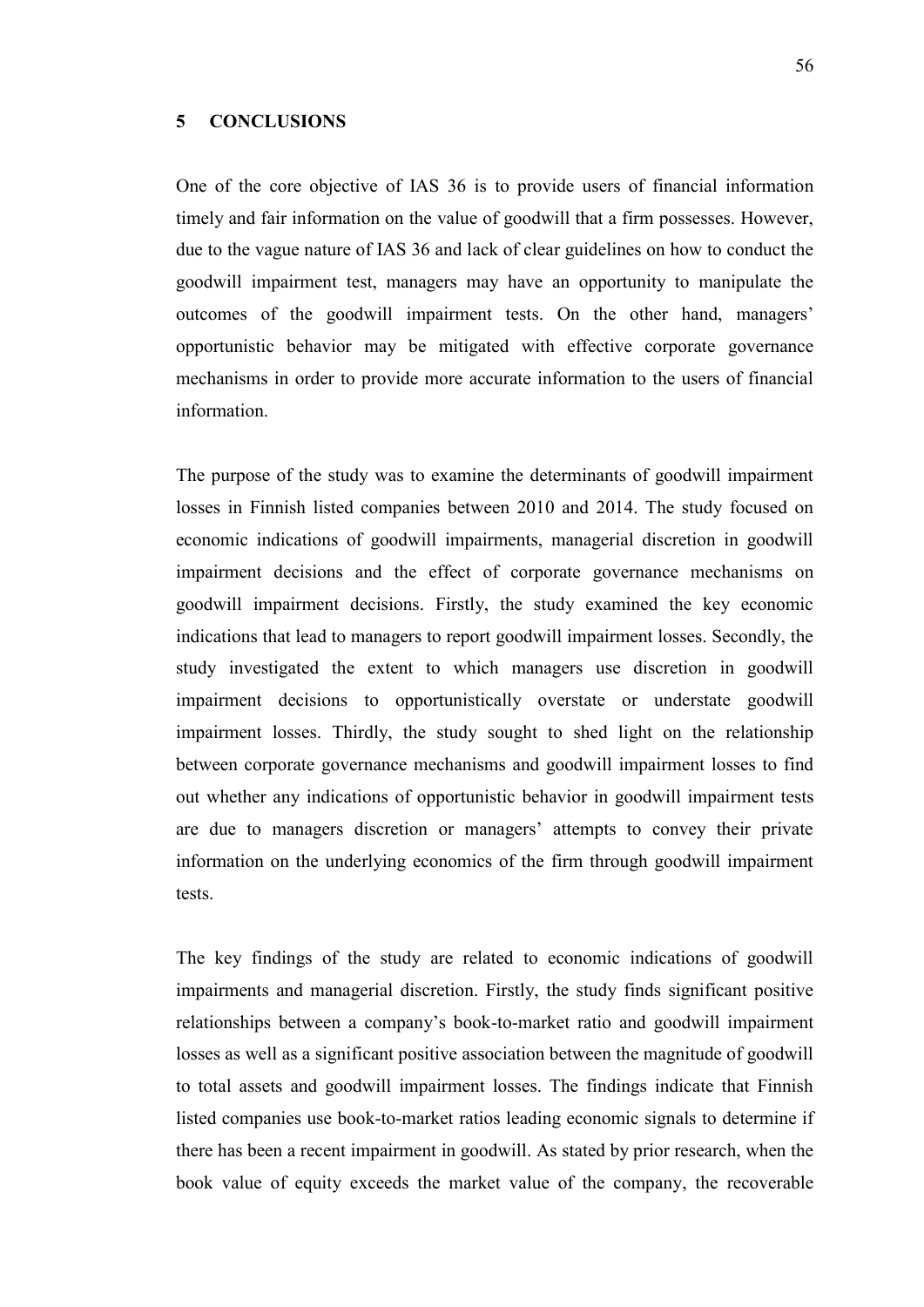amount of goodwill may also have impaired. Furthermore, the relative amount of goodwill predicts goodwill impairments since companies that have more goodwill in their balance sheet are more exposed to goodwill impairments. On the other hand, companies that have more goodwill in their balance sheet may be more intangible intensive and, hence, more closely monitored by investors and security analysts. Therefore, managers of these companies may be more motivated to provide timely and accurate information on the underlying economics of the company through the goodwill impairment test.

Nevertheless, the results of the study do not show any significant association between a firm's performance and goodwill impairment losses. The study used changes in operating cash flows and turnover as well as return on assets as a proxies for a firm's performance. The findings on the association between economic indications of goodwill impairments and goodwill impairment losses reveal that the characteristics of goodwill carried in a firm's balance sheet have more predictive power on goodwill impairment losses than do proxies of operating performance. That is, Finnish listed firms may be more inclined to put more weight on the characteristics of goodwill when observing indications of an impairment in goodwill.

With regards to managerial discretion in goodwill impairment losses, the results of the study support the big bath and CEO change hypotheses. The results reveal that goodwill impairments are very common in cases where a firm's operating performance would have been abnormally bad without the reported goodwill impairment loss. By doing this, managers may enhance future performance when the impairment is written off during an abnormally bad financial year. However, the study used abnormal changes in EBITDA to investigate earnings management behavior. Therefore, the finding that big bath behavior is common Finnish listed companies' goodwill impairment reporting may be due to the fact that the companies impairing goodwill during abnormally bad years are simply responding to a decline in the operating performance of a cash-generating unit or the entire company. According to prior research, EBITDA is one of the economic indications of goodwill impairments observed by managers do determine if there has been an impairment in the carrying amount of goodwill. Thus, the finding of big bath behavior may be due to managers taking on actions to signal the deteriorated performance of the business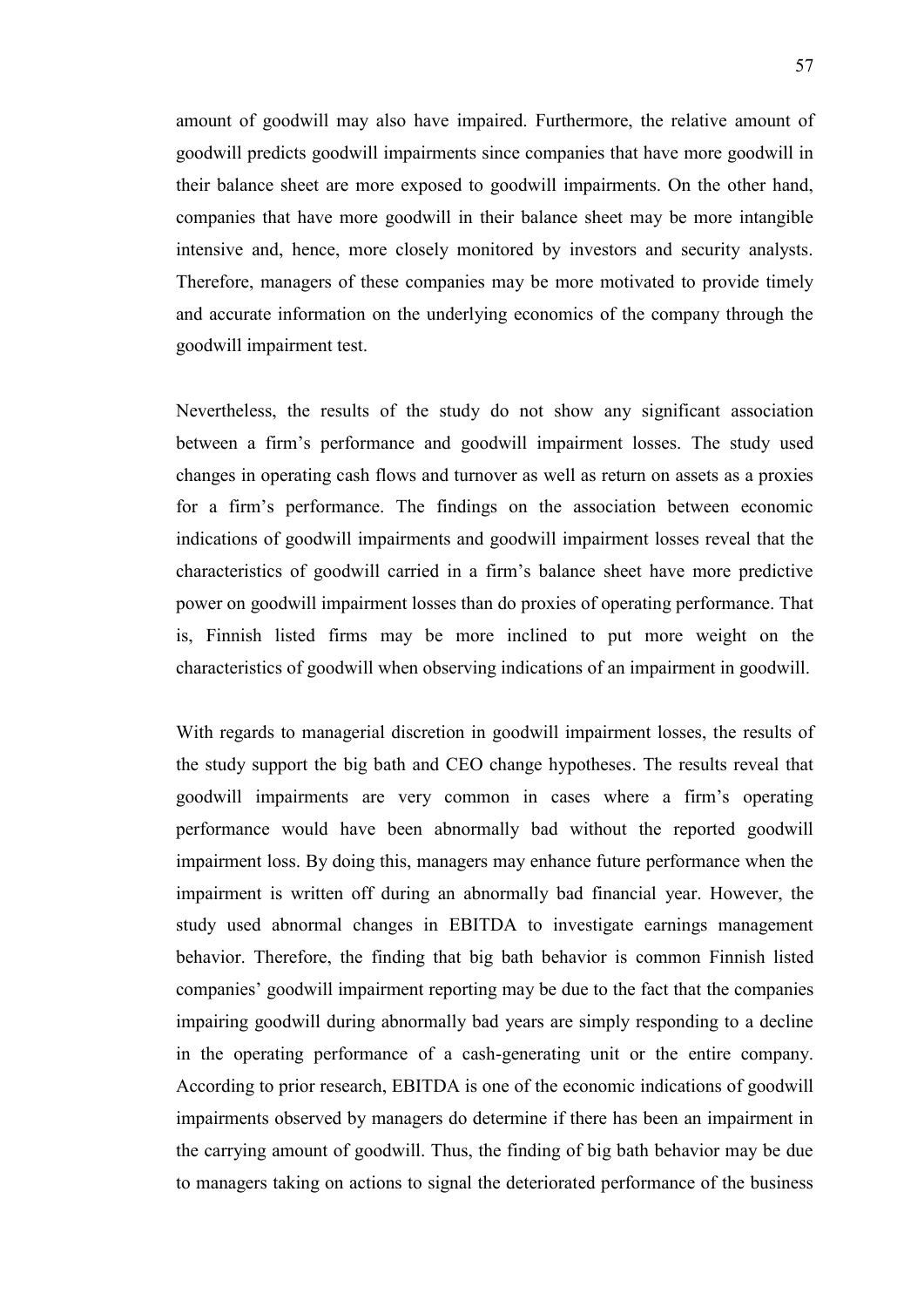and its underlying economics. With regards to smoothing and equilibrium earnings reporting strategy incentives, the study fails to find significant association between goodwill impairment losses and smoothing activity. The original regression indicates a positive significant relationship between goodwill impairment losses and smoothing. However, this finding is not robust when controlled for industry effects.

As predicted, recent changes in companies' CEOs are positively associated with goodwill impairment losses. There are two possible explanations for the finding. On one hand, newly appointed CEOs may be inclined to take a big bath through goodwill impairment losses during the first couple of years in order to report higher future earnings. Early goodwill impairments may also provide them an opportunity to blame the reported goodwill impairments on the previous CEO. On the other hand, the new CEO may be helping a troubled company to improve its performance by restructuring its assets which in turn may lead to goodwill impairment losses when the company is closing down its operations.

The original regression model indicates that the amount of interest bearing debt to total assets has an inverse association with goodwill impairment losses: the higher the amount of interest bearing debt relative to total assets the less likely a company is to report a goodwill impairment loss. Nevertheless, the finding is not robust when controlling for industry effects. Thus, the amount of interest bearing debt relative to total assets does not seem to provide managers of Finnish listed companies incentives to opportunistically manipulate goodwill impairment tests.

The study fails to find any association between proxies describing the effectiveness of a firm's corporate governance and goodwill impairment losses. The finding may indicate that managers of Finnish listed companies are exploiting the goodwill impairment test under IAS 36 to opportunistically avoid or overstate goodwill impairment losses. The finding supports prior research on Finnish listed companies that highlight the possibility that there exists opportunistic reporting in terms of goodwill impairments.

The study is subject to a number of limitations. Therefore, the results of the study must be interpreted with caution. The study is conducted using a sample which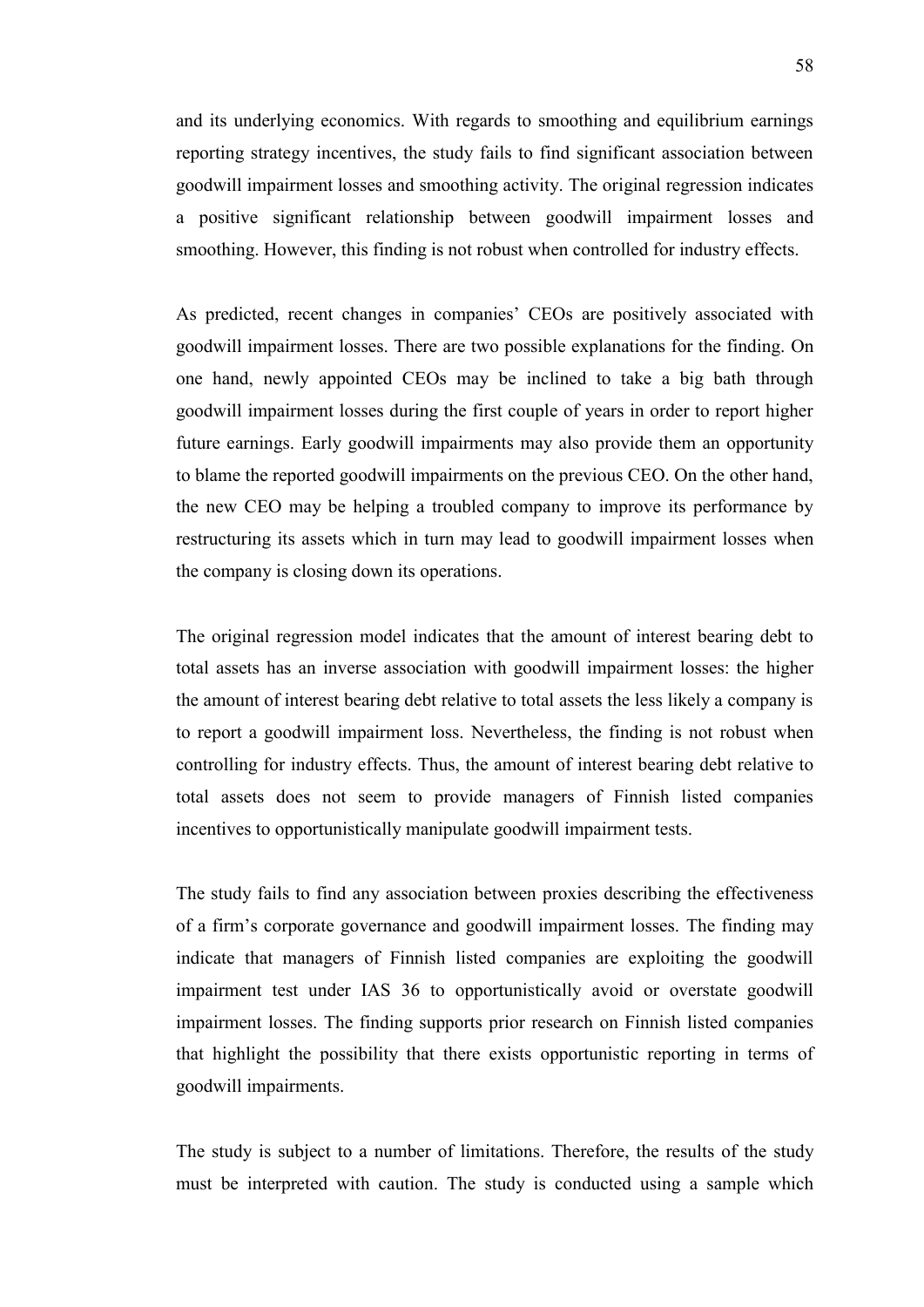comprises of companies from one country and the results may not be generalizable to companies in other countries. Furthermore, under IAS 36, goodwill impairment tests are carried out on the cash-generating unit level. Since the data for companies' performance of their cash-generating units is unattainable, the study focused on potential goodwill impairments on a firm-wide level. This could bias the results to some extent: for instance, companies that have performed well on a firm-wide level may have a single goodwill carrying cash-generating unit which is performing significantly worse than other cash-generating units in the company. In these cases goodwill impairments are likely even if the company's overall performance does not seem to indicate goodwill impairment losses. Finally, as the reasons provided for the decisions to impair goodwill vary immensely, it is worth noting that finding a single linear model to capture all potential determinants of goodwill impairment losses is a very difficult task. The regression model applied in the study is only one of the various models used by prior research to study determinants of goodwill impairment losses.

The results of the study should be of standard setter's interest. As stated above, the intention of IAS 36 is to provide more accurate and timely information on the fair value of a company's assets to users of financial information. According to advocates of fair value approach in valuing assets, this should enhance information usefulness and transparency of financial statements. In order to assess whether IAS 36 actually serves its intended purpose, the IASB should take into account the results provided by studies on what factors impact managers decisions to impair goodwill. Moreover, the results of the study can be used in order to identify the circumstances in which managers may have incentives to opportunistically manipulate outcomes of goodwill impairment tests.

Future studies on determinants of goodwill impairment losses and discretion in goodwill impairments could use a more comprehensive set of corporate governance mechanisms to further study the effect of a firm's corporate governance mechanisms on managers' decisions to impair goodwill. For example, the effect of managements' bonus incentives on goodwill impairment losses could be added under examination in prospective studies. Another possible interest of future study could be the possible effects that a firm's ownership structure could have on goodwill impairment tests.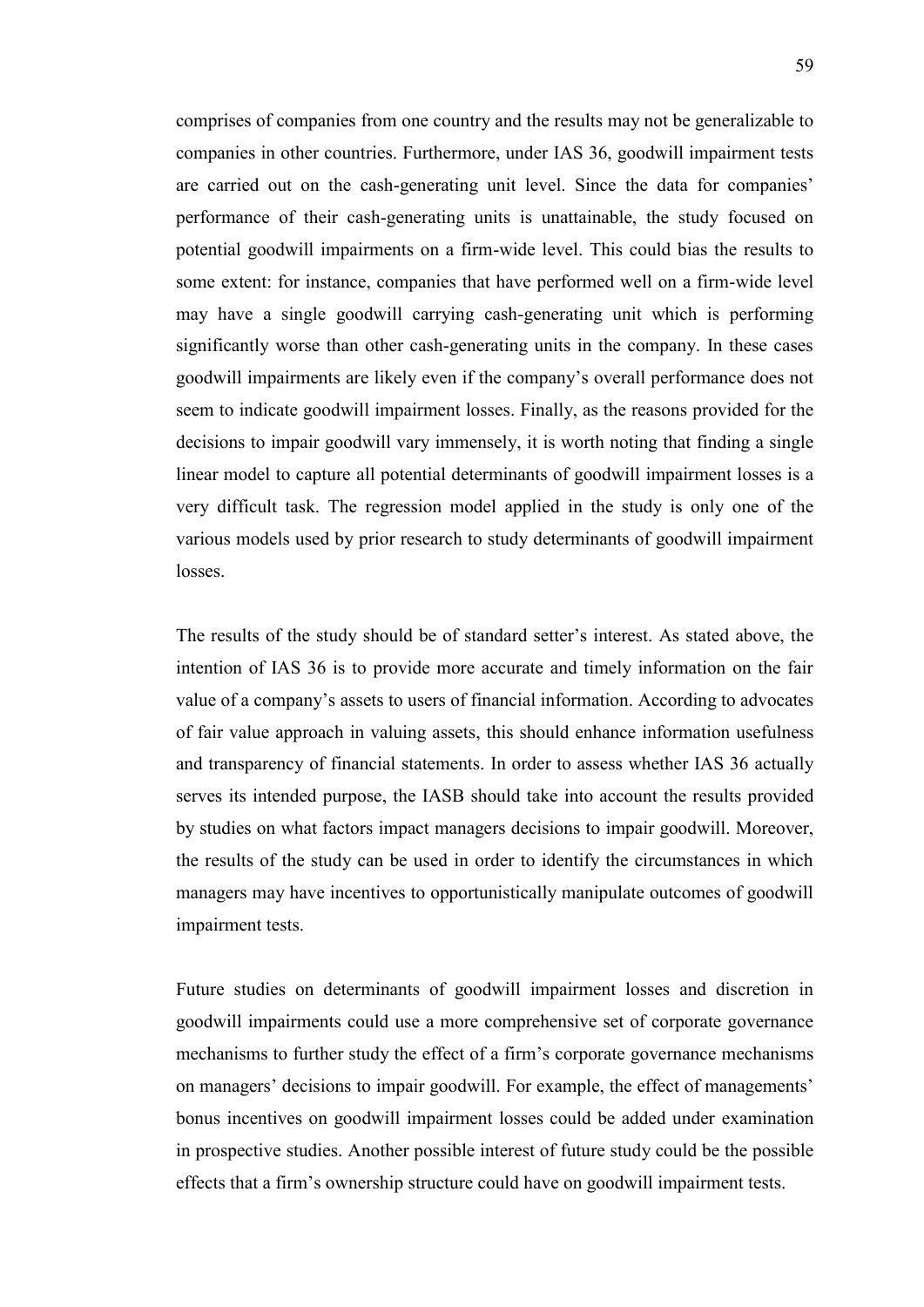#### <span id="page-59-0"></span>**REFERENCES**

- Abuaddous, M., Hanefah, M. M. & Laili, N. H. (2014). Accounting Standards, Goodwill Impairment and Earnings Management in Malaysia. *International Journal of Economics and Finance* 6(12), 201–211.
- AbuGhazaleh, N. M., Al-Hares, O. M. & Roberts, C. (2011). Accounting Discretion in Goodwill Impairments: UK Evidence. *Journal of International Financial Managements & Accounting* 22(3), 165–204.
- Barth, M. E., Kasznik, R & McNichols, M F. (2001). Analysts coverage and intangible assets. *Accounting Horizons* 29(1), 97–107.
- Beatty, A. & Weber, J. (2006). Accounting Discretion in Fair Value Estimates: An Examination of SFAS 142 Goodwill Impairments. *Journal of Accounting Research* 44(2), 257–288.
- Bloom, M. (2009). Accounting For Goodwill. *A Journal of Accounting, Finance and Business Studies* 45(3), 379–389.
- Bitchell, R. A. (1882). *A Counting House Dictionary*. George Routledge & Sons, London.
- Carlin, T. M. & Finch, N. (2011). Goodwill Impairment Testing Under IFRS A False Impossible Shore? *Pacific Accounting Review* 23(3), 368–392.
- Chaney, P. K., Faccio, M. & Parsley, D. (2011). The quality of accounting information in politically connected firms. *Journal of Accounting and Economics* 51(1), 58–76.
- Comiskey, E. E. & Mulford, C. W. (2010). Goodwill, triggering events, and impairment accounting. *Managerial Accounting* 36(9), 746–767.
- Comiskey, E. E., Clarke, J. E. & Mulford, C. W. (2010). Is Negative Goodwill Valued by Investors? *Accounting Horizons* 24(3), 333–353.
- DeMoville, W. & Petrie, G. (1989). Accounting for a bargain purchase in a business combination. *Accounting Horizons* 3(3), 38–43.

Finnish Accounting Act 30.12.1997/1336.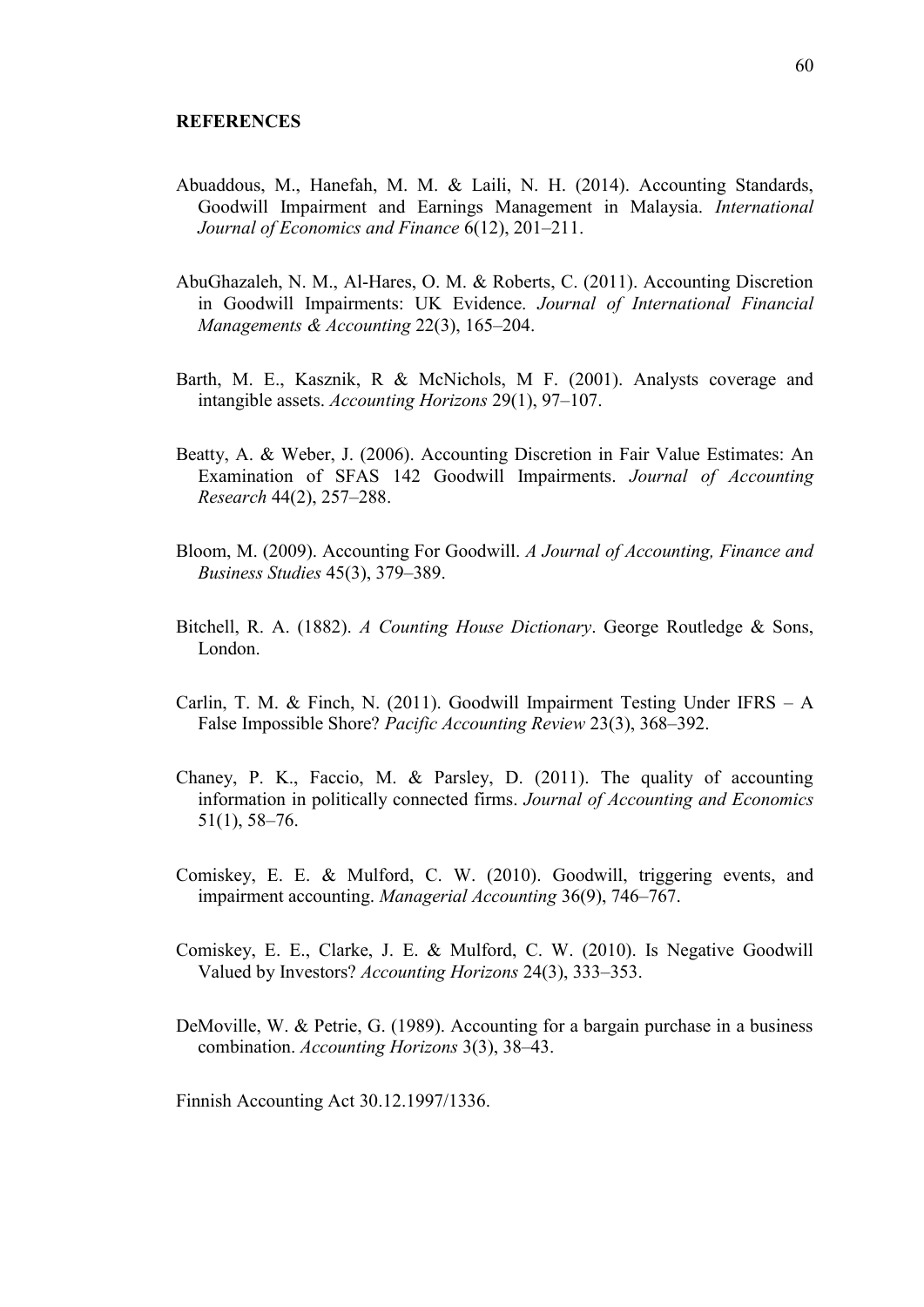- Glover, S. & van Zwanenberg, Z. (2003). A Question of Leadership: How are the shrinking tenures of CEOs affecting organizations? *Leadership in Action* 23(3),  $12-13$ .
- Hamberg, M., Paananen, M. & Novak, J. (2011). The Adoption of IFRS 3: The Effects of Managerial Discretion and Stock Market Reactions. *European Accounting Review* 20(2), 263–288.
- Hitz, J-M. (2007). The Decision Usefulness of Fair Value Accounting A Theoretical Perspective. *European Accounting Review* 16(2), 323–362.
- International Accounting Standards Board, (2004). *International Financial Reporting Standards*. London, edition of 2015.
- Jahmani, Y., Dowling, W. A. & Torres, P. D. (2010). Goodwill Impairment: A New Window For Earnings Management) *Journal of Business & Economics Research*  8(2), 19–23.
- Jarva, H. (2009). Do Firms Manage Fair Value Estimates? An Examination of SFAS 142 Goodwill Impairments. *Journal of Business Finance & Accounting* 36(9), 1059–1086.
- Johnson, T. L. & Petrone, K. R. (1998). Is Goodwill an Asset? *Accounting Horizons*  $12(3)$ , 1–14.
- Kirscherheiter, M. & Melumad, N. D. (2002). Can "Big Bath" and Earnings Smoothing Co-Exists as Equilibrium Financial Reporting Strategies? *Journal of Accounting Research* 40(1), 761–796.
- Lee, T. A. (1971). Goodwill an example of puzzle solving in accounting. *Abacus*  24(93), 79–91.
- Lhaopadchan, S. (2010). Fair value accounting and intangible assets: Goodwill impairment and managerial choice. *Journal of Financial Regulation and Compliance* 18(2), 120–130.
- Ma, R. & Hopkins, R. (1988). Goodwill An Example of Puzzle-Solving in Accounting. *Abacus* 24(1), 75–85.
- Massoud, M. & Raiborn F. C. (2003). Accounting for Goodwill: Are We Better Off? *Review of Business* 24(2), 26–32.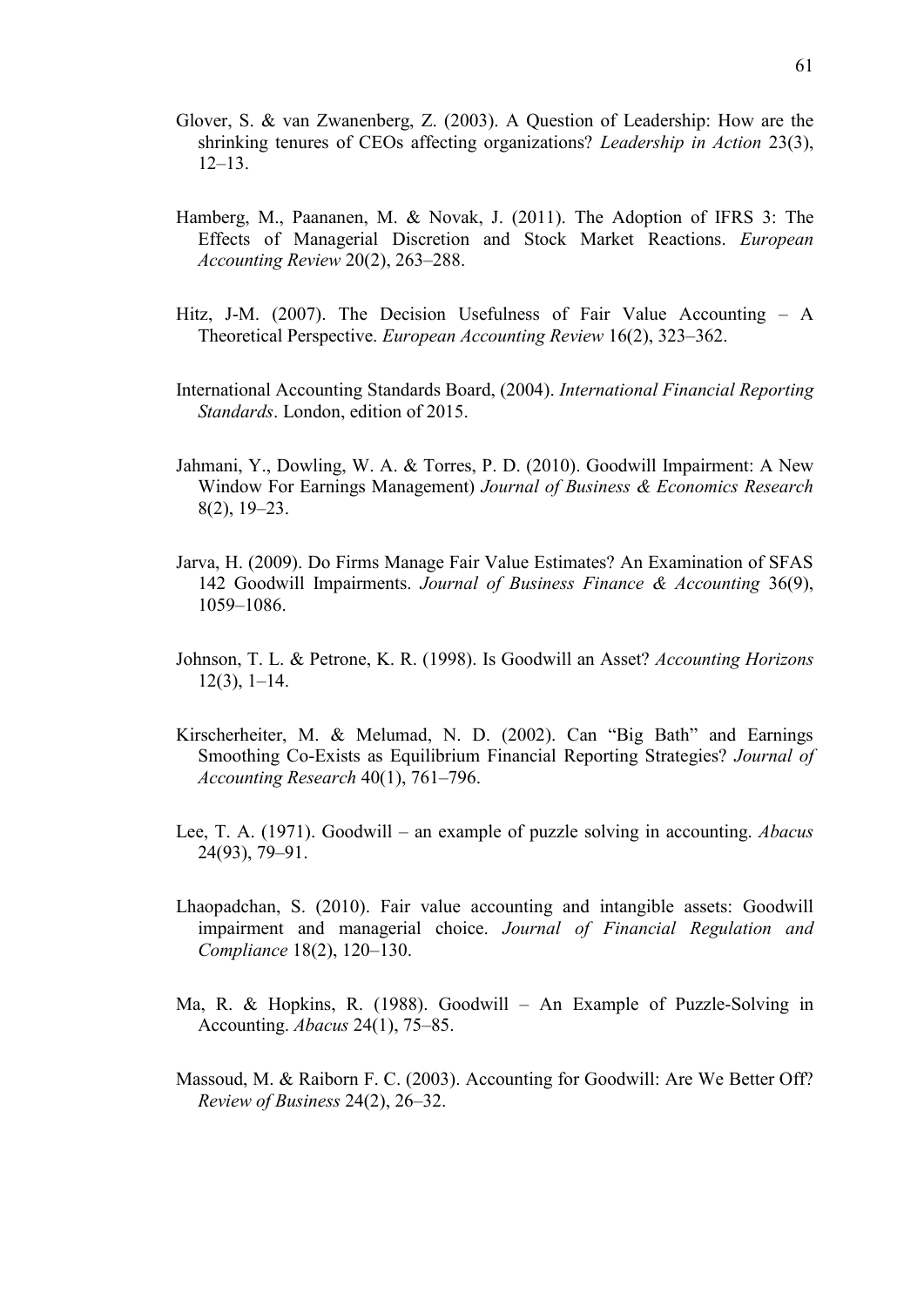- Masters-Stout, B., Costigan, M. L. & Lovata, L. M. (2008). Goodwill impairments and chief executive officer tenure. *Critical Perspectives on Accounting* 19(1), 1370–1383.
- Pajunen, K. & Saastamoinen, J. (2013). Do auditors perceive that there exists earnings management in goodwill accounting under IFRS? *Managerial Accounting Journal* 28(3), 245–260.
- Petersen, C. & Plenborg, T. (2009). How Do Firms Implement Impairment Tests of Goodwill? *A Journal of Accounting, Finance and Business Studies* 46(4), 419– 446.
- Ramanna, K. (2008). The implications of unverifiable fair-value accounting: Evidence from the political economy of goodwill accounting. *Journal of Accounting and Economics* 45(1), 253–281.
- Ramanna, K. & Watts, R. L. (2012). Evidence on the use of unverifiable estimates in required goodwill impairment. *Review of Accounting Studies* 17(4), 749–780.
- Saastamoinen, J. & Pajunen, K. (2012). Goodwill Impairment Losses as Managerial Choices. *Working Paper.*
- Seetharaman, A., Balachandran, M. & Saravanan, A. (2004). Accounting treatment of goodwill: yesterday, today and tomorrow. *Journal of Intellectual Capital* 5(1), 131–152.
- Seetharaman, A., Sreenivasan, J., Sudha, R. & Yee, T. Y. (2006). Managing impairment of goodwill. *Journal of Intellectual Capital* 7(3), 338–353.
- Spacek, L. (1964). The treatment of goodwill in the corporate balance sheet. *The Journal of Accountancy* 117(2), 35.
- Strong, J. S. & Meyer, J. R. (1987). Asset Write-downs: Managerial Incentives and Security Returns. *The Journal of Finance* 42(1), 643–661.
- Verriest, A. & Gaeremynck, A. (2009). What Determines Goodwill Impairment. *Review of Business and Economics* 54(2), 1–23.
- Watts, R. L. (2003). Conservatism in Accounting Part I: Explanations and Implications. *Accounting Horizons* 17(3), 207–221.
- Watts, R. L. & Zimmerman, J. L. (1990). Positive Accounting Theory: A Ten Year Perspective. *The Accounting Review* 65(1), 131–156.